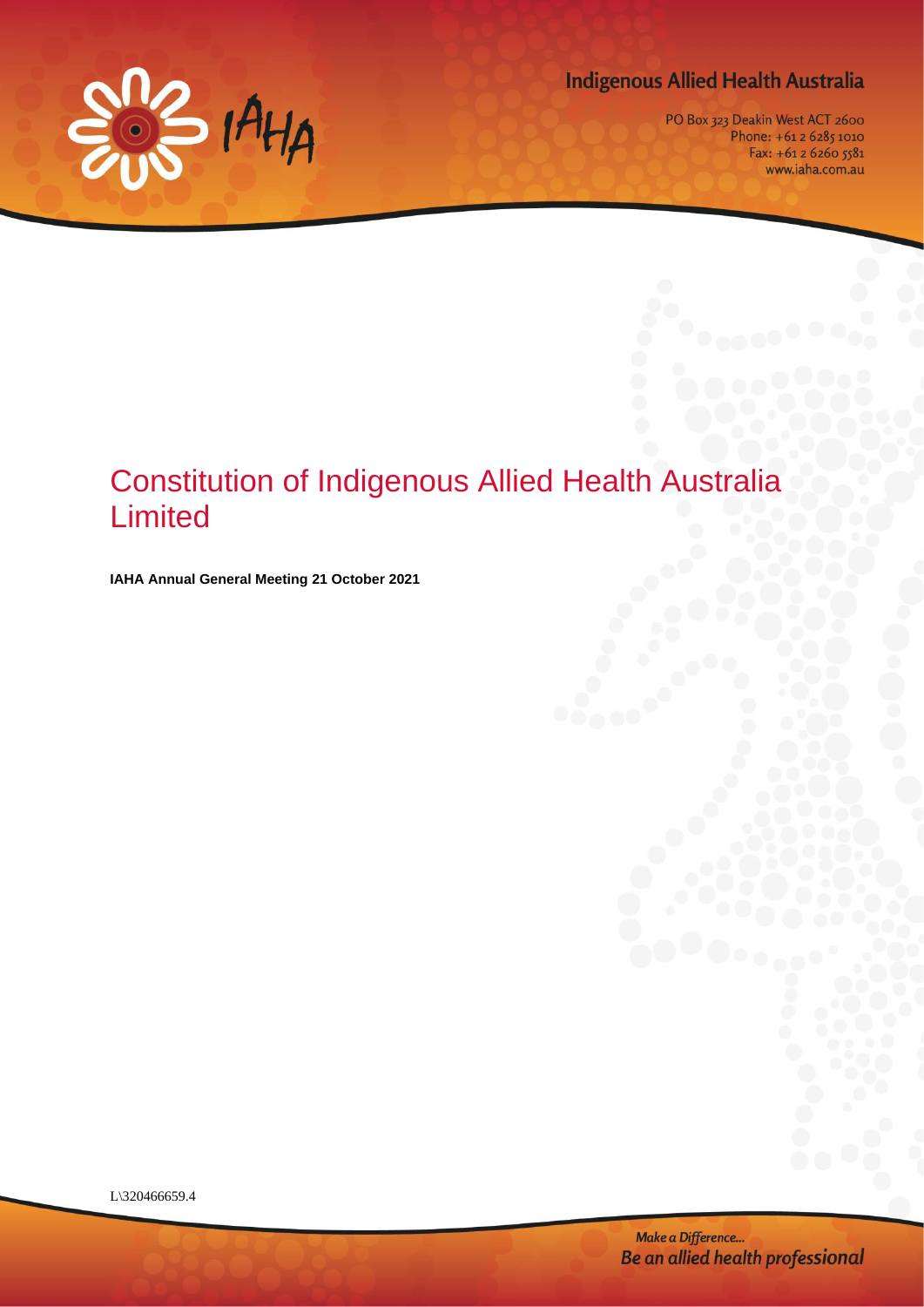# **Contents**

|           | 1.  |  |  |  |  |
|-----------|-----|--|--|--|--|
|           | 2.  |  |  |  |  |
|           | 3.  |  |  |  |  |
|           |     |  |  |  |  |
|           | 4.  |  |  |  |  |
|           |     |  |  |  |  |
|           | 5.  |  |  |  |  |
|           |     |  |  |  |  |
|           |     |  |  |  |  |
|           | 6.  |  |  |  |  |
|           |     |  |  |  |  |
|           | 7.  |  |  |  |  |
|           | 8.  |  |  |  |  |
|           | 9.  |  |  |  |  |
|           | 10. |  |  |  |  |
|           | 11. |  |  |  |  |
|           | 12. |  |  |  |  |
|           |     |  |  |  |  |
|           |     |  |  |  |  |
|           | 13. |  |  |  |  |
|           | 14. |  |  |  |  |
|           | 15. |  |  |  |  |
|           | 16. |  |  |  |  |
|           |     |  |  |  |  |
|           |     |  |  |  |  |
|           | 17. |  |  |  |  |
|           | 18. |  |  |  |  |
|           | 19. |  |  |  |  |
|           |     |  |  |  |  |
|           | 20. |  |  |  |  |
|           |     |  |  |  |  |
|           | 21. |  |  |  |  |
|           | 22. |  |  |  |  |
|           | 23. |  |  |  |  |
|           | 24. |  |  |  |  |
|           | 25. |  |  |  |  |
|           | 26. |  |  |  |  |
|           | 27. |  |  |  |  |
|           | 28. |  |  |  |  |
|           | 29. |  |  |  |  |
|           | 30. |  |  |  |  |
|           | 31. |  |  |  |  |
|           | 32. |  |  |  |  |
|           | 33. |  |  |  |  |
|           | 34. |  |  |  |  |
|           | 35. |  |  |  |  |
|           | 36. |  |  |  |  |
|           | 37. |  |  |  |  |
|           | 38. |  |  |  |  |
| Directors |     |  |  |  |  |
|           |     |  |  |  |  |
|           | 39. |  |  |  |  |
|           | 40. |  |  |  |  |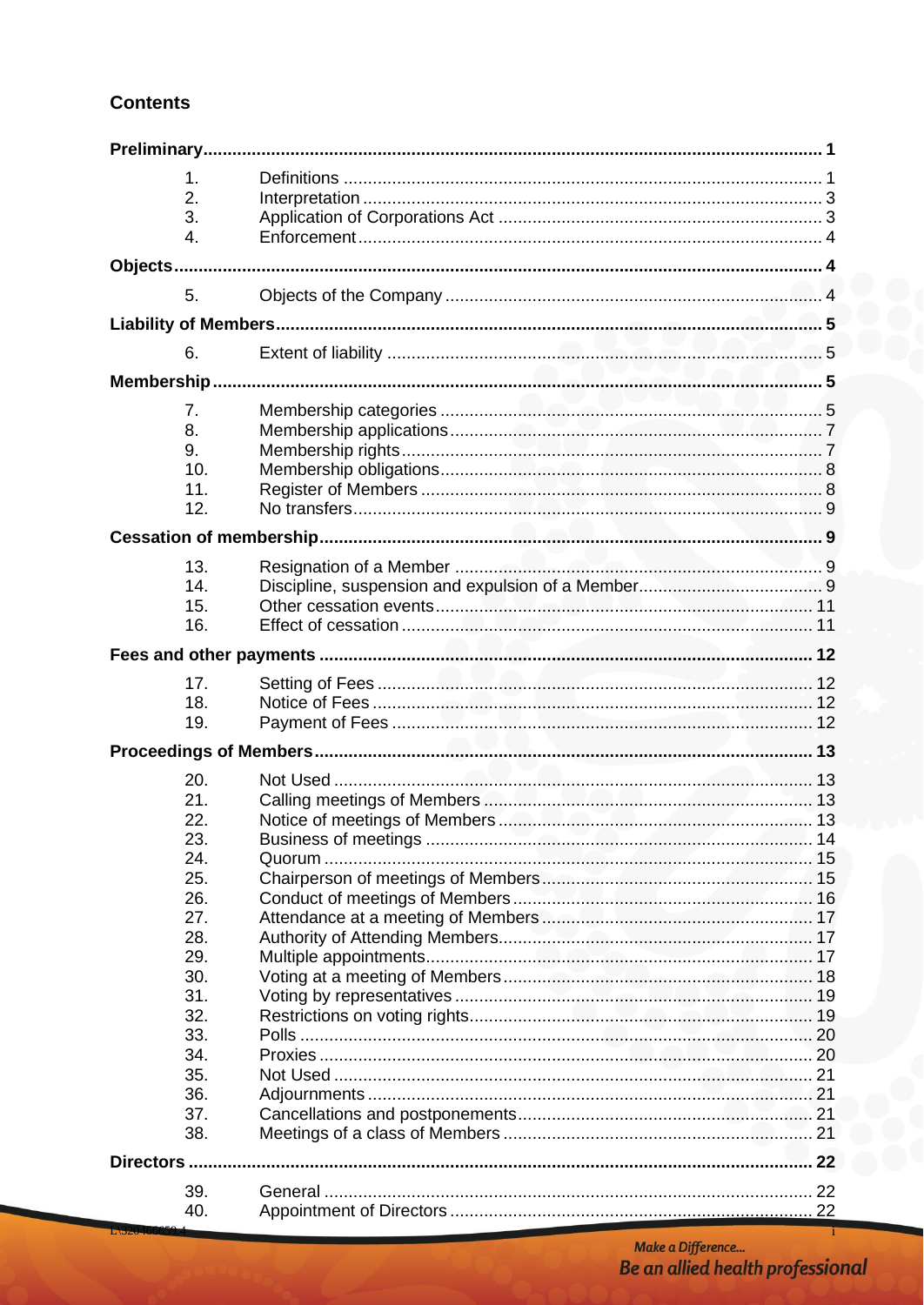|  | 41.        |  |  |  |  |
|--|------------|--|--|--|--|
|  | 42.        |  |  |  |  |
|  | 43.        |  |  |  |  |
|  | 44.        |  |  |  |  |
|  | 45.        |  |  |  |  |
|  |            |  |  |  |  |
|  | 46.        |  |  |  |  |
|  |            |  |  |  |  |
|  | 47.        |  |  |  |  |
|  | 48.        |  |  |  |  |
|  | 49.        |  |  |  |  |
|  | 50.        |  |  |  |  |
|  | 51.        |  |  |  |  |
|  | 52.        |  |  |  |  |
|  | 53.        |  |  |  |  |
|  | 54.        |  |  |  |  |
|  | 55.        |  |  |  |  |
|  |            |  |  |  |  |
|  | 56.        |  |  |  |  |
|  |            |  |  |  |  |
|  |            |  |  |  |  |
|  | 57.        |  |  |  |  |
|  | 58.<br>59. |  |  |  |  |
|  | 60.        |  |  |  |  |
|  |            |  |  |  |  |
|  |            |  |  |  |  |
|  | 61.        |  |  |  |  |
|  |            |  |  |  |  |
|  | 62.        |  |  |  |  |
|  | 63.        |  |  |  |  |
|  | 64.        |  |  |  |  |
|  | 65.        |  |  |  |  |
|  | 66.        |  |  |  |  |
|  | 67.        |  |  |  |  |
|  |            |  |  |  |  |
|  | 68.        |  |  |  |  |
|  | 69.        |  |  |  |  |
|  |            |  |  |  |  |
|  | 70.        |  |  |  |  |
|  |            |  |  |  |  |
|  |            |  |  |  |  |
|  | 71.        |  |  |  |  |
|  |            |  |  |  |  |
|  | 72.        |  |  |  |  |
|  | 73.        |  |  |  |  |
|  | 74.        |  |  |  |  |
|  | 75.        |  |  |  |  |
|  | 76.        |  |  |  |  |
|  |            |  |  |  |  |

ii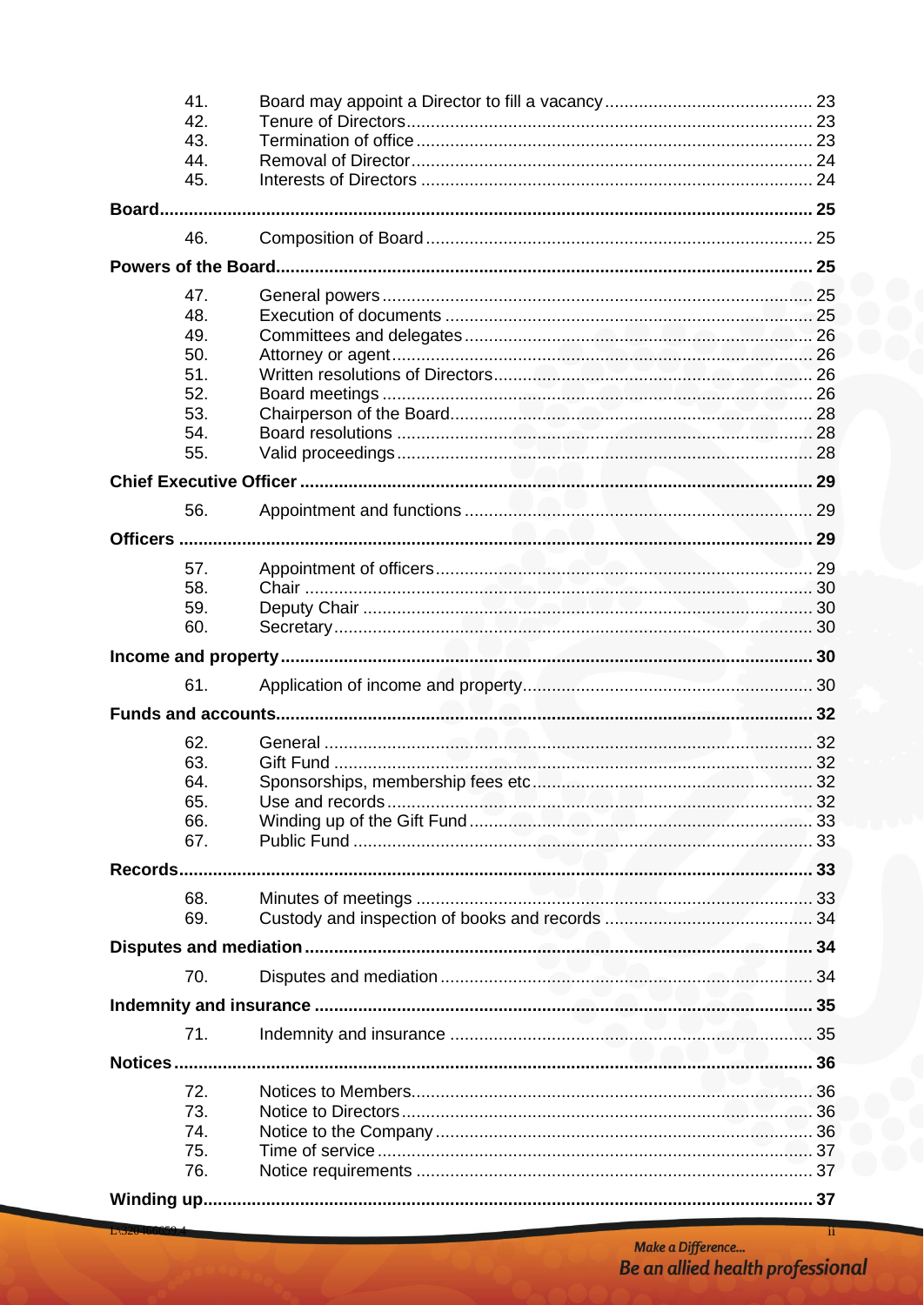|--|--|--|

m Make a Difference...<br>Be an allied health professional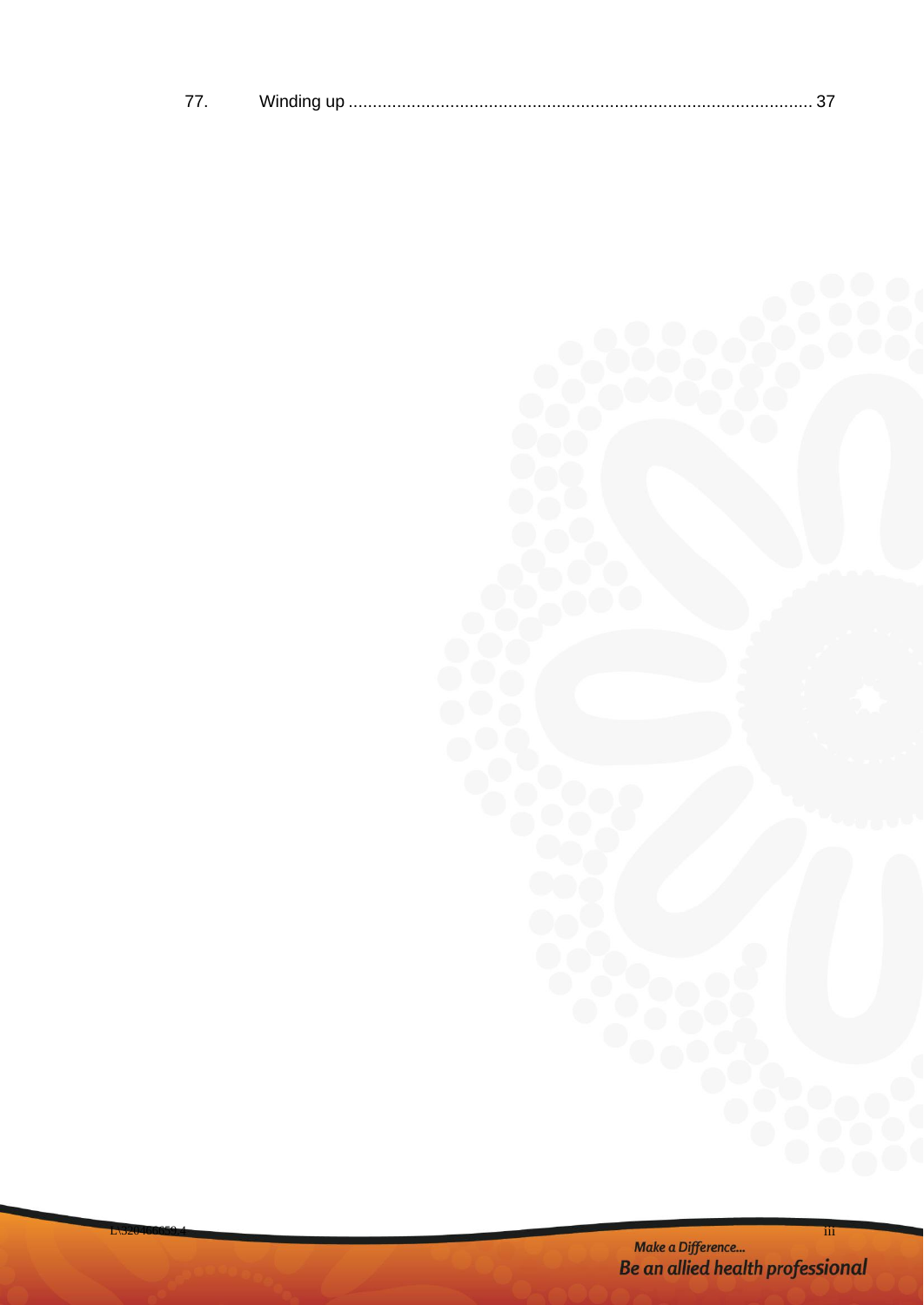#### **Constitution**

# **Preliminary**

#### **1. Definitions**

In this Constitution:

**Aboriginal and Torres Strait Islander** means a person who:

- (a) is of Aboriginal and/or Torres Strait Islander descent; and
- (b) identifies as an Australian Aboriginal and/or Torres Strait Islander person; and
- (c) is accepted as such by the community in which s/he lives or has lived.

**AGM** means the annual general meeting of the Company as required by the Corporations Act.

**Aboriginal and Torres Strait Islander Health** means the physical well-being of an individual as well as the social, emotional and cultural well-being of the whole community in which each individual is able to achieve their full potential as a human being with a view to bringing about the total well-being of their community. It is a whole-of-life view and includes the cyclical concept of life-death-life.

**Allied Health** means any one or more healthcare disciplines that contribute to a person's physical, sensory, psychological, cognitive, social, emotional and cultural wellbeing, but excludes medicine, nursing and Aboriginal and Torres Strait Islander health worker/practitioner roles. This healthcare may be delivered by Indigenous and/or non-Indigenous health professionals and is characterised by a holistic and comprehensive approach, taking in to consideration the Aboriginal or Torres Strait Islander person's physical, sensory, psychological, cognitive, social, emotional and cultural wellbeing. Allied health functions include but are not limited to, services related to the identification, evaluation, management and prevention of disease and disorders; dietary and nutritional services; and rehabilitation services. Allied Health services should strive to achieve the state where every individual is able to achieve their full potential as a human being and thus bring about the total well-being of their community.

**Allied Health Course** means a field of study or branch of knowledge studied at a tertiary level that equips a person with the skills and knowledge to work in Allied Health;

**Allied Health Professional** means a health professional who;

- (a) has been awarded a tertiary qualification at Bachelor Degree (AQF Level 7) or higher in an Allied Health Course; and
- (b) has attained the necessary knowledge, attributes, attitudes and skills required to be an autonomous practitioner and practices in an evidence based paradigm using a recognised body of skills and knowledge to contribute to the physical, sensory, psychological, cognitive, social, emotional and cultural wellbeing of people so that each individual is able to achieve their full potential as a human being; and
- (c) does not practise as a medical practitioner, nurse or Aboriginal and Torres Strait Islander health worker/practitioner.

**ASIC** means the Australian Securities and Investment Commission.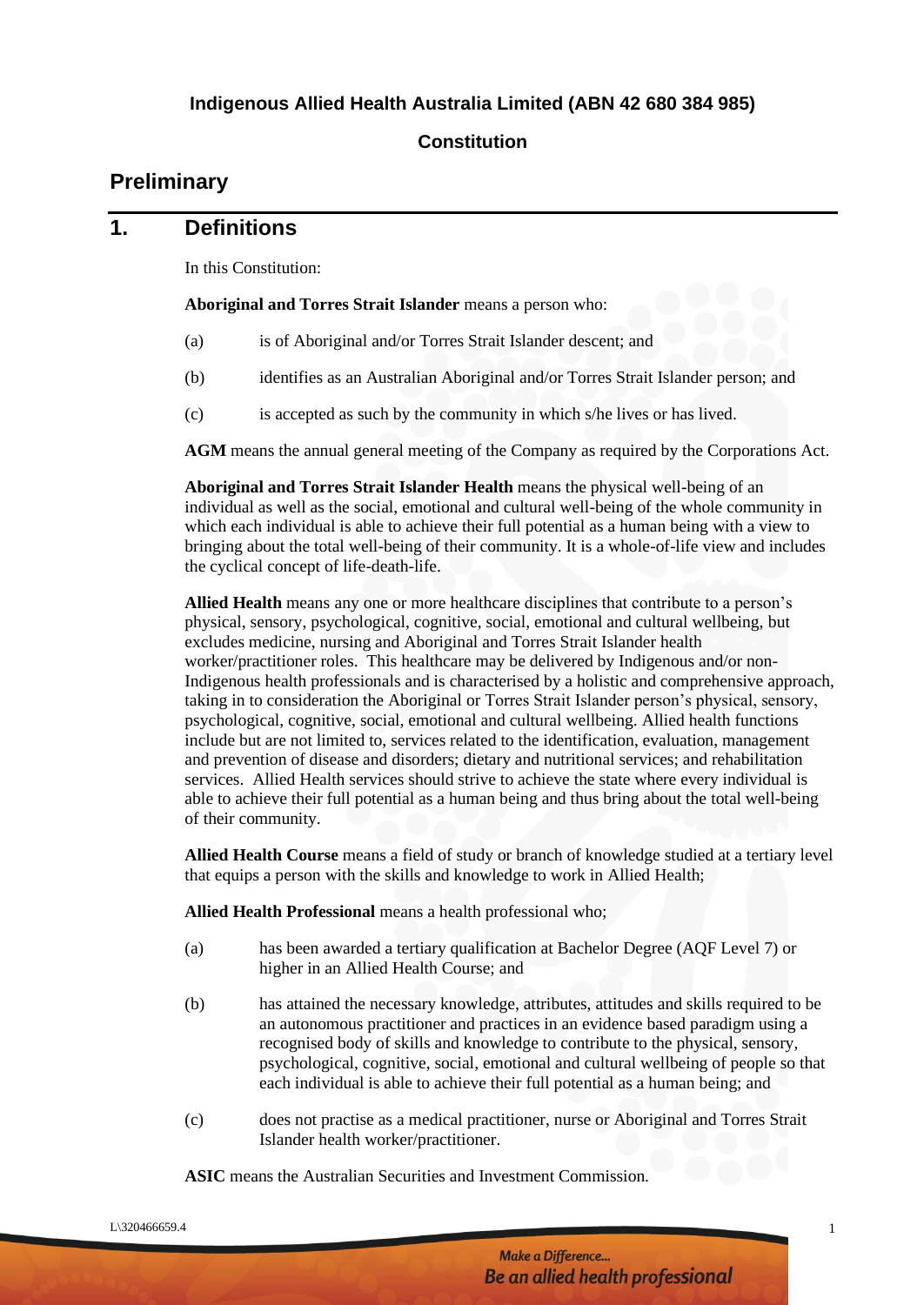**Associate Member** means a person or organisation referred to in Articles 7(d) and 7(e).

**Attending Member** means, in relation to a meeting of Members, the Member present at the place of the meeting, in person or by proxy, by attorney or, where the Member is a body corporate, by Corporate Representative.

**Board** means the Directors of the Company from time to time.

**Business Day** means a day except a Saturday, Sunday or public holiday in the state or territory in which the Company is taken to be registered for the purposes of the Corporations Act.

**Chair** means the inaugural Chair of the Company or any person subsequently appointed to that office in accordance with Article 57.

**Company** means the Indigenous Allied Health Australia Limited (ABN 42 680 384 985).

**Corporate Representative** means a person authorised in accordance with the Corporations Act (or a corresponding previous law) by a Member which is a body corporate to act as its representative at a meeting of Members.

**Corporations Act** means the *Corporations Act 2001* (Cth).

**Deputy Chair** means the inaugural Deputy Chair of the Company or any person subsequently appointed to that office in accordance with Article 57.

**Director** means a person who is, for the time being, a director of the Company and includes a Director (Graduate) and a Director (Independent).

**Director (Graduate)** has the meaning given in Article 39(b).

**Director (Independent)** has the meaning given in Article 39(d).

**Fee** means a fee or levy referred to in Article 17(a) or 19(b).

**Financial Year** means the year ending on 30 June.

**Full Member** means an Allied Health graduate, Allied Health student, or a member of the Allied Health workforce referred to in Articles 7(a), 7(b) and ) 7(c).

**General Meeting** means a meeting of Members other than the AGM.

**Gift Fund** means the bank account established and maintained in accordance with Article 63.

**Good Faith** means the requirement to act honestly and in the best interests of the Company. Good faith is a subjective standard, which means that the relevant person will be taken to have acted in good faith if they, at the time of the undertaking, believed that they were acting in the best interest of the Company and were not influenced by their own ulterior motives.

**Legal Costs** of a person means legal costs calculated on a solicitor-and-client basis incurred by that person in defending or resisting any proceedings (whether criminal, civil, administrative or judicial), appearing before or responding to actions taken by any court, tribunal, government authority or agency, other body or commission, a liquidator, an administrator, a trustee in bankruptcy or other authorised official, where that proceeding, appearance or response relates to a Liability of that person.

**Liability** of a person means any liability including negligence (except a liability for legal costs) incurred by that person in or arising out of the discharge of duties as an officer of the Company or in or arising out of the conduct of the business of the Company, including as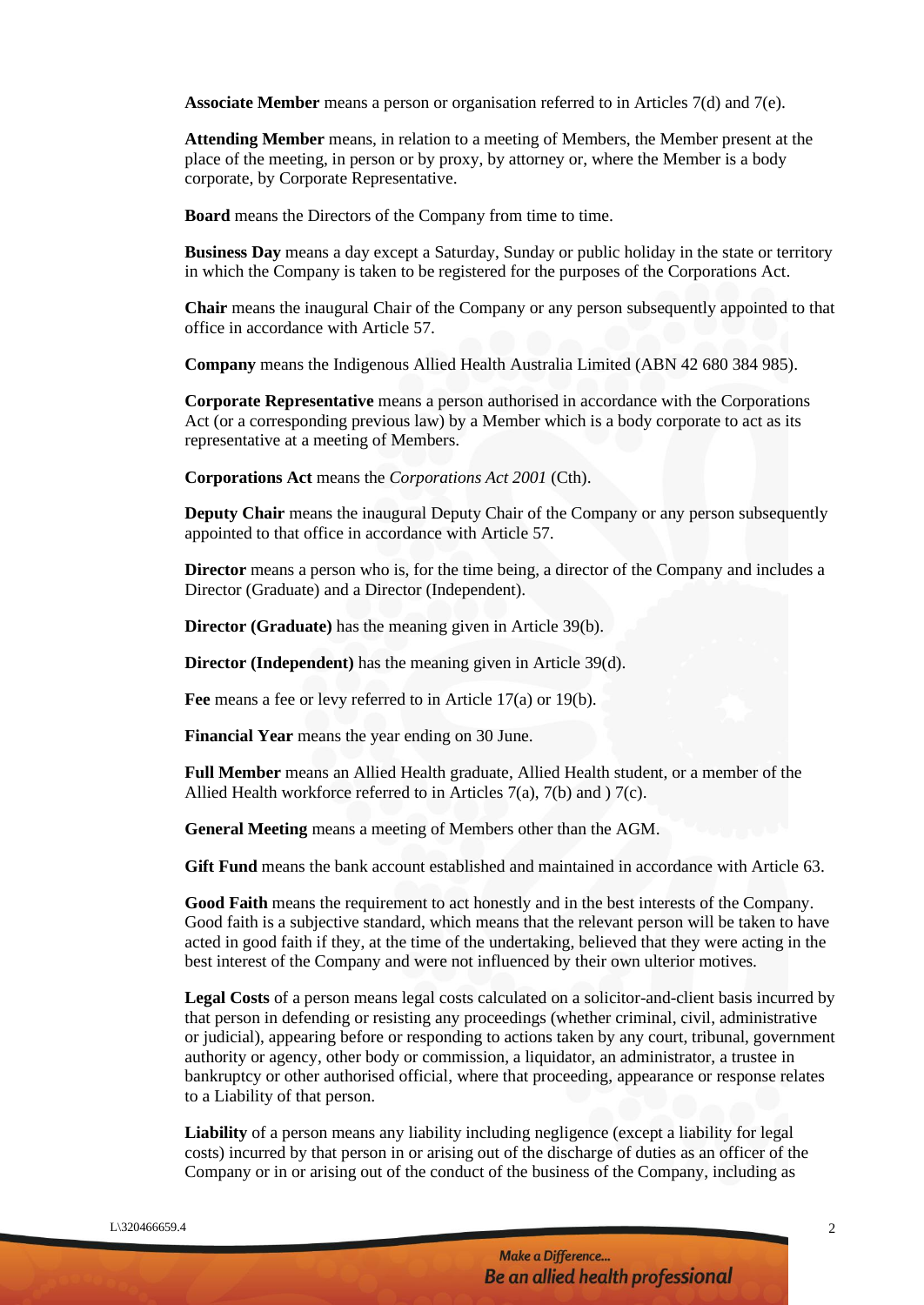result of appointment or nomination by the Company or a subsidiary as a trustee or as a director, officer or employee of another body corporate.

**Member** means a person whose name is entered in the Register as a member of the Company.

**Notice** means a notice given pursuant to, or for the purposes of, this Constitution or the Corporations Act.

**Objects of the Company** means the objects referred to in Article 5.

**Personal Representative** means the legal personal representative, executor or administrator of the estate of a deceased person.

**Register** means the register of Members kept pursuant to the Corporations Act and, where appropriate, includes any branch register.

**Relevant Officer** means a person who is, or has been, a Director or Secretary.

**Secretary** means a person appointed as, or to perform the duties of, secretary of the Company for the time being.

### **2. Interpretation**

Headings are for convenience only and do not affect interpretation. Unless the context indicates a contrary intention, in this Constitution:

- (a) a word importing the singular includes the plural (and vice versa);
- (b) a word indicating a gender includes every other gender;
- (c) if a word or phrase is given a defined meaning, any other part of speech or grammatical form of that word or phrase has a corresponding meaning;
- (d) the word "includes" in any form is not a word of limitation;
- (e) a reference to something being "written" or "in writing" includes that thing being represented or reproduced in any mode in a visible form;
- (f) a notice or document required by this Constitution to be signed may be authenticated by any other manner permitted by the Corporations Act or any other law;
- (g) a reference to "\$" or "dollars" is a reference to Australian currency; and
- (h) a reference to a statute includes its delegated legislation and a reference to a statute or delegated legislation or a provision of either includes consolidations, amendments, re-enactments and replacements.

#### **3. Application of Corporations Act**

- (a) Unless the context indicates a contrary intention, in this Constitution:
	- (i) a reference to the Corporations Act is to the Corporations Act in force in relation to the Company after taking into account any waiver, modification or exemption which is in force either generally or in relation to the Company; and
	- (ii) a word or phrase given a meaning in the Corporations Act has the same meaning in this Constitution where it relates to the same matters as the

 $L\$ 320466659.4 3

Make a Difference... **Be an allied health professional**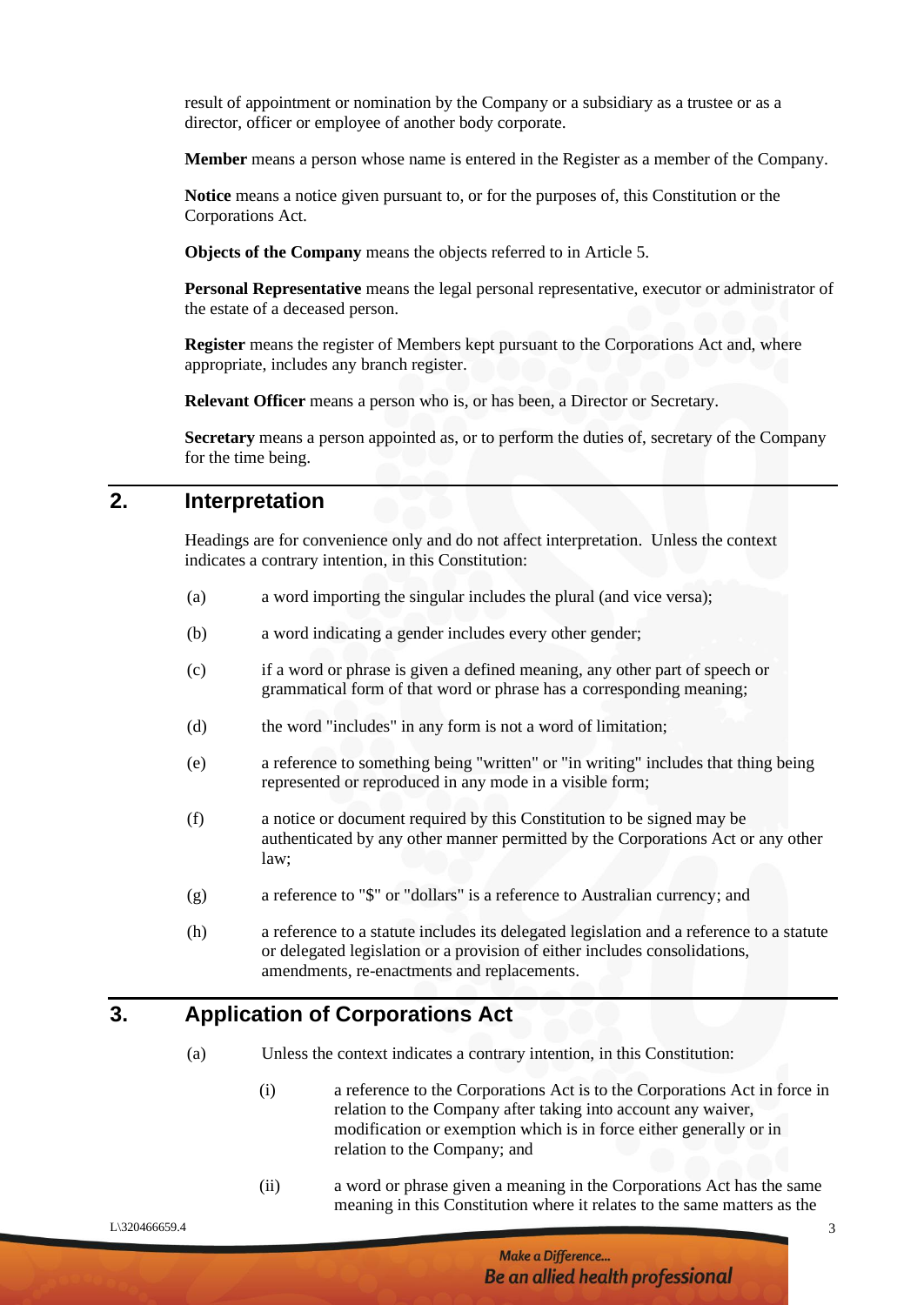matters for which it is defined in the Corporations Act, unless that word or phrase is otherwise defined in this Constitution.

(b) The replaceable rules in the Corporations Act do not apply to the Company.

#### **4. Enforcement**

- (a) Each Member submits to the non-exclusive jurisdiction of the courts of the Australian Capital Territory, the Federal Court of Australia and the courts competent to determine appeals from those courts with respect to any proceedings that may be brought at any time relating to this Constitution.
- (b) If at any time any provision of this Constitution is or becomes illegal, invalid or unenforceable in any respect pursuant to the law of any jurisdiction, then that does not affect or impair:
	- (i) the legality, validity or enforceability in that jurisdiction of any other provision of this Constitution; or
	- (ii) the legality, validity or enforceability pursuant to the law of any other jurisdiction of that or any other provision of this Constitution.

#### **Objects**

# **5. Objects of the Company**

- (a) The objects of the Company are:
	- (i) to promote, manage and prevent health issues within Aboriginal and Torres Strait Islander peoples and communities;
	- (ii) to encourage and advance broad-based education to carers of and service providers to Aboriginal and Torres Strait Islander peoples and communities with ill health or disabilities by facilitating the development of a culturally sensitive and competent Allied Health workforce;
	- (iii) to encourage and promote research in Allied Health services aimed at improving the health and well being of Indigenous peoples including the relief of poverty, lack of opportunity or other disabilities of Aboriginal and Torres Strait Islander children and adults, and in particular the relief of any such disabilities which may impede their education, development, advancement and employment;
	- (iv) to monitor and encourage the commitment of all key stakeholders in ensuring the advancement of, and broad-based education regarding, Indigenous health;
	- (v) to advise all key stakeholders on issues relating to Allied Health services as they pertain to Indigenous health;
	- (vi) to encourage, promote and facilitate the contributions of Aboriginal and Torres Strait Islander professionals in Allied Health services with the aim of improving Allied Health services to Aboriginal and Torres Strait Islander peoples and communities;
	- (vii) to operate and maintain a Gift Fund in accordance with the requirements of the Income Tax Assessment Act 1997 (Cth);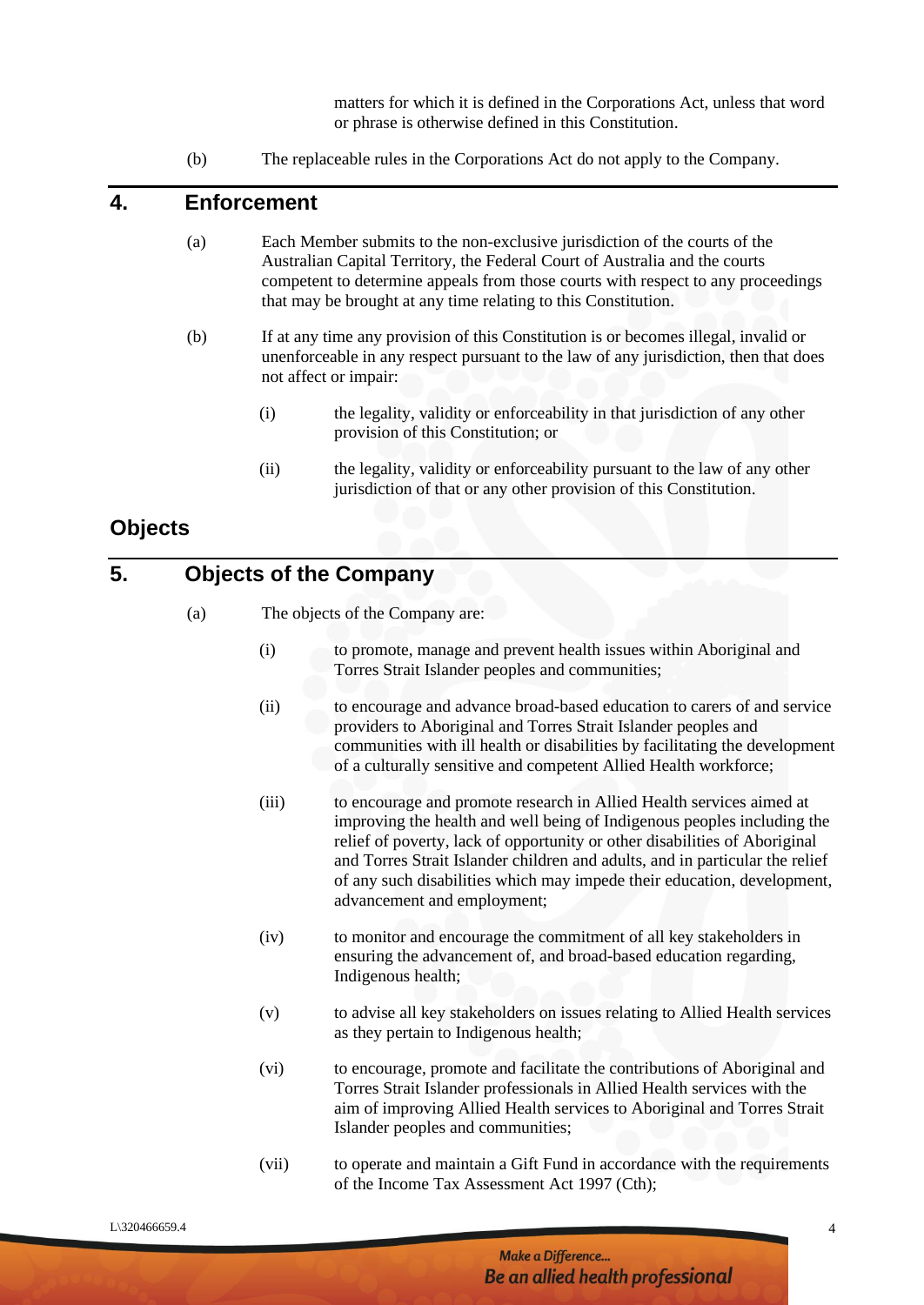- (viii) to do all such other lawful things as may be incidental or conducive to the attainment of the above objects, and in pursuing the above objects, the Company will:
	- A. represent Aboriginal and Torres Strait Islander Allied Health professionals, students and ancillary professionals at all levels, including professional, educational and government;
	- B. encourage and facilitate a greater number of Aboriginal and Torres Strait Islander Allied Health professionals thus contributing to improved allied health services for Indigenous people and communities in Australia;
	- C. provide for activities of preservation, respect and the sharing of traditional healing knowledge; and
	- D. provide for the promotion of the principles of reconciliation.
- (b) The Company may conduct commercial activities and perform commercial services (including on a fee for service basis) within the scope of the Objects of the Company. In doing so, the Company must apply the income and profits solely towards the promotion of those charitable objects in accordance with Articles 61 and 77.

#### **Liability of Members**

### **6. Extent of liability**

Each Member undertakes to contribute an amount not exceeding \$10 to the property of the Company if the Company is wound up at a time when that person is a Member, or within one (1) year of the time that person ceased to be a Member, for:

- (a) payment of the Company's debts and liabilities contracted before that person ceased to be a Member;
- (b) payment of the costs, charges and expenses of winding up the Company; and
- (c) adjustment of the rights of the contributories among themselves.

#### **Membership**

#### **7. Membership categories**

There shall be five (5) categories of membership, as follows:

#### (a) **Full Member - Allied Health Graduate**

- (i) A person is eligible for membership as an Allied Health Graduate Full Member of the Company if they:
	- A. are an Aboriginal and/or Torres Strait Islander person;
	- B. have graduated from an Allied Health Course with a recognised qualification; and
	- C. are accepted by the Board as having commitment to the Objects of the Company.

#### Make a Difference... Be an allied health professional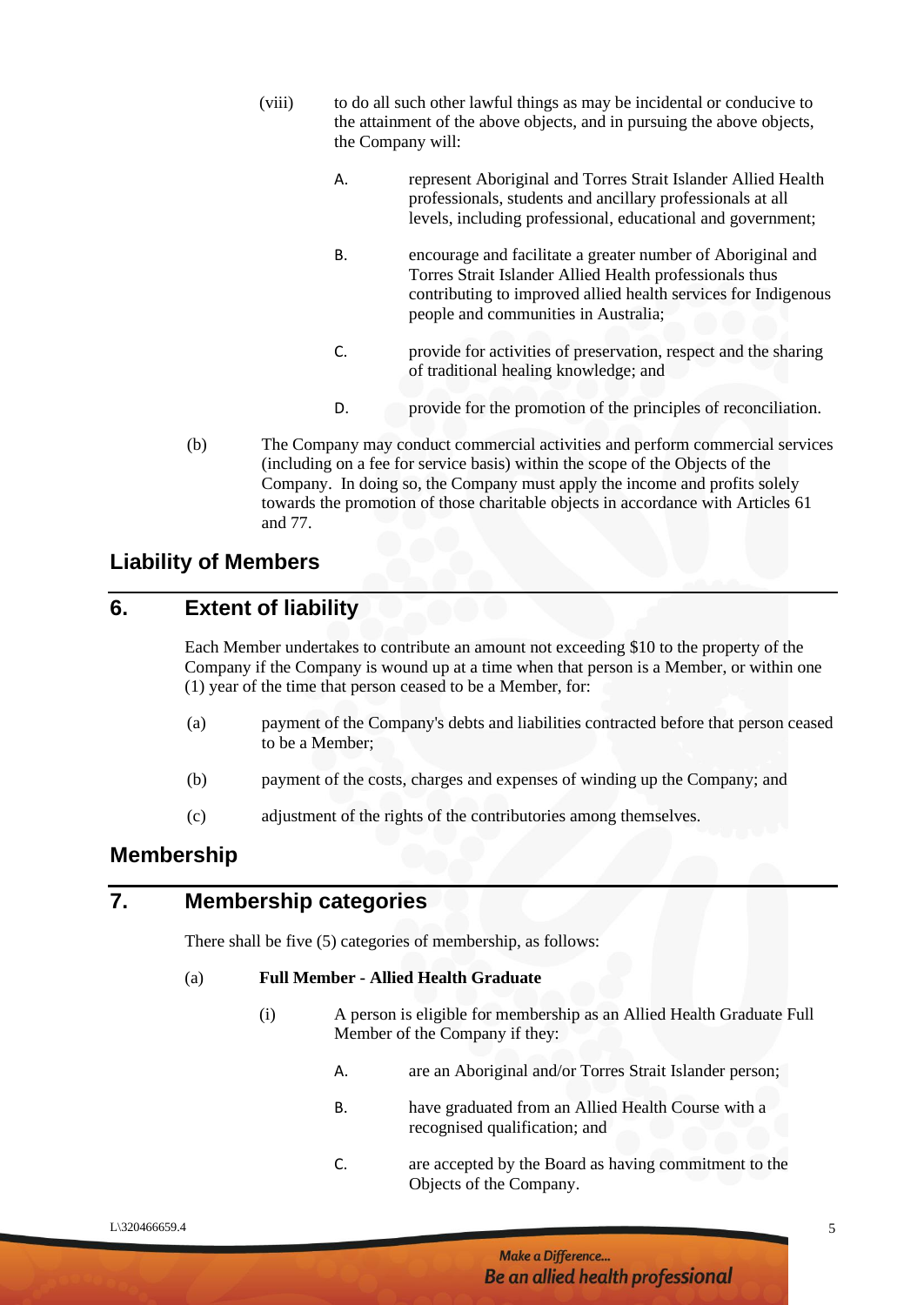(ii) A person becomes an Allied Health Graduate Full Member upon approval of that person's application by the Board in accordance with Article 8.

#### (b) **Full Member - Allied Health Student**

- (i) A person is eligible for membership as an Allied Health Student Full Member of the Company if they:
	- A. are an Aboriginal and/or Torres Strait Islander person;
	- B. are enrolled in an Allied Health Course (and have not graduated from an Allied Health Course with a recognised qualification); and
	- C. are accepted by the Board as having a commitment to the Objects of the Company.
- (ii) A person becomes an Allied Health Student Full Member upon approval of that person's application by the Board in accordance with Article 8.

#### (c) **Full Member - Assistant Workforce**

- (i) A person is eligible for membership as an Assistant Workforce Full Member of the Company if they:
	- A. are an Aboriginal and/or Torres Strait Islander person;
	- B. have obtained a recognised qualification that is in an industry directly connected to or that supports Allied Health and/or an Allied Health Professional; and
	- C. are accepted by the Board as having a commitment to the Objects of the Company.
- (ii) A person becomes an Assistant Workforce Full Member upon approval of that person's application by the Board in accordance with Article 8.

#### (d) **Associate Member - Individual**

- (i) An individual is eligible for membership as an Associate Member of the Company if the individual is:
	- A. an Aboriginal and/or Torres Strait Islander person; and
	- B. accepted by the Board as having a commitment to Objects of the Company.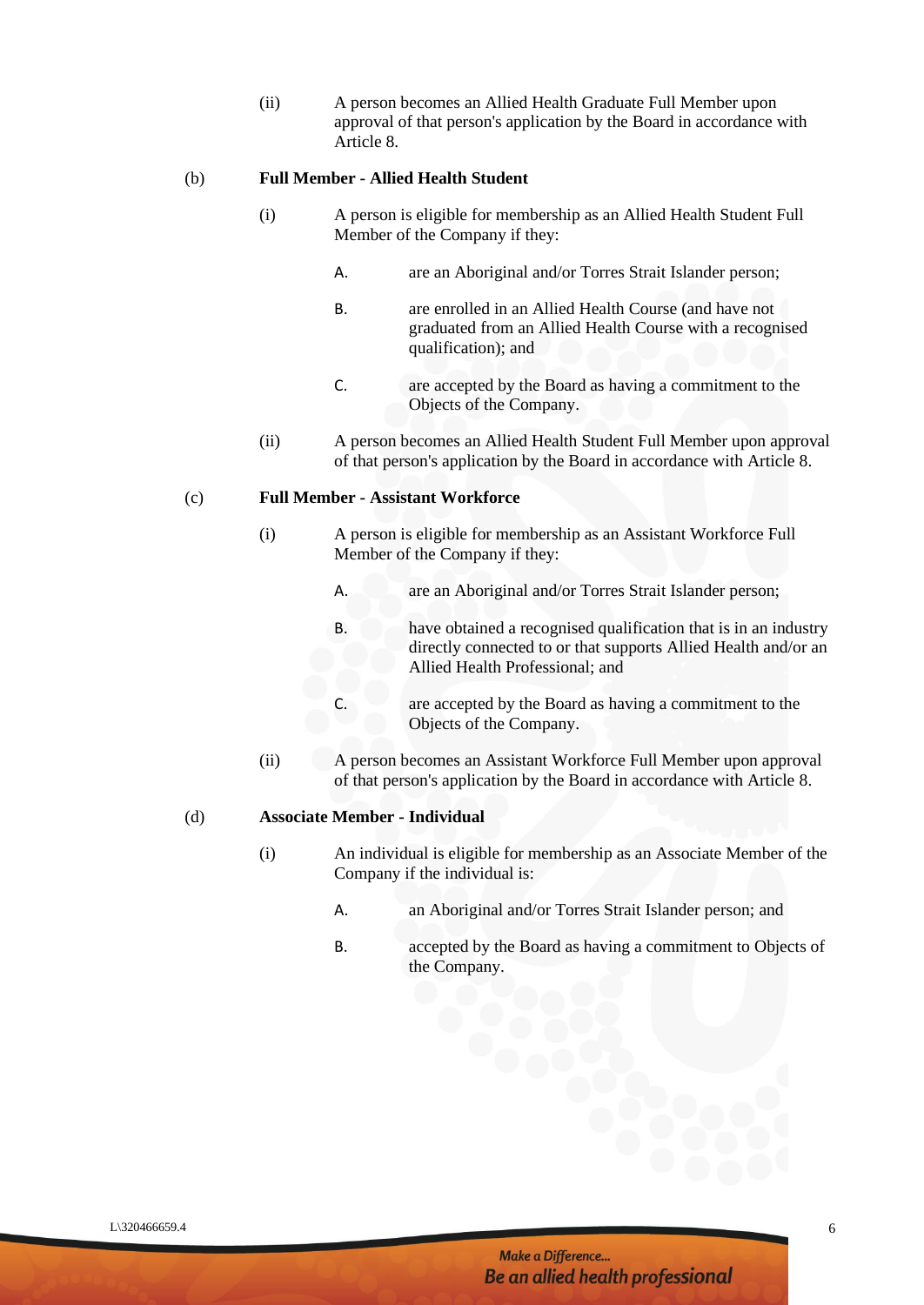- (ii) An individual becomes an Associate Member Individual upon approval of that person's application by the Board in accordance with Article 8.
- (iii) An individual who is an Associate Member Individual on the date of the Company's 2021 AGM, will cease to be an Associate Member - Individual at the conclusion of that AGM if they do not meet the criteria in Article 7(d)(i)A.

#### (e) **Associate Member - Corporate**

- (i) An organisation is eligible for membership as an Associate Member of the Company if the corporation is accepted by the Board as having a commitment to the Objects of the Company.
- (i) An organisation becomes an Associate Member Corporate upon approval of that organisation's application by the Board in accordance with Article 8.

#### **8. Membership applications**

- (a) Each applicant to become a Member must sign and deliver to the Company an application in the form which the Board determines, and pay any initial fee which the Board determines.
- (b) The Board determines in its absolute discretion whether an applicant may become a Member. The Board is not required to give any reason for the rejection of any application to become a Member.
- (c) If an application to become a Member is accepted by the Board, the Company must give written notice of the acceptance to the applicant as soon as practicable and enter the applicant's name in the Register.
- (d) If an application to become a Member is rejected by the Board, the Company must give written notice of the rejection to the applicant and refund in full the fee (if any) paid by the applicant.
- (e) Failure by the Company to comply with any notice requirement in Article 8(c) or 8(d) does not invalidate the decision regarding an application.

#### **9. Membership rights**

- (a) An applicant for membership becomes a Member and is entitled to exercise the rights of membership when their name is entered in the Register of Members.
- (b) All Members may attend the Company's AGM.
- (c) Full Members have the following rights, subject to this Constitution:
	- (i) full voting rights;
	- (ii) speaking rights at a meeting of Members;
	- (iii) the right to convene a meeting of Members under Article 21;
	- (iv) the right to put forward resolutions to be voted on at a meeting of Members in accordance with Article 23(c);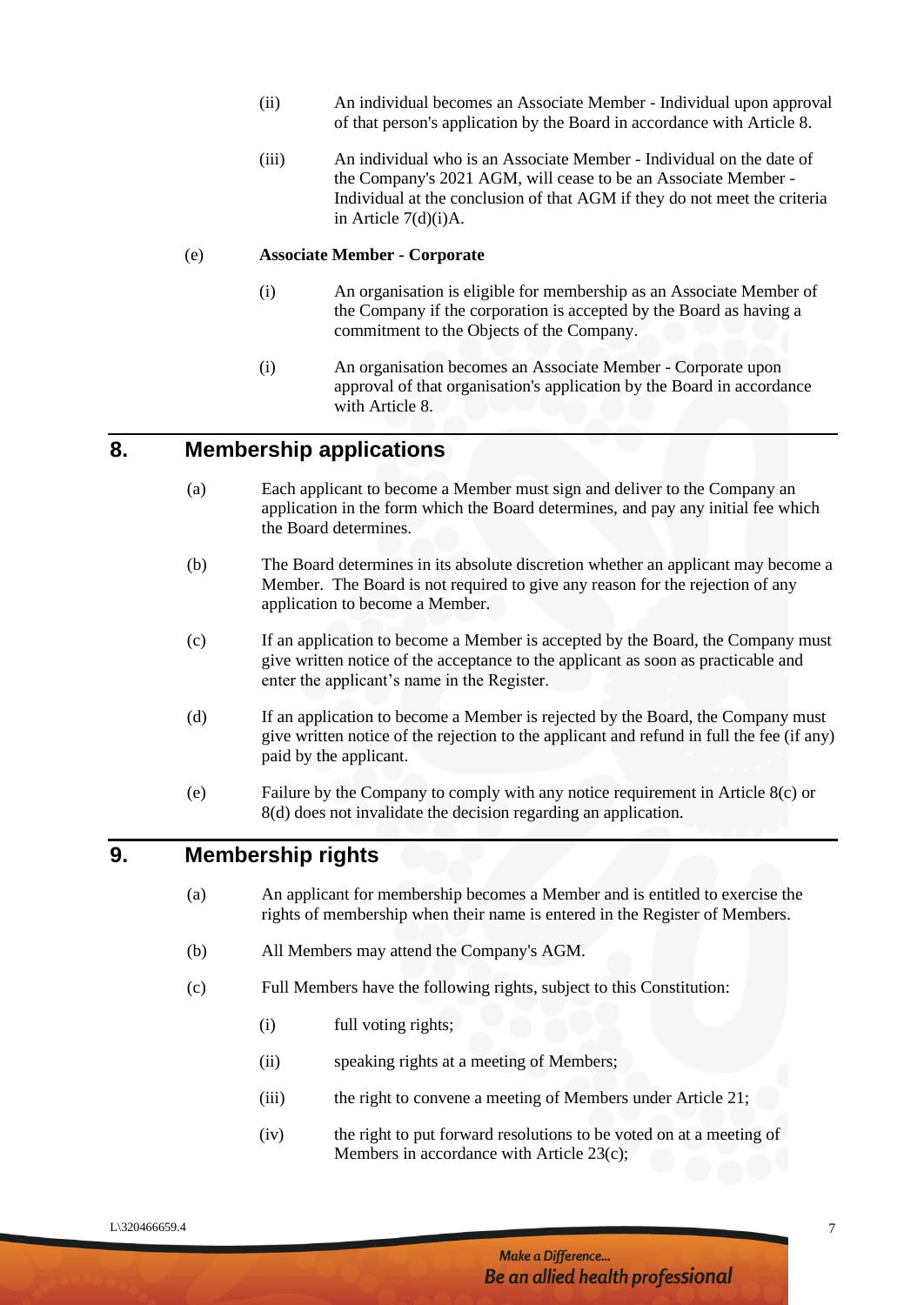- (v) the right to stand for election or be appointed as a Director (excluding Allied Health Student Full Members and Allied Health Assistant Workforce Full Members);
- (vi) the right to not be removed as a Member unless in accordance with this Constitution; and
- (vii) the right to have disputes with another Member or the Company dealt with in accordance with Article 70.
- (d) Associate Members have the following rights, subject to this Constitution:
	- (i) the right to attend and be heard at a meeting of Members;
	- (ii) the right to put forward resolutions to be voted on at a meeting of Members in accordance with Article 23(c);
	- (iii) the right to not be removed as a Member unless in accordance with this Constitution; and
	- (iv) the right to have disputes with another Member or the Company dealt with in accordance with Article 70.
- (e) Subject to the Corporations Act and the rights of a particular class of Members, the Company may vary or cancel rights of Members in that class:
	- (i) by a special resolution passed at a meeting of the Members included in that class; or
	- (ii) with the written consent of Members who are entitled to at least 75% of the votes that may be cast by Members included in that class.
- (f) Article 38 applies to a meeting held pursuant to Article 9(e)(i).

# **10. Membership obligations**

Each Member shall:

- (a) comply with this Constitution and Corporations Act;
- (b) comply with any code of conduct adopted by the Company;
- (c) treat other Members and the Board with respect and dignity; and
- (d) not behave in a way that significantly interferes with the operation of the Company or meetings of Members.

#### **11. Register of Members**

- (a) The Secretary must establish and maintain a Register of the Members of the Company which records who is a Member.
- (b) The Register must contain the following information about each Member:
	- (i) the Member's name and contact details, including address;
	- (ii) the category of membership;
	- (iii) the date on which the Member's name was entered in the Register; and

 $L\$ 320466659.4 8

Make a Difference... **Be an allied health professional**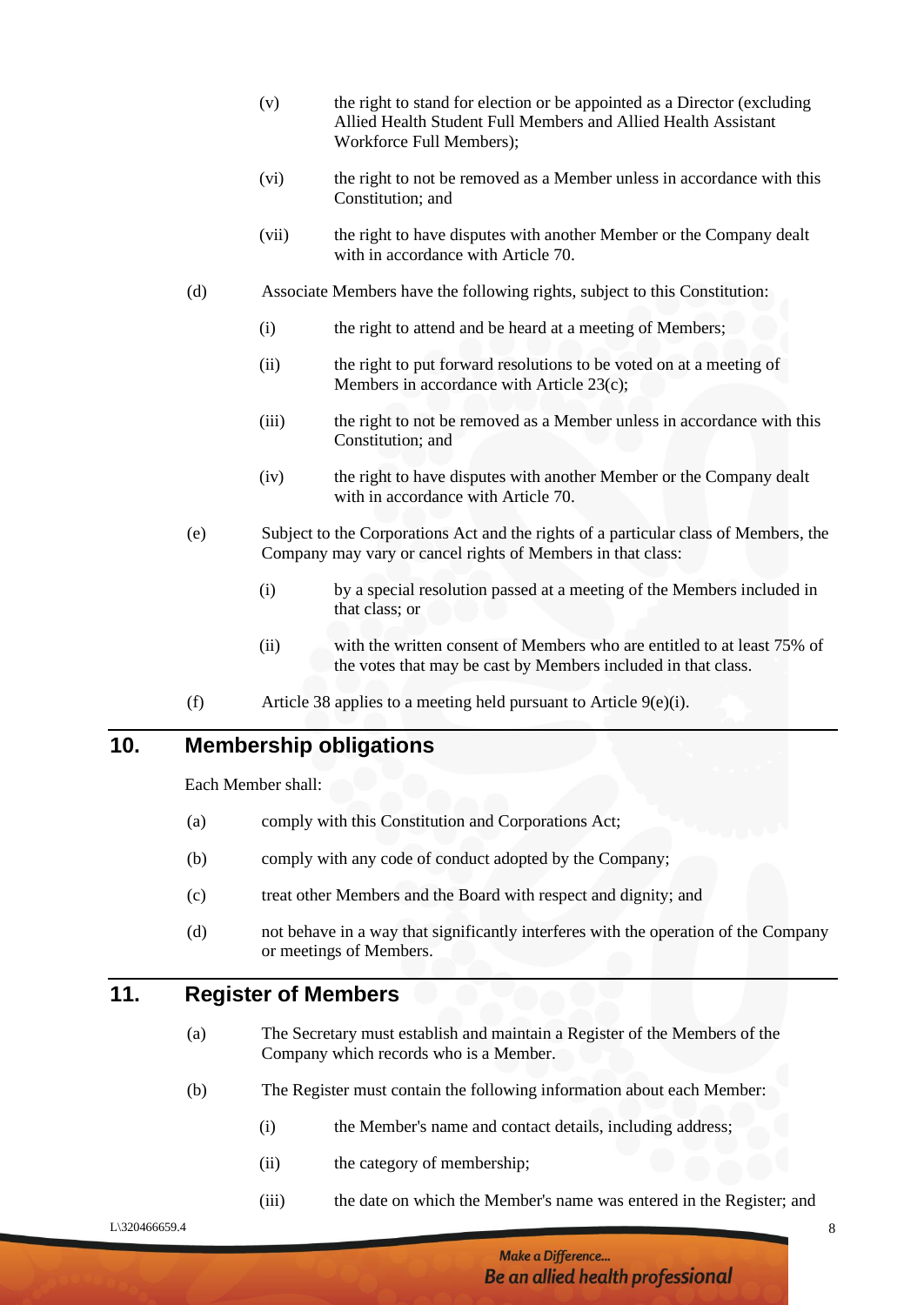- (iv) such other information as the Board requires.
- (c) Where an organisation is a Member, an officer of the organisation or body corporate shall be registered as the Member. The Register must contain:
	- (i) the organisation's name and contact details, including address; and
	- (ii) the name and contact details, including address of the officer of the organisation.
- (d) The Register must be kept at the Company's principal place of business.
- (e) The Secretary must ensure that only those particulars required by the Corporations Act relating to a Member are:
	- (i) available for inspection in accordance with the Corporations Act; and
	- (ii) given only to a person with the right to have such information in accordance with the Corporations Act.
- (f) A Member must lodge with the Secretary a written notice of any change in the Member's name or contact details within twenty eight (28) Business Days of the change occurring. The Company may require reasonable verification of the change.

### **12. No transfers**

The rights, privileges or obligations of being a Member are not transferable whether by operation of law or otherwise.

#### **Cessation of membership**

#### **13. Resignation of a Member**

- (a) Subject to Article 13(b), a Member may at any time resign as a member of the Company by giving the Company notice in writing. Unless the notice provides otherwise, a resignation by a Member takes effect one (1) month after the date of the written notice.
- (b) If there is only one (1) Member and the Member gives proper notice of resignation, or on the same day all of the Members give proper notice of resignation, the notice or notices will be ineffective and the Member or Members cannot resign until either another person is appointed as a Member or the Company is wound up.
- (c) If a Member resigns, the Company must remove the Member's name from the Register on the date that person ceases to be a Member.

#### **14. Discipline, suspension and expulsion of a Member**

- (a) Subject to Article 14(b), if:
	- (i) a Member is in breach of a provision of this Constitution; or
	- (ii) any act or omission of a Member is, in the opinion of the Board, unbecoming of a Member, prejudicial to the interests or reputation of the Company or is not consistent with the Objects of the Company;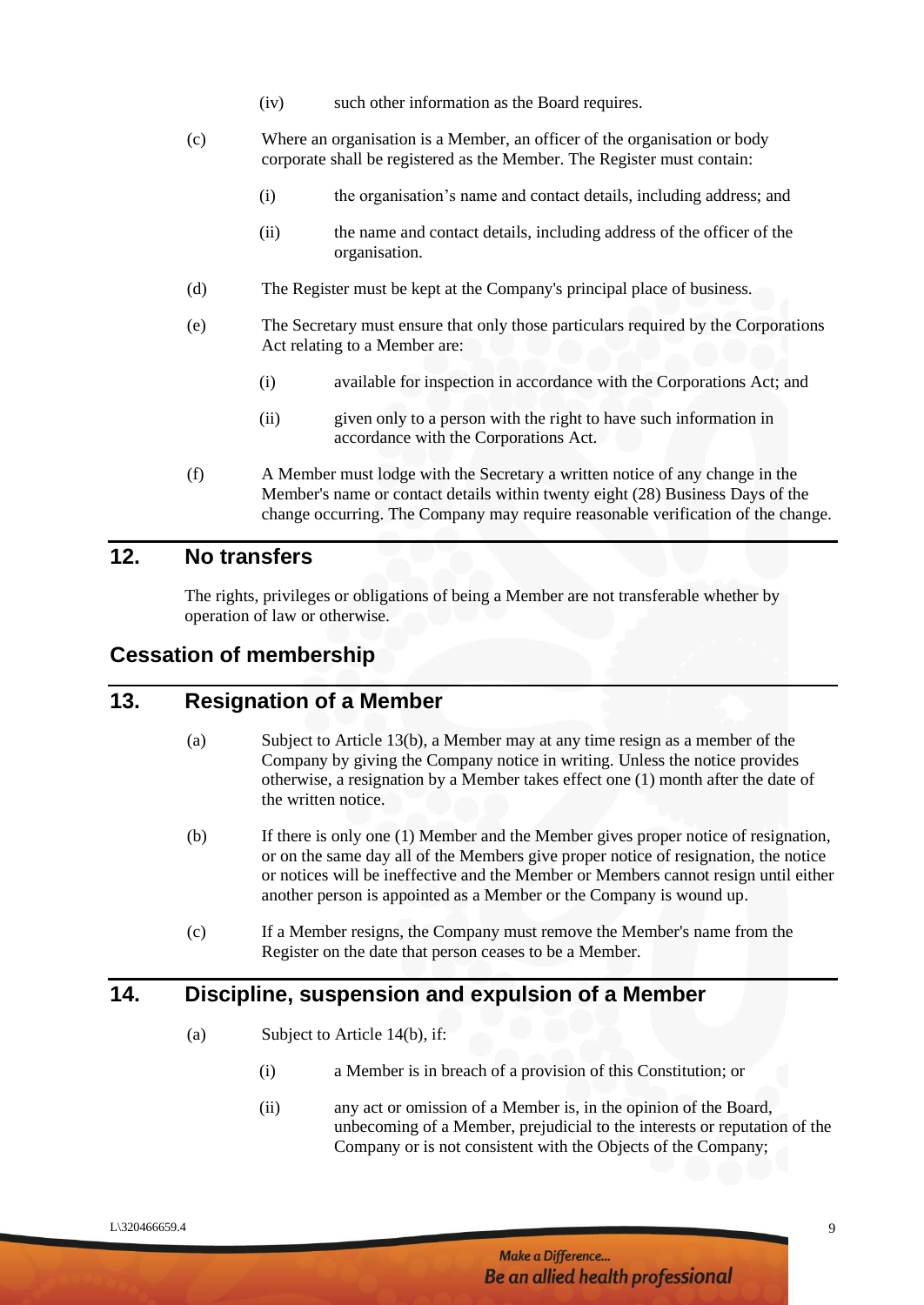- (iii) a Member is, or any step is taken for that Member to become, either an insolvent under administration or an externally administered body corporate; or
- (iv) the succession by another body corporate or entity to the assets and liabilities of the Member,

the Company may:

- (v) suspend that Member from membership of the Company for a specified period and on conditions that the Company considers to be appropriate in the circumstances; or
- (vi) expel the Member,

by a resolution of the Board and remove the Member's name from the Register.

- (b) A resolution under Article 14(a) does not take effect unless:
	- (i) at a meeting held in accordance with Article 14(c), the Board confirms the resolution; and
	- (ii) if the Member exercises a right of appeal under this Article, the Company confirms the resolution in accordance with this Article.
- (c) A meeting of the Board to confirm or revoke a resolution passed under Article 14(a) must be held not earlier than fourteen (14) Business Days, and not later than twenty eight (28) Business Days, after notice has been given to the Member in accordance with Article 14(d).
- (d) A notice given under Article 14(c) must:
	- (i) set out the resolution of the Board and the grounds on which it is based;
	- (ii) state that the Member, or their representative, may address the Board at a meeting to be held not earlier than fourteen (14) Business Days and not later than twenty eight (28) Business Days after the notice has been given to that Member;
	- (iii) state the date, place and time of that meeting; and
	- (iv) inform the Member that they may do one (1) or both of the following:
		- A. attend that meeting; or
		- B. give to the Board before the date of that meeting a written statement seeking the revocation of the resolution; and
	- (v) inform the Member that, if at that meeting, the Board confirms the resolution, they may, not later than forty eight (48) hours after that meeting, give the Secretary a notice to the effect that they wish to appeal the resolution in meeting of Members.
- (e) At a meeting of the Board to confirm or revoke a resolution passed under Article 14(a), the Board must:
	- (i) give the Member, or their representative, an opportunity to be heard;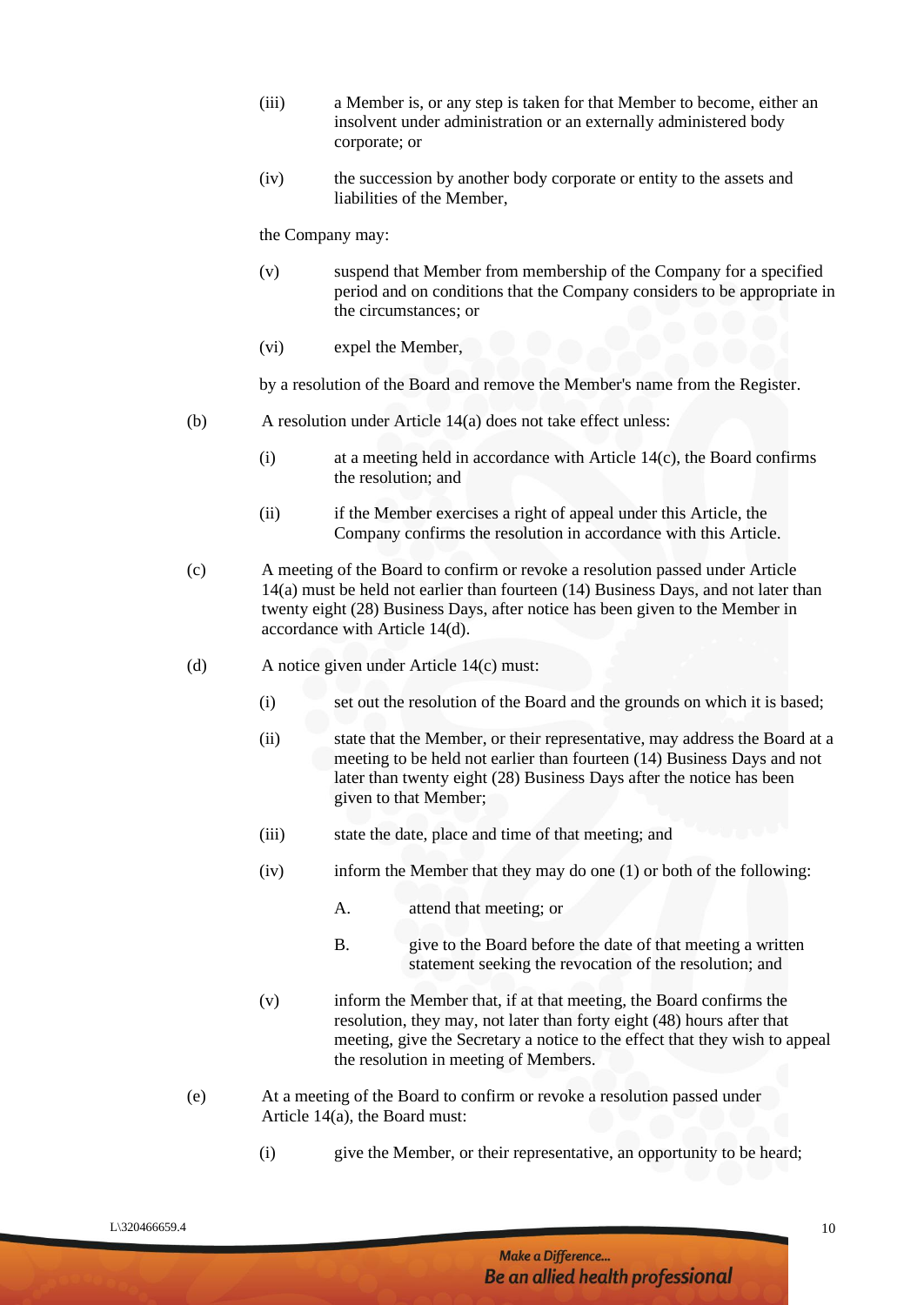- (ii) give due consideration to any written statement submitted by the Member; and
- (iii) determine by resolution whether to confirm or to revoke the resolution.
- (f) If at the meeting of the Board, the Board confirms the resolution, the Member may, not later than forty eight (48) hours after that meeting, give the Secretary a notice to the effect that they wish to appeal the resolution in a meeting of Members.
- (g) If the Secretary receives a notice under Article 14(f), they must notify the Board and the Board must convene a meeting of Members to be held within twenty one (21) Business Days after the date on which the Secretary received the notice.
- (h) At a meeting of Members convened under Article 14(g):
	- (i) no business other than the question of the appeal may be conducted;
	- (ii) the Board may place before the meeting details of the grounds for the resolution and the reasons for the passing of the resolution;
	- (iii) the Member, or their representative, must be given an opportunity to be heard; and
	- (iv) the Full Members present must vote by secret ballot on the question of whether the resolution should be confirmed or revoked.
- (i) A resolution is confirmed if, at the meeting of Members, not less than two-thirds of the Full Members present vote in person, or by proxy, in favour of the resolution. In any other case, the resolution is revoked.

# **15. Other cessation events**

If a Member:

- (a) being an individual, dies or becomes bankrupt, becomes of unsound mind or a person whose property is liable to be dealt with pursuant to a law about mental health; or
- (b) being a body corporate, is deregistered pursuant to the laws of the jurisdiction in which the Member is incorporated,

the Member ceases to be a member of the Company and the Company may remove the Member's name from the Register.

#### **16. Effect of cessation**

- (a) A person who ceases to be a Member remains liable to pay, and must immediately pay, to the Company all amounts that at the date of cessation were payable by the person to the Company as a Member.
- (b) The Company may by resolution of the Board waive any or all of its rights pursuant to this Article 16.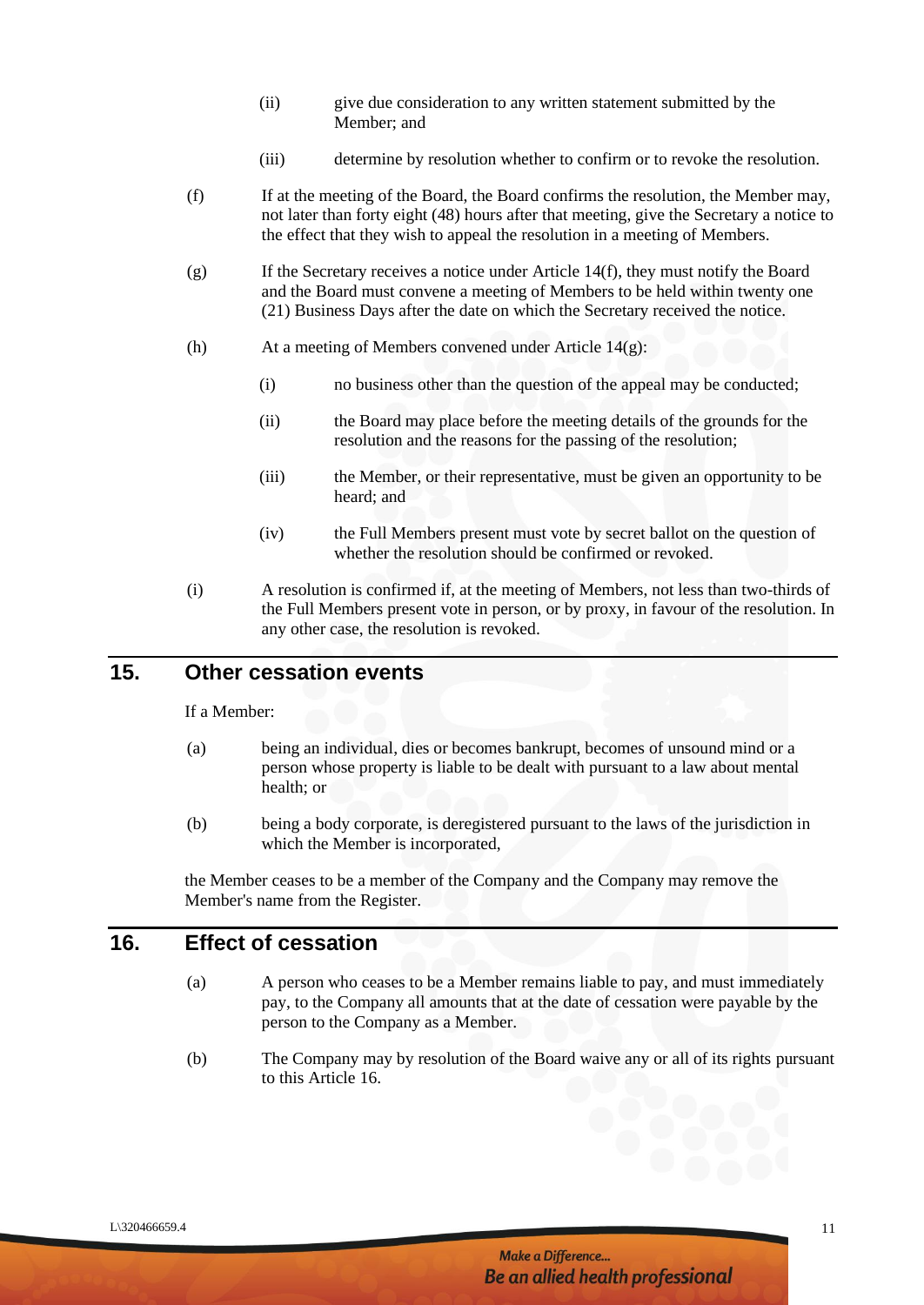# **17. Setting of Fees**

- (a) Subject to the Corporations Act and the terms of membership of a class of Members, the Company may by special resolution of the Board require the payment of Fees by Members of any amount, on any terms and at any times as the Board resolves, including payment by instalments.
- (b) The Company may when admitting Members make Fees payable for one (1) or more Members for different amounts and at different times as the Board resolves.
- (c) The Company may by resolution of the Board revoke or postpone a Fee or extend the time for payment of a Fee, at any time prior to the date on which payment of that Fee is due.

#### **18. Notice of Fees**

- (a) The Company must give notice of Fees to the Members who are required to pay the Fees at least ten (10) Business Days before the due date for payment. The notice must specify the amount of the Fee, the time or times and place of payment and any other information as the Board resolves.
- (b) The non-receipt of a notice of a Fee by, or the accidental omission to give notice of a Fee to, any Member does not invalidate the Fee.

# **19. Payment of Fees**

- (a) Each Member must pay to the Company the amount of each Fee payable by the Member in the manner, at the time and at the place specified in the notice of the Fee.
- (b) If the terms of membership of a class of Members require an amount to be paid as a Fee on a fixed date, each Member in that class of Members must pay that amount to the Company at that time and that amount is treated for the purposes of this Constitution as if a Fee for that amount had been properly determined by the Board of which appropriate notice has been given.
- (c) In a proceeding to recover a Fee, or an amount payable due to the failure to pay or late payment of a Fee, proof that:
	- (i) the name of the person is entered in the Register as a Member;
	- (ii) the person is in the class of Members liable to pay the Fee;
	- (iii) there is a record in the minute books of the Company of the resolution determining the Fee or the terms of membership of a class of Members requiring the payment of the Fee; and
	- (iv) notice of the Fee was given or taken to be given to the person in accordance with this Constitution,

is conclusive evidence of the obligation of that person to pay the Fee.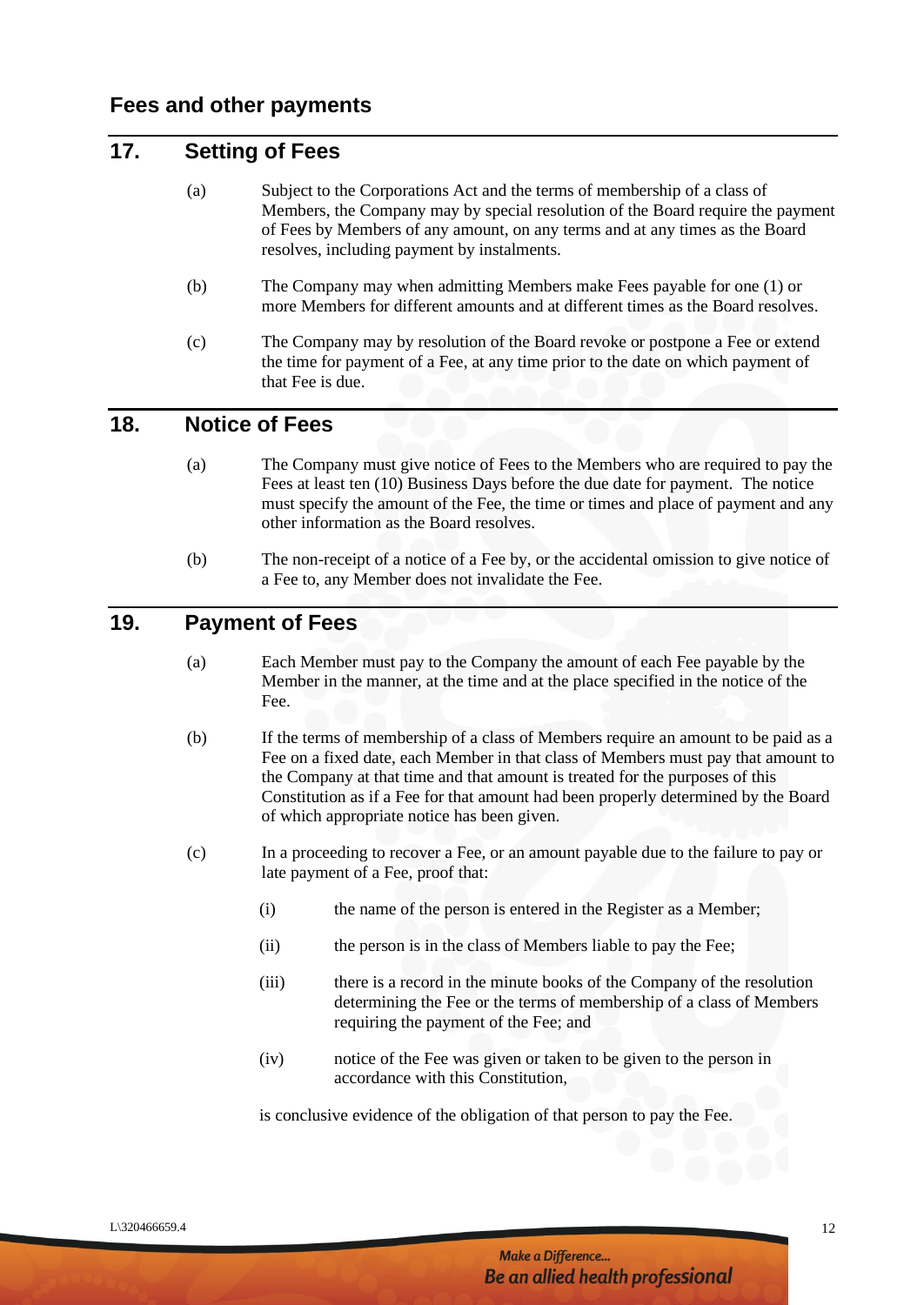#### **20. Not Used**

#### **21. Calling meetings of Members**

- (a) The Company may call a meeting of Members to be held at the time and place (including two (2) or more venues using technology which gives Attending Members as a whole a reasonable opportunity to participate) and in the manner that the Board resolves:
	- (i) by resolution of the Board; or
	- (ii) on the written request of Members representing not less than 5% of the total number of Full Members entitled to vote at a meeting of Members.
- (b) A written request of Members under Article 21(a)(ii) must:
	- (i) state the objects of the meeting;
	- (ii) be signed by the Members requesting the meeting; and
	- (iii) be addressed and delivered to the Secretary.
- (c) If the Board does not call a meeting of Members to be held within one (1) month after the date on which the request is delivered to the Secretary, the Members making the request, or any of them, may convene a meeting of Members to be held not later than three (3) months after that date.
- (d) If a meeting of Members is convened by Members in accordance with Article 21(c), it must be convened in the same manner so far as possible as a meeting convened by the Board. The Board will be responsible for arranging the venue, including the set up of technology, for a meeting of Members convened by Members in accordance with Article 21(c).
- (e) No Member may call or arrange to hold a meeting of Members except where permitted by the Corporations Act.
- (f) The Company must hold an AGM at least once in each calendar year and within five (5) months after the end of its financial year. The AGM may be held in two (2) or more locations using technology which gives Members a reasonable opportunity to participate.

#### **22. Notice of meetings of Members**

- (a) Where the Company has called a meeting of Members, notice of the meeting and any proxy form for the meeting must be given at least twenty one (21) Business Days prior to the meeting date in the form and in the manner in which the Board resolves, subject to any requirements of the Corporations Act.
- (b) A person may waive notice of any meeting of Members by written notice to the Company.
- (c) A person who has not duly received notice of a meeting of Members may, before or after the meeting, notify the Company of the person's agreement to anything done or resolution passed at the meeting.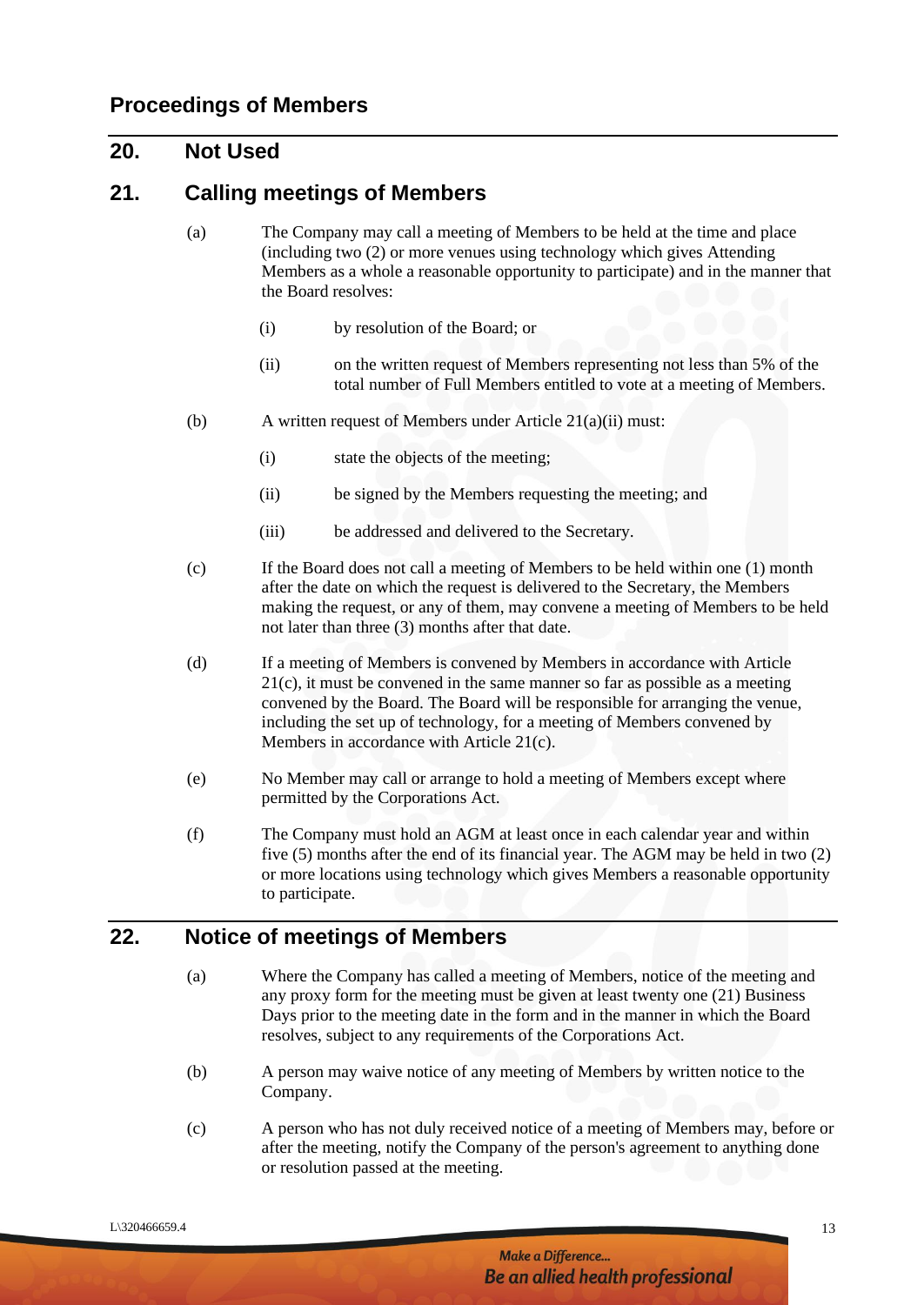- (d) A person's attendance at a meeting of Members waives any objection which that person may have had to a failure to give notice, or the giving of a defective notice, of the meeting, unless the person at the beginning of the meeting objects to the holding of the meeting.
- (e) Subject to the Corporations Act, anything done (including the passing of a resolution) at a meeting of Members is not invalid because either or both a person does not receive notice of the meeting or a proxy form, or the Company accidentally does not give notice of the meeting or a proxy form to a person.
- (f) The Company must give its auditor:
	- (i) notice of meeting of Members in the same way that a Member is entitled to receive notice under Article 22(a); and
	- (ii) any other communication relating to the meeting of Members that a Member is entitled to receive.

#### **23. Business of meetings**

- (a) The business that may be transacted at a meeting of Members is:
	- (i) the election of Directors; and
	- (ii) items of business submitted by the Board.
- (b) The business that may be transacted at an AGM is:
	- (i) the consideration of the annual:
		- A. financial report;
		- B. Directors' reports; and
		- C. auditor's report;
	- (ii) the election of Directors;
	- (iii) if required at that particular AGM by the Corporations Act, the appointment of auditors and the fixing of their remuneration; and
	- (iv) items of business submitted by the Board.
- (c) A Member intending to bring any business before a meeting must notify in writing the Secretary of that business. The Secretary must include that business in the notice calling the next meeting of Members.
- (d) Except with the approval of the Board, with the permission of the chairperson of the meeting or pursuant to the Corporations Act, no person may move at any meeting of Members:
	- (i) any resolution (except in the form set out in the notice of meeting given pursuant to Article 22(a)); or
	- (ii) any amendment of any resolution or a document which relates to any resolution and a copy of which has been made available to Members to inspect or obtain.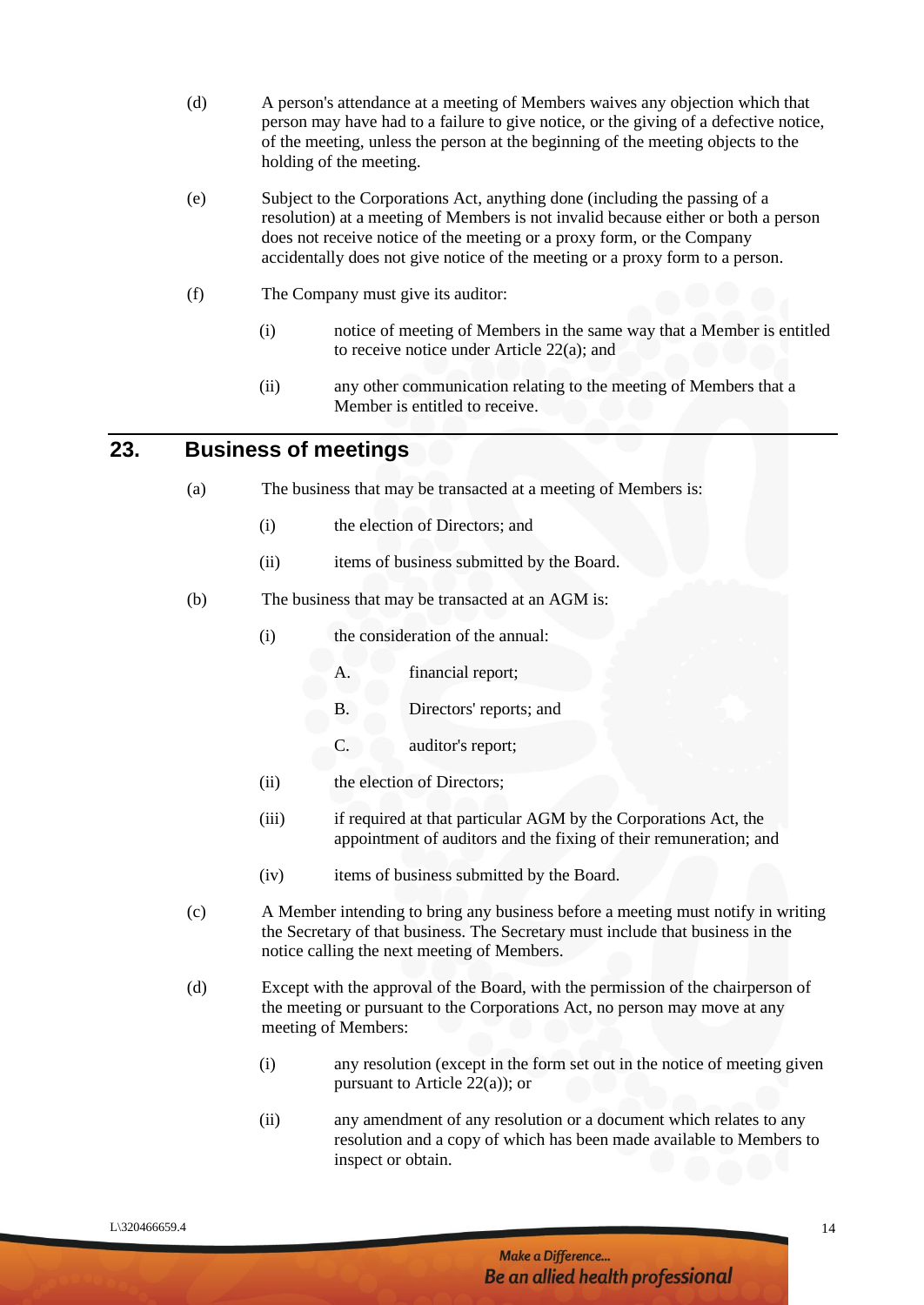#### **24. Quorum**

- (a) No business may be transacted at a meeting of Members except, subject to Article 25, the election of the chairperson of the meeting, unless a quorum for a meeting of Members is present at the time when the meeting commences.
- (b) A quorum for a meeting of Members shall be constituted by not less than twentyfive (25) Full Members from a minimum of three Allied Health disciplines and from at least one-third of the Australian States and Territories personally present or by proxy. Each individual present may only be counted once towards a quorum. If a Member has appointed more than one (1) proxy or attorney or Corporate Representative, only one (1) of them may be counted towards a quorum.
- (c) If, within thirty (30) minutes after the appointed time for the commencement of the meeting, a quorum is not present:
	- (i) in the case of a meeting convened upon the request of Members, the meeting must be dissolved; and
	- (ii) in any other case:

A. the meeting shall stand adjourned to the same day in the next week at the same time and (unless another place is specified by the chairperson at the time of the adjournment or by written notice to Members given before the day to which the meeting is adjourned) at the same place; and

B. if at the adjourned meeting the quorum is not present within thirty (30) minutes after the time appointed for the commencement of the adjourned meeting of Members, the Full Members personally present or by proxy (being not less than eight (8)) shall be a quorum.

# **25. Chairperson of meetings of Members**

- (a) Subject to Articles 25(b), 27(c) and 25(d), the chairperson of the Board must chair each meeting of Members.
- (b) The Chair, or in the Chair's absence, the Deputy Chair, shall preside as chairperson of each meeting of Members.
- (c) If at a meeting of Members:
	- (i) the Chair or Deputy Chair are absent; or
	- (ii) the Chair or Deputy Chair are not present within fifteen (15) minutes after the time appointed for the commencement of a meeting of Members or are not willing to chair all or part of the meeting,

the Directors who are or will be present at the meeting may (by majority vote) elect one (1) of their number or, in the absence of all the Directors or if none of the Directors present is willing to act, the Attending Members may elect one (1) of their number, to chair that meeting.

(d) A chairperson of a meeting of Members may, for any item of business at that meeting or for any part of that meeting, vacate the chair in favour of another person nominated by them (**Acting Chair**). Where an instrument of proxy appoints the chairperson as proxy for part of proceedings for which an Acting Chair has been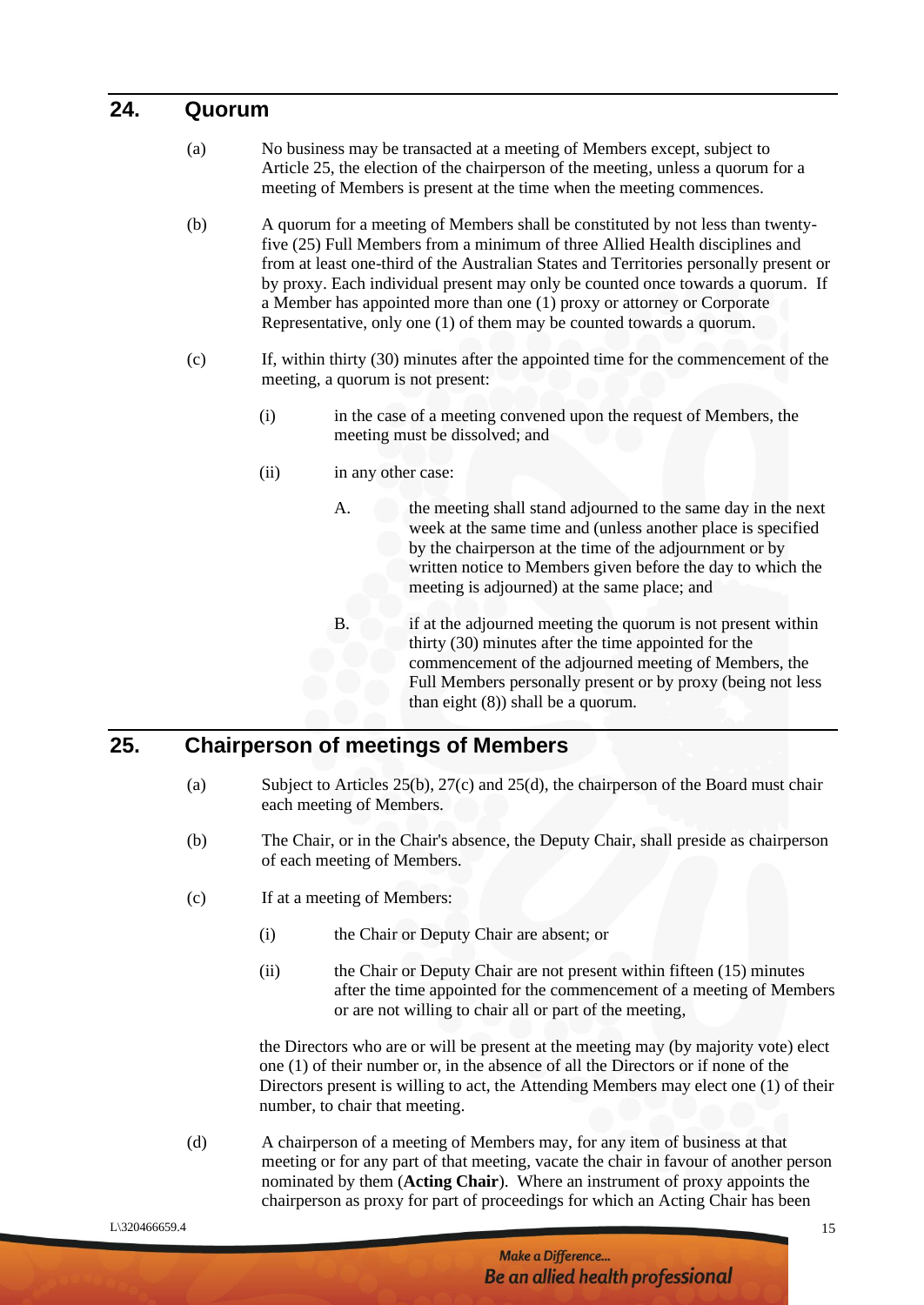nominated, the instrument of proxy is taken to be in favour of the Acting Chair for the relevant part of the proceedings.

### **26. Conduct of meetings of Members**

- (a) Subject to the Corporations Act, the chairperson of a meeting of Members is responsible for the general conduct of that meeting and for the procedures to be adopted at that meeting.
- (b) The chairperson of a meeting of Members may make rulings without putting the question (or any question) to the vote if that action is required to ensure the orderly conduct of the meeting.
- (c) The chairperson of a meeting of Members may determine the procedures to be adopted for proper and orderly discussion or debate at the meeting, and the casting or recording of votes at the meeting.
- (d) The chairperson of a meeting of Members may determine any dispute concerning the admission, validity or rejection of a vote at the meeting.
- (e) The chairperson of a meeting of Members may, subject to the Corporations Act, at any time terminate discussion or debate on any matter being considered at the meeting and require that matter be put to a vote.
- (f) The chairperson of a meeting of Members may refuse to allow debate or discussion on any matter which is not business referred to in the notice of that meeting or is not business of the meeting permitted pursuant to the Corporations Act without being referred to in the notice of meeting.
- (g) The chairperson of a meeting of Members may refuse any person admission to, or require a person to leave and remain out of, the meeting if that person:
	- (i) in the opinion of the chairperson, is not complying with the reasonable directions of the chairperson;
	- (ii) has any audio or visual recording or broadcasting device;
	- (iii) has a placard or banner;
	- (iv) has an article the chairperson considers to be dangerous, offensive or liable to cause disruption;
	- (v) behaves or threatens to behave in a dangerous, offensive or disruptive manner;
	- (vi) refuses to produce or to permit examination of any article, or the contents of any article, in the person's possession; or
	- (vii) is not entitled pursuant to the Corporations Act or this Constitution to attend the meeting.
- (h) If the chairperson of a meeting of Members considers that there are too many persons present at the meeting to fit into the venue where the meeting is to be held, the chairperson may nominate a separate meeting place using any technology that gives Attending Members as a whole a reasonable opportunity to participate.
- (i) The chairperson of a meeting of Members may delegate any power conferred by this Article 26 to any person.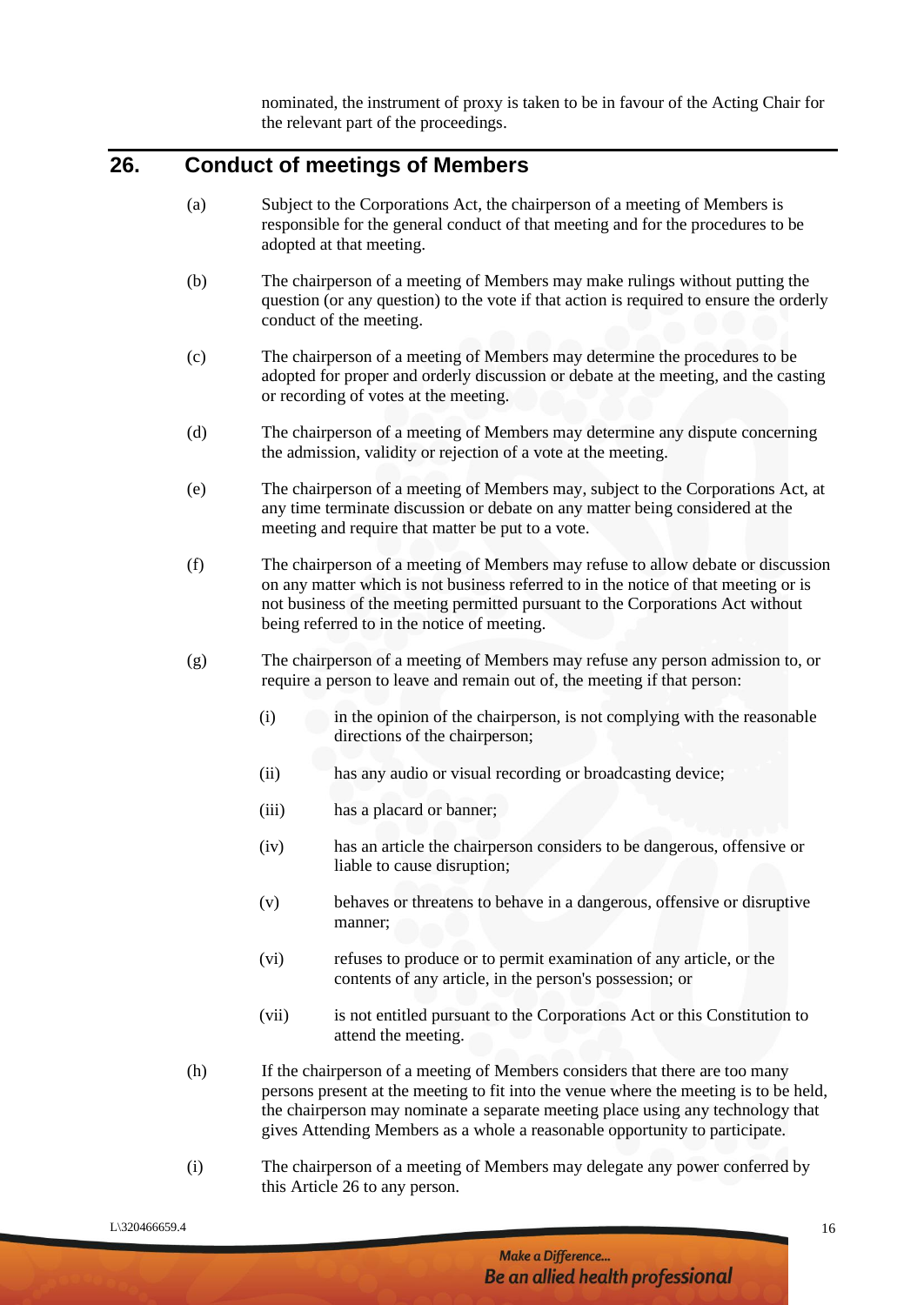(j) Nothing contained in this Article 26 limits the powers conferred by law on the chairperson of a meeting of Members.

# **27. Attendance at a meeting of Members**

- (a) Subject to this Constitution and any rights and restrictions of a class of Members, a Member who is entitled to attend and cast a vote at a meeting of Members, may attend and vote in person or by proxy, by attorney or, if the Member is a body corporate, by a Corporate Representative.
- (b) The chairperson of a meeting of Members may require a person acting as a proxy, attorney or Corporate Representative at that meeting to establish to the chairperson's satisfaction that the person is the person who is duly appointed to act. If the person fails to satisfy this requirement, the chairperson may exclude the person from attending or voting at the meeting.
- (c) A Director is entitled to receive notice of and to attend all meetings of Members and all meetings of a class of Members and is entitled to speak at those meetings.
- (d) A person requested by the Board to attend a meeting of Members or a meeting of a class of Members is, regardless of whether that person is a Member or not, entitled to attend that meeting and, at the request of the chairperson of the meeting, is entitled to speak at that meeting.

# **28. Authority of Attending Members**

- (a) Unless otherwise provided in the document or resolution appointing a person as proxy, attorney or Corporate Representative of a Member, the person so appointed has the same rights to speak, demand a poll, join in demanding a poll or act generally at a meeting of Members to which the appointment relates, as the appointing Member would have had if that Member was present at the meeting.
- (b) Unless otherwise provided in the document or resolution appointing a person as proxy, attorney or Corporate Representative of a Member, the appointment is taken to confer authority to:
	- (i) vote on any amendment moved to a proposed resolution and on any motion that a proposed resolution not be put or any similar motion; and
	- (ii) vote on any procedural motion, including any motion to elect the chairperson of the meeting of Members to which the appointment relates, to vacate the chair or to adjourn the meeting,

even though the appointment may refer to specific resolutions and may direct the proxy, attorney or Corporate Representative how to vote on particular resolutions.

(c) Unless otherwise provided in the document or resolution appointing a person as proxy, attorney or Corporate Representative of a Member, the appointment is taken to confer authority to attend and vote at a meeting which is rescheduled, postponed or adjourned to another time or changed to another place, even though the appointment may refer to a specific meeting to be held at a specified time or place.

# **29. Multiple appointments**

(a) If more than one (1) attorney or Corporate Representative appointed by a Member is present at a meeting of Members and the Company has not received notice of any revocation of any of the appointments:

#### Make a Difference... **Be an allied health professional**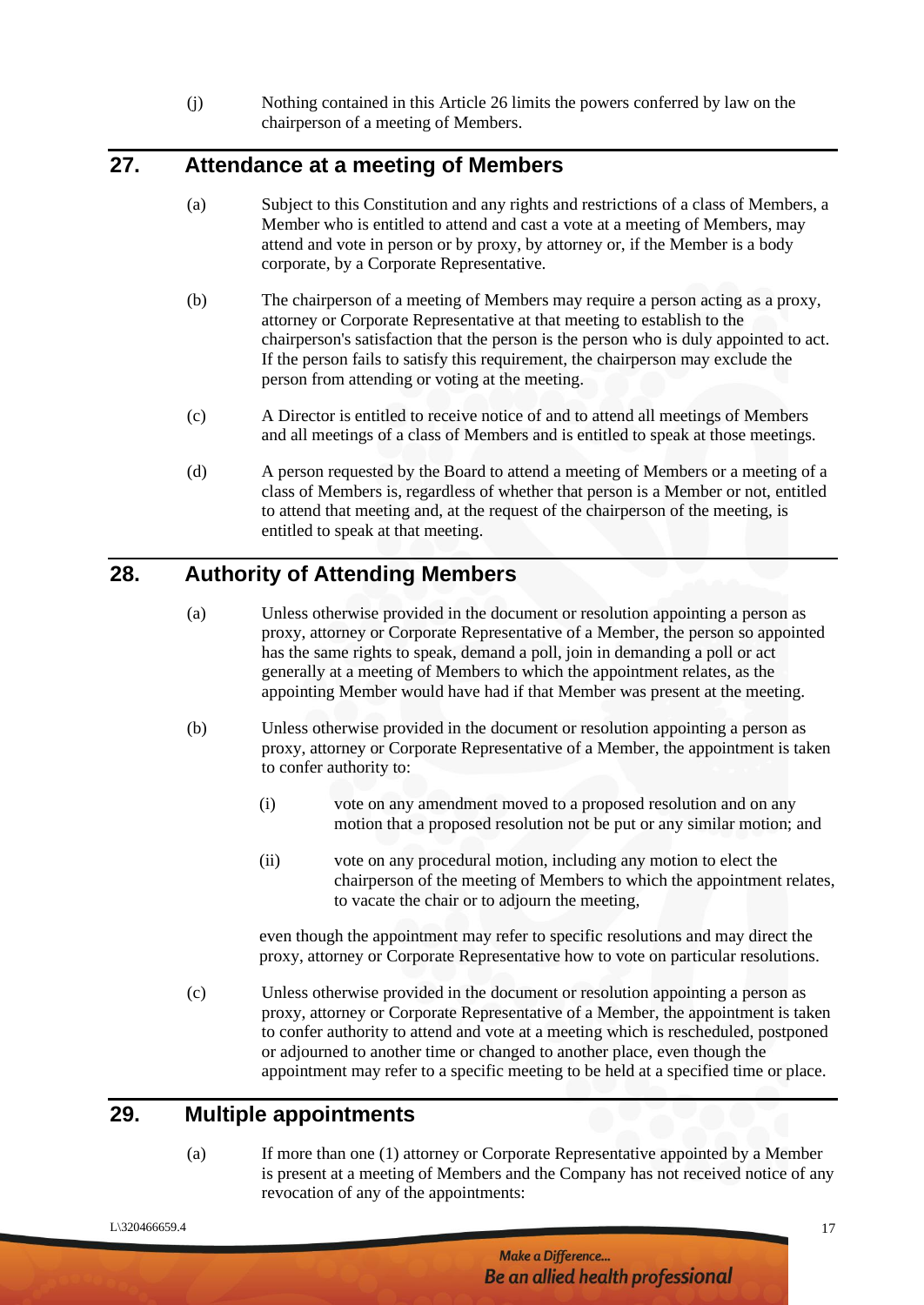- (i) an attorney or Corporate Representative appointed to act at that particular meeting may act to the exclusion of an attorney or Corporate Representative appointed pursuant to a standing appointment; and
- (ii) subject to Article 29(a)(i), an attorney or Corporate Representative appointed pursuant to the most recent appointment may act to the exclusion of an attorney or Corporate Representative appointed earlier in time.
- (b) An appointment of a proxy of a Member is revoked (or, in the case of a standing appointment, suspended for that particular meeting of Members) if the Company receives a further appointment of a proxy from that Member which would result in there being more than one (1) proxy of that Member entitled to act at the meeting. The appointment of proxy made first in time is the first to be treated as revoked or suspended by this Article 29(b).
- (c) The appointment of a proxy for a Member is not revoked by an attorney or Corporate Representative for that Member attending and taking part in a meeting of Members to which the appointment relates, but if that attorney or Corporate Representative votes on a resolution at that meeting, the proxy is not entitled to vote, and must not vote, as the Member's proxy on that resolution.

## **30. Voting at a meeting of Members**

- (a) A resolution put to the vote at a meeting of Members must be decided on a show of hands, unless a poll is demanded in accordance with Article 33 and that demand is not withdrawn.
- (b) Subject to Article 9, the Board may determine that Members entitled to attend and vote at a meeting of Members or at a meeting of a class of Members may vote at that meeting without an Attending Member in respect of that person being present at that meeting (and voting in this manner is referred to in this Article 30(b) as direct voting). The Board may determine rules and procedures in relation to direct voting, including the class of Members entitled to cast a direct vote, the manner in which a direct vote may be cast, the circumstances in which a direct vote will be valid and the effect of a Member casting both a direct vote and a vote in any other manner. Where a notice of meeting specifies that direct voting may occur by eligible Members, a direct vote cast by an eligible Member is taken to have been cast by that person at the meeting if the rules and procedures for direct voting determined by the Board (whether set out in the notice of meeting or otherwise) are complied with.
- (c) Subject to this Constitution and any rights or restrictions of a class of Members, on a show of hands at a meeting of Members, each Attending Member having the right to vote on the resolution has one (1) vote, provided that where a person is entitled to vote in more than one (1) capacity, that person is entitled only to one (1) vote.
- (d) Subject to this Constitution and any rights or restrictions of a class of Members, on a poll at a meeting of Members, each Attending Member having the right to vote on the resolution has one (1) vote for each Member that the Attending Member represents.
- (e) Subject to this Constitution and any rights or restrictions of a class of Members, where the Board has determined other means (including electronic) permitted by law for the casting and recording of votes by Members on any resolution to be put at a meeting of Members, each Member having a right to vote on the resolution has one (1) vote.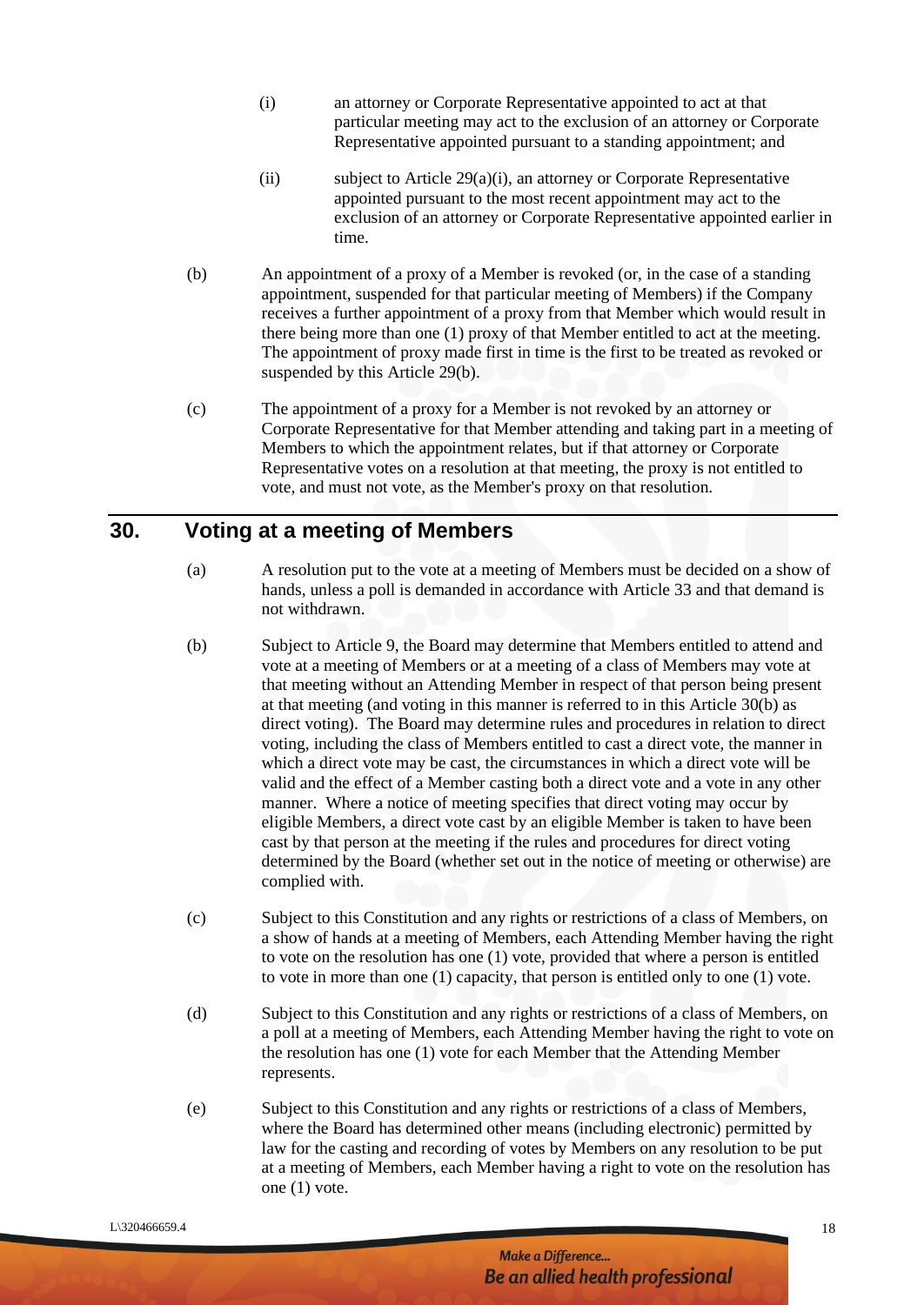- (f) An objection to a right to vote at a meeting of Members or to a determination to allow or disregard a vote at the meeting may only be made at that meeting (or any resumed meeting if that meeting is adjourned). Any objection pursuant to this Article 30(f) must be decided by the chairperson of the meeting of Members, whose decision, made in Good Faith, is final and conclusive.
- (g) Except where a resolution at a meeting of Members requires a special majority pursuant to the law, the resolution is passed if more votes are cast by Members entitled to vote in favour on the resolution than against it.
- (h) In the case of an equality of votes on a resolution at a meeting of Members, the chairperson of that meeting has a casting vote on that resolution.
- (i) Unless a poll is demanded and the demand is not withdrawn, a determination by the chairperson of a meeting of Members following a vote on a show of hands that a resolution has been passed or not passed is conclusive, without proof of the number or proportion of the votes recorded in favour or against the resolution.

### **31. Voting by representatives**

- (a) The validity of any resolution passed at a meeting of Members is not affected by the failure of any proxy or attorney to vote in accordance with directions (if any) of the appointing Member.
- (b) If a proxy of a Member purports to vote in a way or circumstances that contravene the Corporations Act, on a show of hands the vote of that proxy is invalid and the Company must not count it. If a poll is demanded, votes which the Corporations Act require a proxy of a Member to cast in a given way must be treated as cast in that way.
- (c) Subject to this Constitution and the Corporations Act, a vote cast at a meeting of Members by a person appointed by a Member as a proxy, attorney or Corporate Representative is valid despite the revocation of the appointment (or the authority pursuant to which the appointment was executed), if no notice in writing of that matter has been received by the Company at least forty eight (48) hours before the time appointed for the commencement of that meeting.

#### **32. Restrictions on voting rights**

- (a) The authority of a proxy or attorney for a Member to speak or vote at a meeting of Members to which the authority relates is suspended while the Member is present in person at that meeting.
- (b) An Attending Member is not entitled to vote on any resolution on which any Fee or other amount due and payable to the Company in respect of that Member's membership of the Company has not been paid.
- (c) An Attending Member is not entitled to vote on a resolution at a meeting of Members where that vote is prohibited by the Corporations Act or an order of a court of competent jurisdiction.
- (d) The Company must disregard any vote on a resolution at a meeting of Members purported to be cast by an Attending Member where that person is not entitled to vote on that resolution. A failure by the Company to disregard a vote on a resolution as required by this Article 32(d) does not invalidate that resolution or any act, matter or thing done at the meeting, unless that failure occurred by wilful default of the Company or of the chairperson of that meeting.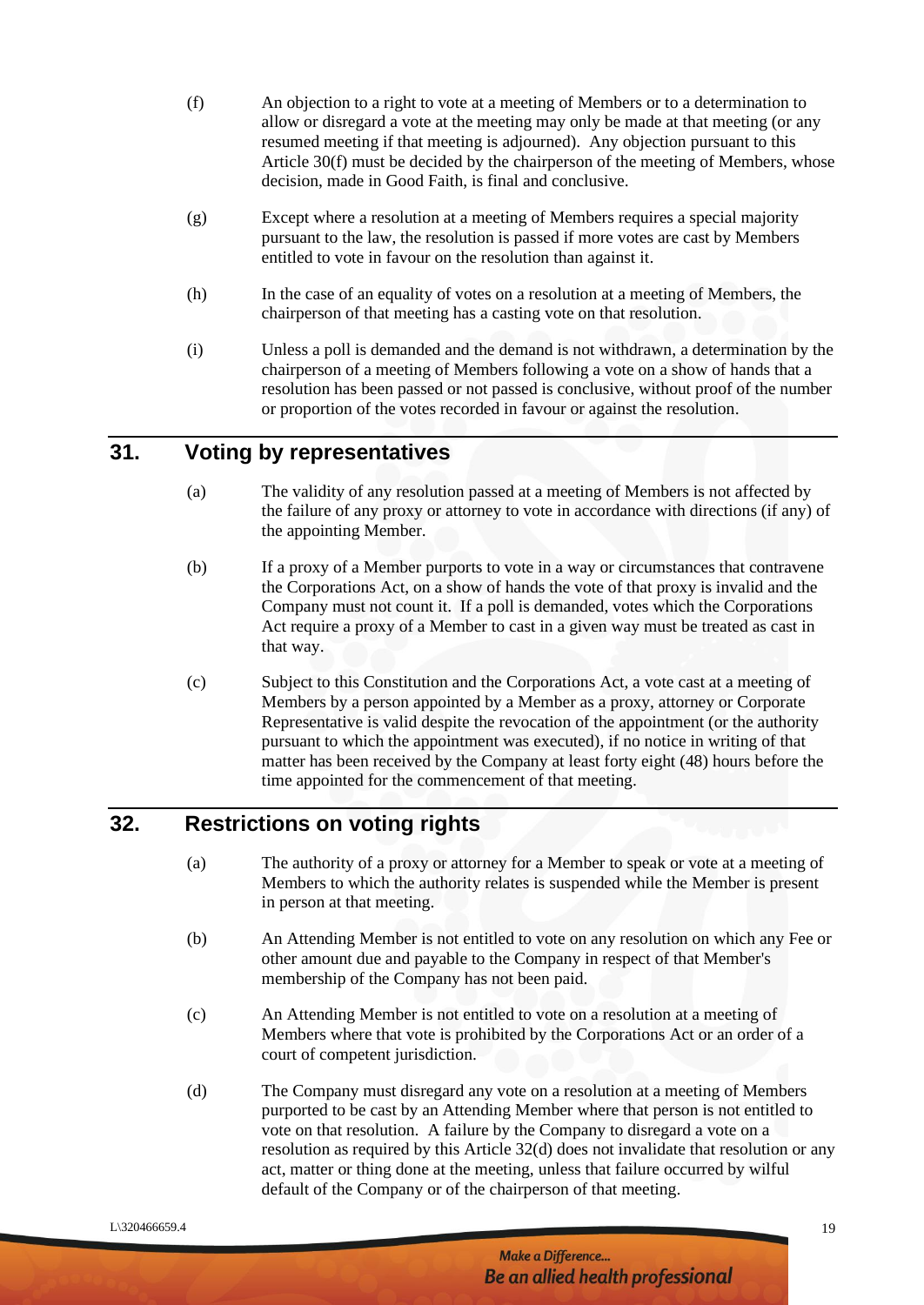#### **33. Polls**

- (a) A poll on a resolution at a meeting of Members may be demanded by:
	- (i) at least five (5) Full Members;
	- (ii) by Full Members with at least 5% of the votes that may be cast on the resolution; or
	- (iii) the chairperson of the meeting.
- (b) No poll may be demanded at a meeting of Members:
	- (i) on the election of a chairperson of that meeting; or
	- (ii) unless the chairperson of the meeting otherwise determines, the adjournment of that meeting.
- (c) A demand for a poll may be withdrawn.
- (d) Where a poll is demanded at a general meeting, the poll shall be taken:
	- (i) immediately in the case of a poll which relates to the question of an adjournment; or
	- (ii) in any other case, in such manner and at any such time before the close of the meeting as the person presiding directs, and the resolution of the poll on the matter is deemed to be the resolution of the meeting on that matter.
- (e) The result of a poll demanded on a resolution of a meeting of Members is a resolution of that meeting.
- (f) A demand for a poll on a resolution of a meeting of Members does not prevent the continuance of that meeting or that meeting dealing with any other business.

#### **34. Proxies**

- (a) A Member who is entitled to attend and vote at a meeting of Members may appoint a person as proxy to attend and vote for the Member in accordance with the Corporations Act but not otherwise.
- (b) A notice of appointment of a proxy must be given to the Secretary no later than forty eight (48) hours before the time of the meeting in respect of which the proxy is appointed.
- (c) A proxy appointed in accordance with the Corporations Act to attend and vote may only exercise the rights of the Member on the basis and subject to the restrictions provided in the Corporations Act.
- (d) A form of appointment of proxy is valid if it is in accordance with the Corporations Act or in any other form (including electronic) which the Board may determine or accept.
- (e) If the name of the proxy or the name of the office of the proxy in a proxy appointment of a Member is not filled in, the proxy of that Member is:
	- (i) the person specified by the Company in the form of proxy in the case that Member does not choose; or

 $L\$ 320466659.4 20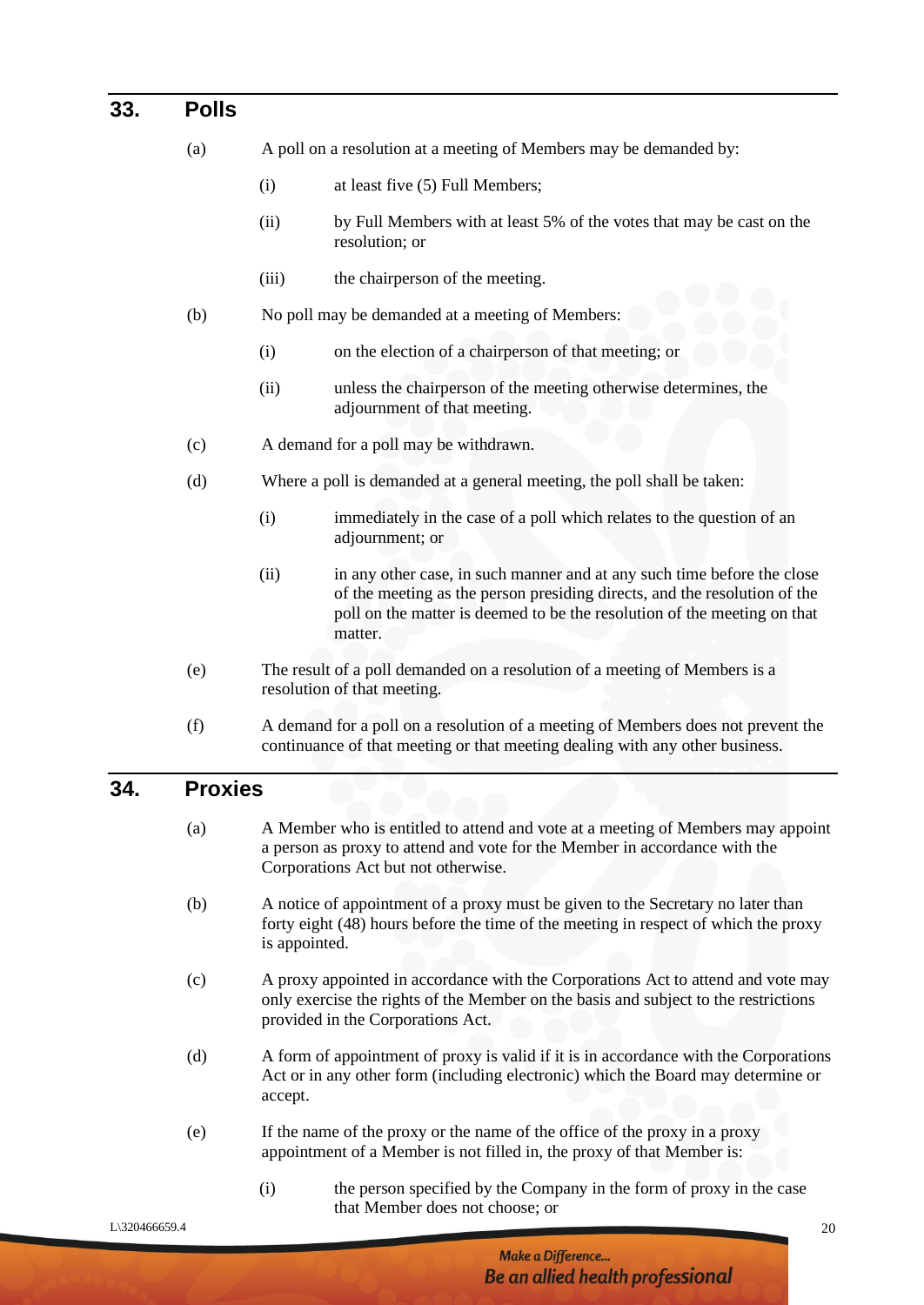#### **35. Not Used**

#### **36. Adjournments**

- (a) The chairperson of a meeting of Members may at any time during the meeting adjourn the meeting or any business, motion, question or resolution being considered or remaining to be considered at the meeting or any discussion or debate, either to a later time at the same meeting or to an adjourned meeting to be held at the time and place determined by the chairperson.
- (b) If the chairperson of a meeting of Members exercises the right to adjourn that meeting pursuant to Article 36(a), the chairperson may (but is not obliged to) obtain the approval of Attending Members to the adjournment.
- (c) No person other than the chairperson of a meeting of Members may adjourn that meeting.
- (d) The Company may give such notice of a meeting of Members resumed from an adjourned meeting as the Board resolves. Failure to give notice of an adjournment of a meeting of Members or the failure to receive any notice of the meeting does not invalidate the adjournment or anything done (including the passing of a resolution) at a resumed meeting.
- (e) Only business left unfinished is to be transacted at a meeting of Members which is resumed after an adjournment.

# **37. Cancellations and postponements**

- (a) Subject to the Corporations Act, the Company may by resolution of the Board cancel or postpone a meeting of Members or change the place for the meeting, prior to the date on which the meeting is to be held.
- (b) Article 37(a) does not apply to a meeting called in accordance with the Corporations Act by Members or by the Board on the request of Members, unless those Members consent to the cancellation or postponement of the meeting.
- (c) The Company may give notice of a cancellation or postponement or change of place of a meeting of Members as the Board resolves. Failure to give notice of a cancellation or postponement or change of place of a meeting of Members or the failure to receive any notice of the meeting does not invalidate the cancellation, postponement or change of place of a meeting or anything done (including the passing of a resolution) at a postponed meeting or the meeting at the new place.
- (d) The only business that may be transacted at a meeting of Members the holding of which is postponed is the business specified in the original notice calling the meeting.

# **38. Meetings of a class of Members**

All the Articles of this Constitution relating to a meeting of Members apply so far as they are capable of application and with any necessary changes to a meeting of a class of Members required to be held pursuant to this Constitution or the Corporations Act except that:

(a) a quorum is twenty percent (20%) of Attending Members who are (or whose Member that they represent are) members of that class of Members, or if only one

 $L\$ 320466659.4 21

Make a Difference... Be an allied health professional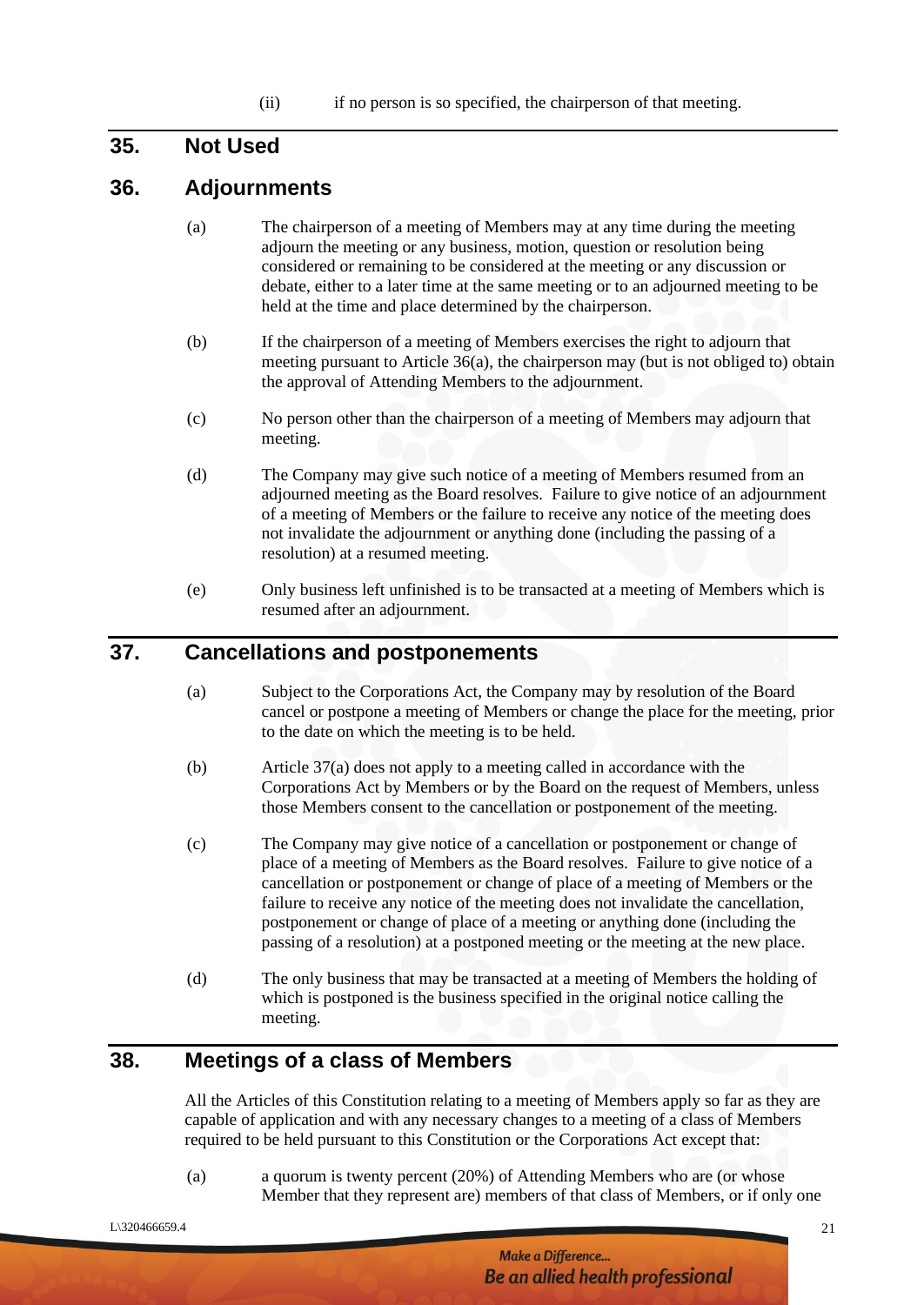(1) person is a member of that class of Members, that person (or an Attending Member representing that person); and

(b) any Attending Member who is (or whose Member that they represent is) a member of that class of Members may demand a poll.

## **Directors**

#### **39. General**

- (a) The number of Directors will not be less than 3 and not more than 9.
- (b) Allied Health Graduate Full Members may be appointed as a Director (Graduate), provided always that the appointment is in accordance with Article 40.
- (c) The Company intends that the Board, to the extent possible, includes Directors from across Australia and that the Board specifically includes:
	- (i) up to eight (8) Directors (Graduate) residing in Australia; and
	- (ii) up to two (2) Directors (Independent), provided that the total number of Directors does not exceed 9.
- (d) The Board may appoint a person as a Director (Independent) at any time where the Board considers it necessary or desirable to provide additional specific skills and experience to the Board. To be eligible for appointment as a Director (Independent), the person need not be a Member nor be from an Allied Health discipline.
- (e) The Directors of the Company are those persons appointed as Directors in accordance with Articles 39, 40 and 41.
- (f) Notwithstanding any other provisions of these Articles, there will be no more than two (2) Directors (Graduate) on the Board from any one (1) Allied Health discipline.

### **40. Appointment of Directors**

(a) A person becomes a Director:

- (i) where a Director retires or otherwise ceases to be a Director, when the Company, by resolution at a meeting of Members, fills the vacancy;
- (ii) where the Company, by resolution at a meeting of Members, otherwise appoints a person as a Director; or
- (iii) where the Board appoints a Director (Independent) under Article 39(d) or appoints a Director to fill a vacancy under Article 41.
- (b) In respect to Article 40(a)(i) and (ii), Allied Health Graduate Full Members may nominate to stand for election as a Director of the Company at an AGM or General Meeting where the business of the meeting includes the election of Directors. However, that Member is not eligible to be appointed as a Director at any meeting of Members unless a nomination signed by the Member accompanied by their consent to act as a Director is given to the Secretary at least 10 Business Days before the meeting.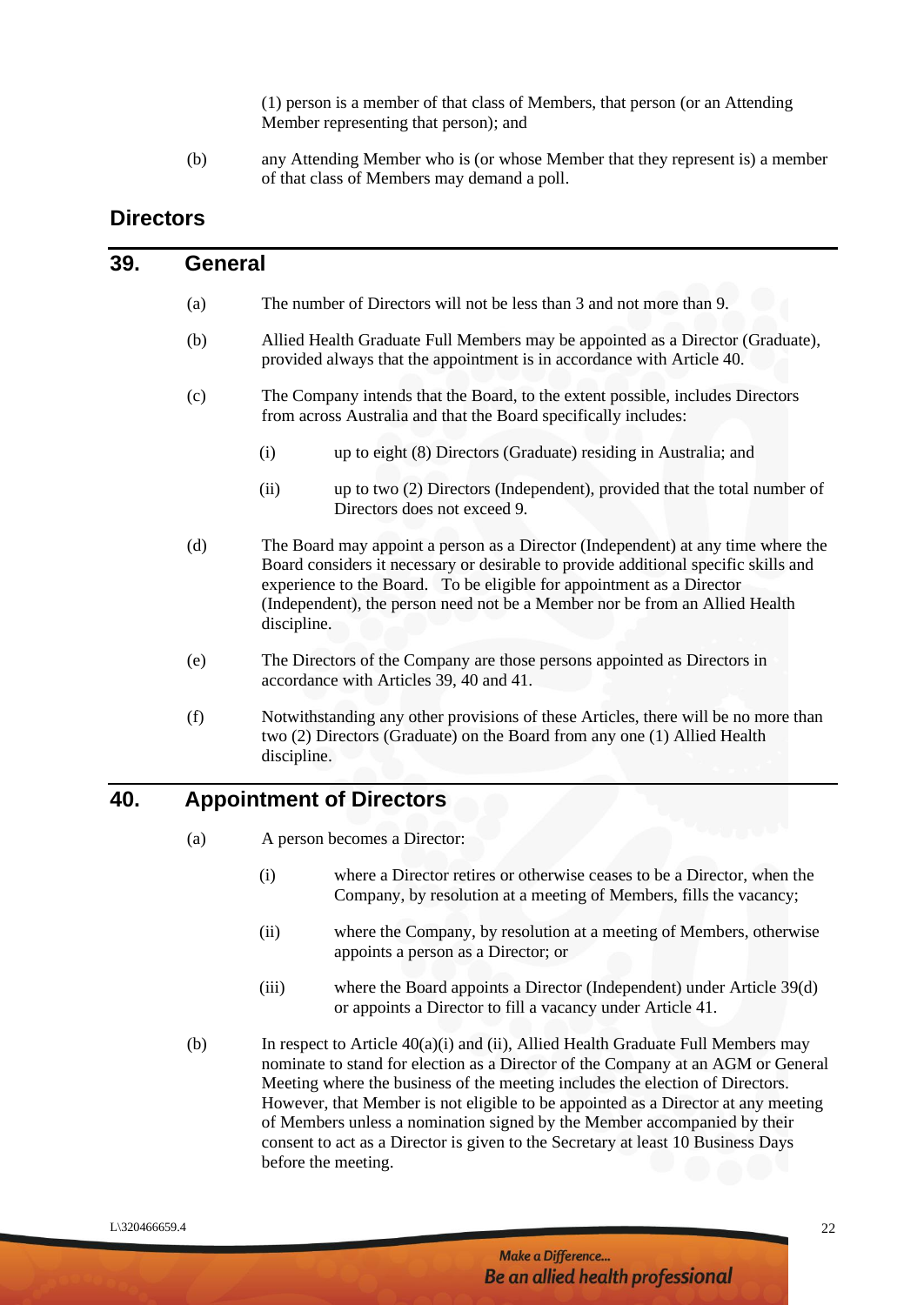(c) Despite any other Article in this Constitution, if the number of nominations received by the Secretary under Article40(b), from persons eligible to be appointed as Directors under this Constitution, exceeds the number of vacancies to be filled, a ballot must be held for the election of one or more Directors to fill the vacancy(ies). The Director nomination and ballot process must be conducted in such manner as the Board may direct from time to time. The outcome of the ballot process will be announced by the chairperson of the meeting and confirmed by resolution of the Members.

# **41. Board may appoint a Director to fill a vacancy**

- (a) Where a Director retires or otherwise ceases to be a Director prior to the time at which that person would have been required to retire under Article 42, the Board may appoint a person to fill the vacancy, provided that the person appointed to fill the vacancy meets the eligibility requirements that apply under this Constitution in relation to the Company's appointment of a person to that position.
- (b) A person appointed by the Board to fill a vacancy under Article 41 holds office until the end of the AGM next following their appointment, and is eligible for reappointment at that AGM.

#### **42. Tenure of Directors**

- (a) Directors (Graduate) will be elected on rotation for a two (2) year term so that, to the extent practicable, the appointment of half of the Directors (Graduate) expire each year.
- (b) A Director (Graduate) must retire from office at the end of the second AGM following that Director's last appointment and is eligible for reappointment.
- (c) A Director (Independent) will be appointed for a term of two (2) years and will be eligible for reappointment at the end of that term.
- (d) Subject to the requirements of the Corporations Act, the Board may, on application of a Director, grant that Director leave of absence from the Board, for a period determined by the Board.

#### **43. Termination of office**

A person ceases to be a Director if the person:

- (a) fails to attend three (3) consecutive Board meetings without the consent of the Board;
- (b) resigns by notice in writing to the Company;
- (c) ceases to be a Full Member of the Company (other than for Directors (Independent));
- (d) retires pursuant to Article 42 and is not re-elected;
- (e) is removed from office pursuant to the Corporations Act;
- (f) is an employee (whether full-time or part-time) of the Company or of any related body corporate of the Company and ceases to be an employee of the Company or of a related body corporate of the Company;
- (g) becomes an insolvent under administration;

 $L\$ 320466659.4 23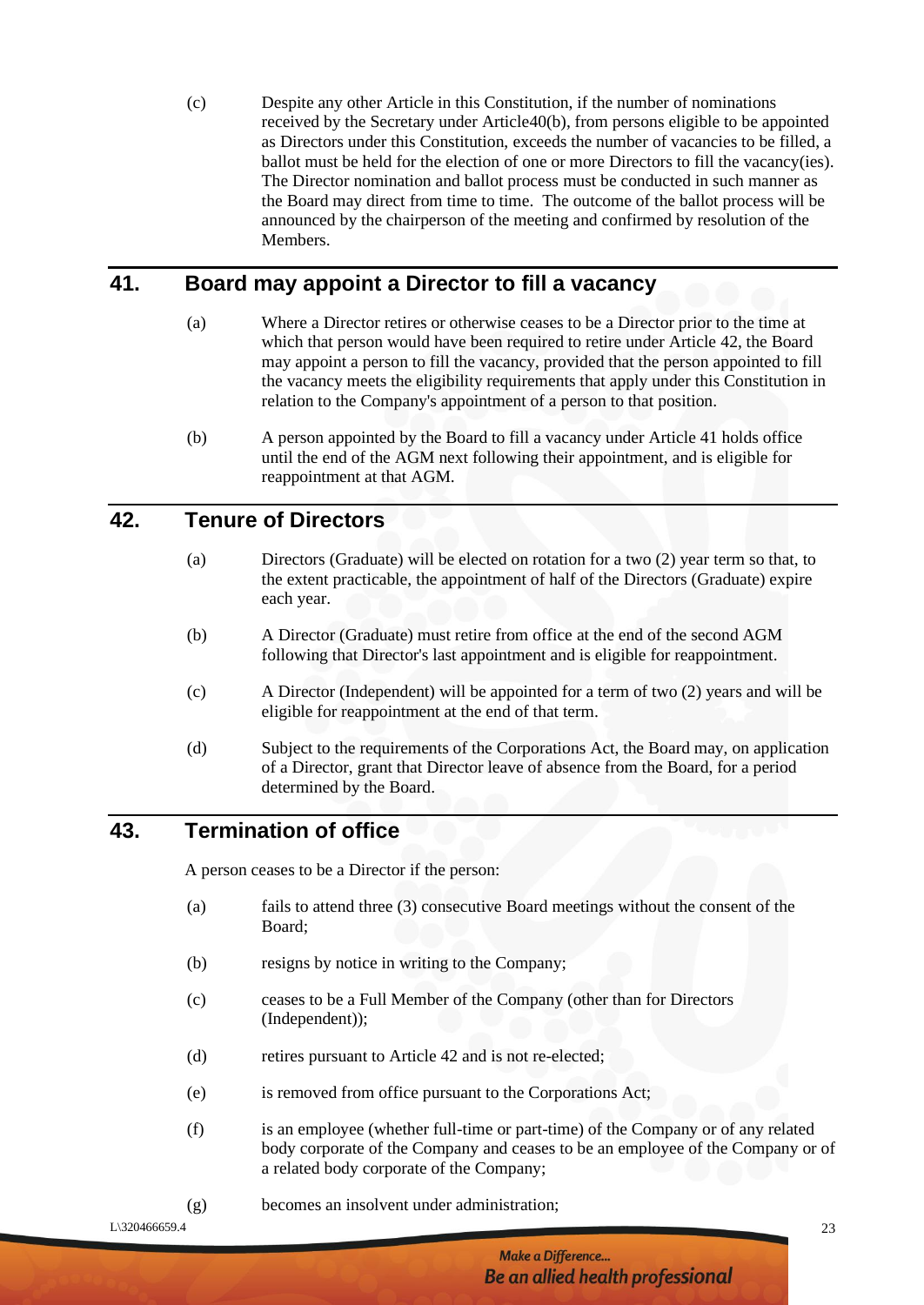- (h) becomes of unsound mind or a person whose property is liable to be dealt with pursuant to a law about mental health; or
- (i) is not permitted to be a director, or to manage a corporation, pursuant to the Corporations Act.

#### **44. Removal of Director**

- (a) The Company may, by resolution in a meeting of Members, remove any Director before the expiration of that Director's term of office.
- (b) A Director who is the subject of a proposed resolution referred to in Article 44(a) may make representations in writing to the Chair or Secretary (not exceeding a reasonable length) and may request that the representations be provided to the Members of the Company.
- (c) The Chair or Secretary may give a copy of the representations to each Member or, if they are not so given, a Member may require that they be read out at the meeting of Members.

#### **45. Interests of Directors**

- (a) A Director is not disqualified by reason only of being a Director (or the fiduciary obligations arising from that office) from:
	- (i) holding an office (except auditor) or place of profit or employment in the Company or a related body corporate of the Company;
	- (ii) holding an office or place of profit or employment in any other company, body corporate, trust or entity promoted by the Company or in which it has an interest;
	- (iii) being a member, creditor or otherwise be interested in any body corporate (including the Company), partnership or entity, except auditor of the Company;
	- (iv) entering into any agreement or arrangement with the Company; or
	- (v) acting in a professional capacity (or being a member of a firm which acts in a professional capacity) for the Company, except as auditor of the Company.
- (b) Each Director must comply with Corporations Act in relation to the disclosure of the Director's interests.
- (c) A Director who has a material personal interest in a matter that is being considered at a Board meeting must not be present while the matter is being considered at the meeting nor vote on the matter, except where permitted by the Corporations Act.
- (d) If a Director has an interest in a matter, then subject to Article  $45(c)$ , Article  $45(e)$ and this Constitution:
	- (i) that Director may be counted in a quorum at the Board meeting that considers matters that relate to the interest provided that Director is entitled to vote on at least one (1) of the resolutions to be proposed at that Board meeting;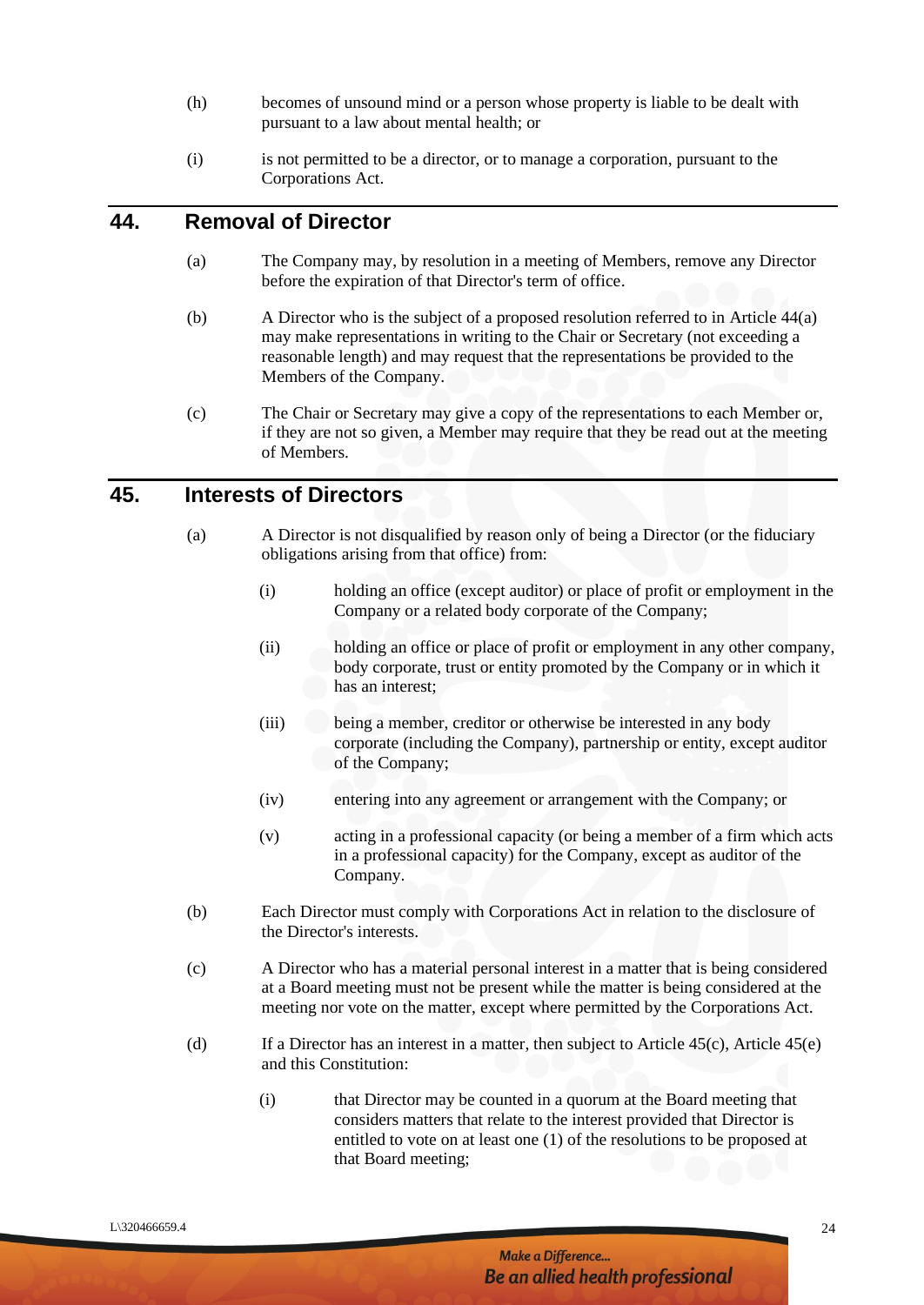- (ii) that Director may participate in and vote on matters that relate to the interest;
- (iii) the Company may proceed with any transaction that relates to the interest and the Director may participate in the execution of any relevant document by or on behalf of the Company;
- (iv) the Director may retain the benefits pursuant to any transaction that relates to the interest even though the Director has the interest; and
- (v) the Company cannot avoid any transaction that relates to the interest merely because of the existence of the interest.
- (e) If an interest of a Director is required to be disclosed pursuant to Article 45(b), Article 45(d)(iv) applies only if the interest is disclosed before the transaction is entered into.

# **Board**

#### **46. Composition of Board**

The Board will comprise of the Directors of the Company appointed under Articles 39, 40 and 41.

# **Powers of the Board**

# **47. General powers**

- (a) The Board has the power to manage the business of the Company and may exercise to the exclusion of the Company in general meeting all powers of the Company which are not, by the law or this Constitution, required to be exercised by the Company in general meeting.
- (b) A power of the Board can only be exercised by a resolution passed at a meeting of the Board in accordance with Article 54, a resolution passed by signing a document in accordance with Article 51, or in accordance with a delegation of the power under Articles 49 or 50. A reference in this Constitution to the Company exercising a power by a resolution of the Board includes an exercise of that power in accordance with a delegation of the power under Articles 49 or 50.

# **48. Execution of documents**

- (a) If the Company has a common seal, the Company may execute a document if that seal is fixed to the document and the fixing of that seal is witnessed by one Director and either another Director, a Secretary, or another person appointed by the Board for that purpose.
- (b) The Company may execute a document without a common seal if the document is signed by one Director and either another Director, a Secretary, or another person appointed by the Board for that purpose.
- (c) The Board may determine the manner in which and the persons by whom cheques, promissory notes, bankers' drafts, bills of exchange and other negotiable or transferable instruments in the name of or on behalf of the Company, and receipts for money paid to the Company, must be signed, drawn, accepted, endorsed or otherwise executed.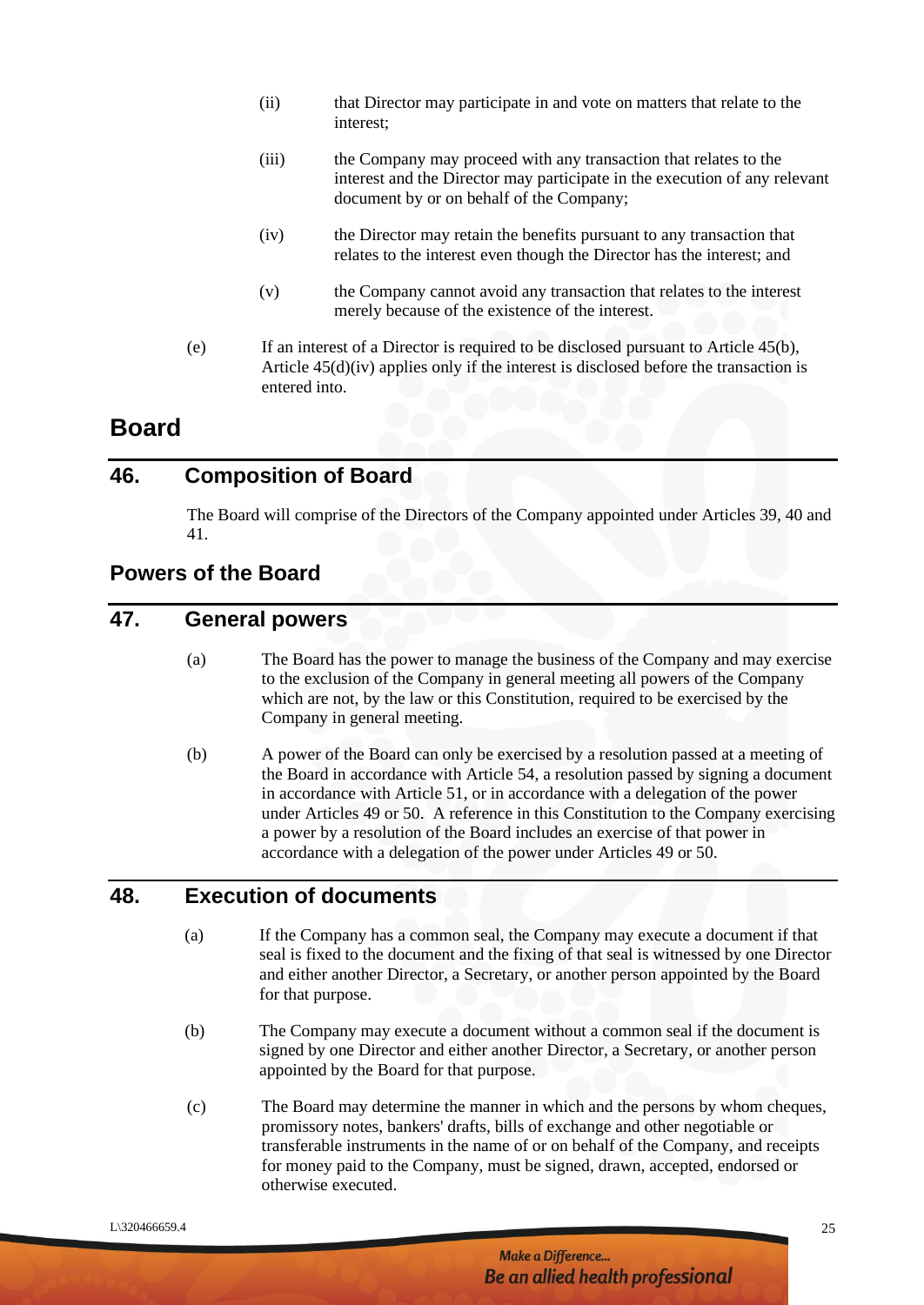# **49. Committees and delegates**

- (a) The Board may delegate any of its powers to a committee of the Board, a Director, an employee of the Company or any other person. A delegation of those powers may be made for any period and on any terms (including the power to further delegate) as the Board resolves. The Board may revoke or vary any power so delegated.
- (b) A committee or delegate must exercise the powers delegated in accordance with any directions of the Board.
- (c) Subject to the terms of appointment or reference of a committee, Article 52 applies with the necessary changes to meetings and resolutions of a committee of the Board.

# **50. Attorney or agent**

- (a) The Board may appoint any person to be attorney or agent of the Company for any purpose, for any period and on any terms (including as to remuneration) as the Board resolves. Subject to the terms of appointment of an attorney or agent of the Company, the Board may revoke or vary that appointment at any time, with or without cause.
- (b) The Board may delegate any of their powers (including the power to delegate) to an attorney or agent. The Board may revoke or vary any power delegated to an attorney or agent.

#### **Proceedings of Directors**

#### **51. Written resolutions of Directors**

- (a) The Board may pass a resolution without a Board meeting being held if notice in writing of the resolution is given to all Directors and a majority of the Directors entitled to vote on the resolution (not being less than the number required for a quorum at a meeting of Directors) sign a document containing a statement that they are in favour of the resolution set out in the document.
- (b) A resolution pursuant to Article 51(a) may consist of several documents in the same form each signed by one (1) or more Directors and is effective when signed by the last of the Directors constituting the majority of the Directors. A facsimile transmission or other document produced by electronic means under the name of a Director with the Director's authority is taken to be a document signed by the Director for the purposes of Article 51(a) and is taken to be signed when received by the Company in legible form.

# **52. Board meetings**

- (a) The Board must meet at least three (3) times in each calendar year at such place and such times as the Board may determine.
- (b) Subject to this Constitution, the Board may meet, adjourn and otherwise regulate its meetings as it thinks fit.
- (c) A Board meeting may be called by the Chair or any four (4) Directors on the Board.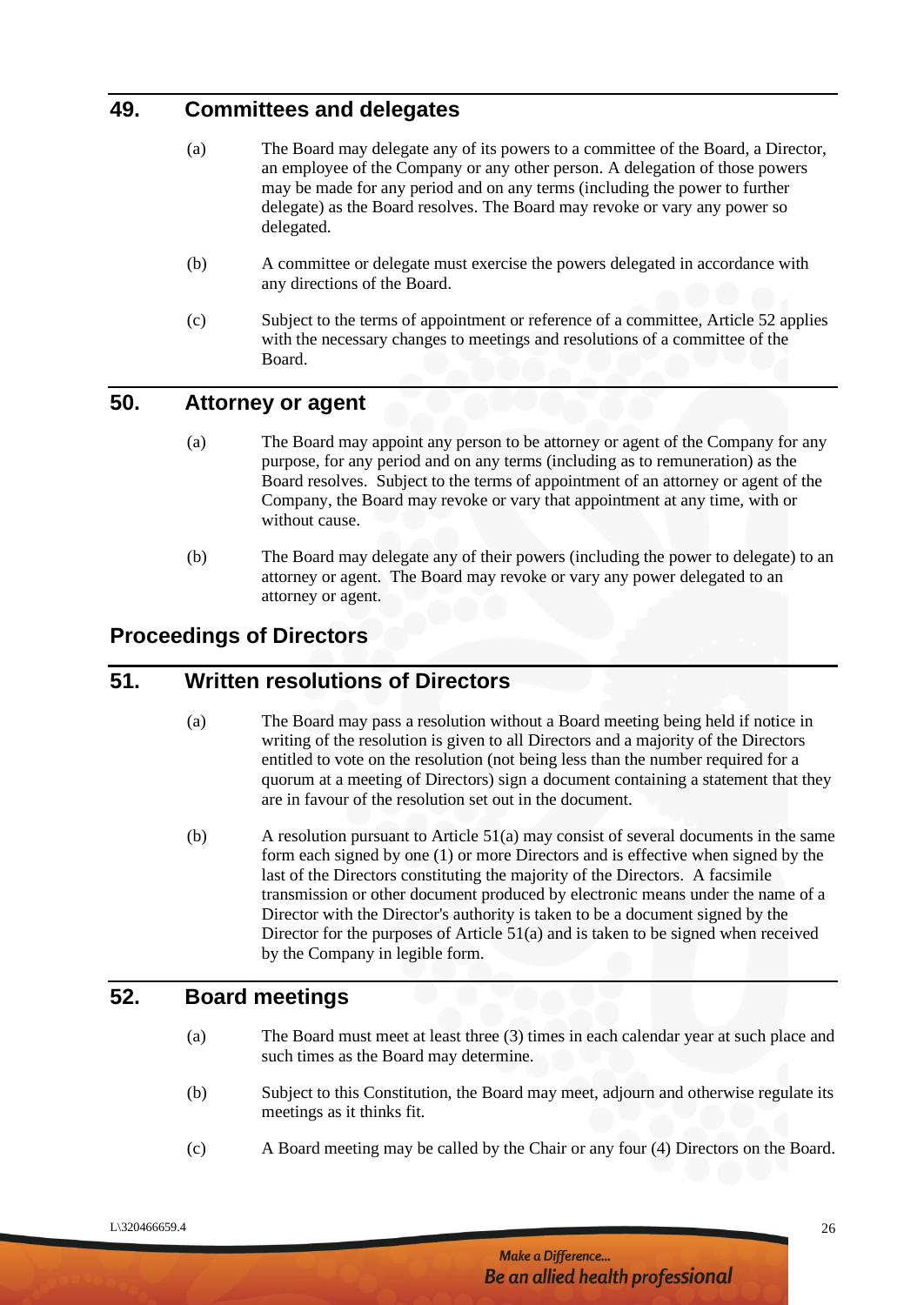- (d) Notice of a Board meeting must:
	- (i) be given at least five (5) Business Days before the date of the meeting to each Director (except a Director on leave of absence approved by the Board);
	- (ii) be given in writing; and
	- (iii) must specify the nature of the business to be conducted at the Board meeting.
- (e) A Director may waive notice of a Board meeting by giving notice to that effect to the Company in person or by post or by telephone, fax or other electronic means.
- (f) A person who attends a Board meeting waives any objection that person may have to a failure to give notice of the meeting.
- (g) Anything done (including the passing of a resolution) at a Board meeting is not invalid because either or both a person does not receive notice of the meeting or the Company accidentally does not give notice of the meeting to a person.
- (h) For the purposes of the Corporations Act, each Director, by consenting to be a Director or by reason of the adoption of this Constitution, consents to the use of each of the following technologies for the holding of a Board meeting:
	- (i) telephone;
	- (ii) video;
	- (iii) any other technology which permits each Director to communicate with every other participating Director; or
	- (iv) any combination of these technologies.

A Director may withdraw the consent given pursuant to this Article 52(h) in accordance with the Corporations Act.

- (i) If a Board meeting is held in two (2) or more places linked together by any technology:
	- (i) a Director present at one (1) of the places is taken to be present at the meeting unless and until the Director states to the chairperson of the meeting that the Director is discontinuing their participation in the meeting; and
	- (ii) the chairperson of that meeting may determine at which of those places the meeting will be taken to have been held.
- (j) Until otherwise determined by the Board, a quorum for a Board meeting is half the number of the Directors currently on the Board that are entitled to vote on a resolution that may be proposed at that meeting plus one Director. A quorum for a Board meeting must be present at all times during the meeting. Each individual present may only be counted once towards a quorum.
- (k) If within thirty (30) minutes of the time appointed for the meeting a quorum is not present, the meeting is dissolved unless the chairperson of the Board adjourns the meeting to a date, time and place determined by the chairperson of the Board.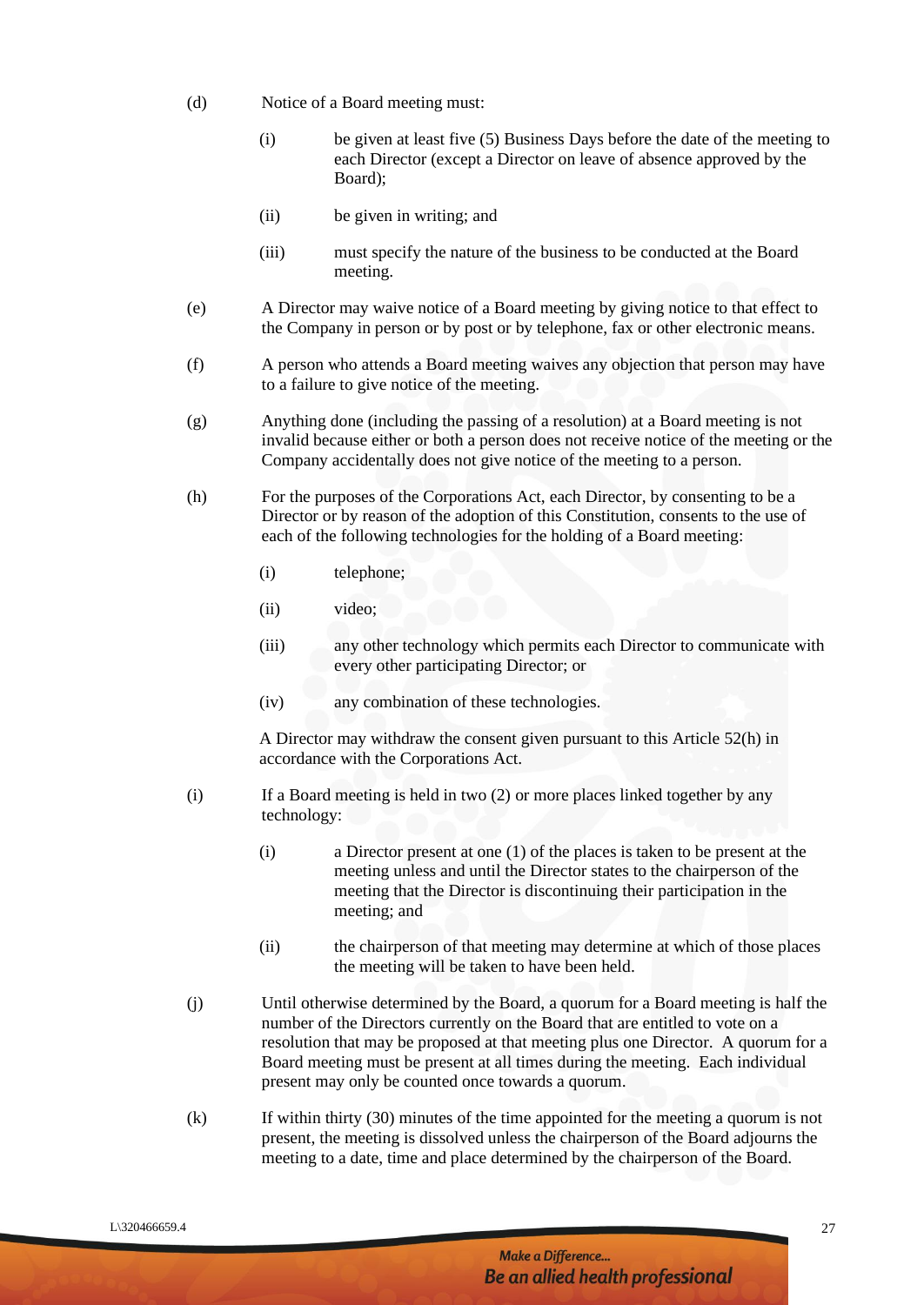- (l) If at the adjourned meeting the quorum is not present within thirty (30) minutes after the time appointed for the commencement of the adjourned meeting of the Board, the Directors present shall be a quorum provided that the number of Directors present is not less than three (3). Article 55(b) applies if the number of Directors is less than three  $(3)$ .
- (m) The chairperson of a Board may refuse to allow debate or discussion on any matter which is not business referred to in the notice of the Board meeting.

## **53. Chairperson of the Board**

- (a) The chairperson of the Board shall be:
	- (i) the Chair; or
	- (ii) in the Chair's absence, the Deputy Chair; or
	- (iii) if the Chair and the Deputy Chair are absent, or are unable to preside, the Directors present must choose one (1) of their number to preside.
- (b) Subject to Article 53(c), the chairperson of the Board must chair each Board meeting.
- (c) If at a Board meeting the chairperson of the Board is not present within fifteen (15) minutes after the time appointed for the holding of a Board meeting or is not willing to chair all or part of that meeting, the Directors present must elect one (1) of their number to chair that meeting or part of the meeting.

#### **54. Board resolutions**

- (a) A resolution put to the vote at a Board meeting must be decided on a show of hands, unless a poll is demanded and that demand is not withdrawn. The chairperson of the Board must decide the manner the poll is to be taken.
- (b) A resolution of the Board is passed if more votes are cast by Directors entitled to vote in favour of the resolution than against it.
- (c) Subject to Article 45 and this Article 54, each Director present in person has one (1) vote on a matter arising at a Board meeting.
- (d) Subject to the Corporations Act, in case of an equality of votes on a resolution at a Board meeting, the chairperson of that meeting has a casting vote on that resolution in addition to any vote the chairperson has in their capacity as a Director in respect of that resolution, provided that the chairperson is entitled to vote on the resolution and more than two (2) Directors are present and entitled to vote on the resolution.

#### **55. Valid proceedings**

- (a) An act at any Board meeting or a committee of the Board or an act of any person acting as a Director is not invalidated by:
	- (i) a defect in the appointment or continuance in office of a person as a Director, a member of the committee or of the person so acting; or
	- (ii) a person so appointed being disqualified or not being entitled to vote,

if that circumstance was not known by the Board, committee or person (as the case may be) when the act was done.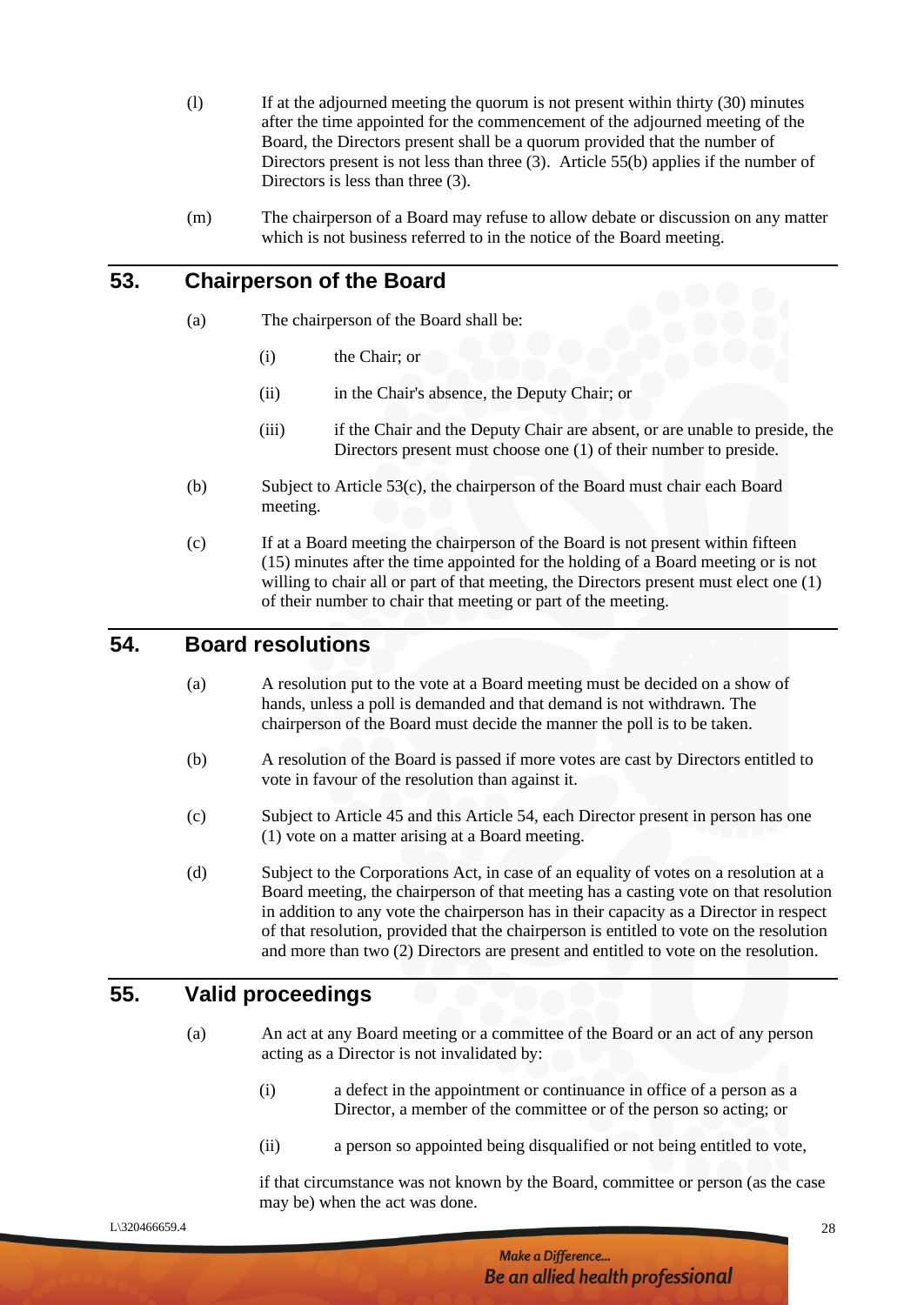(b) If the number of Directors is below the minimum required by this Constitution, the Board must not act except in emergencies, to appoint Directors up to that minimum number or to call and arrange to hold a meeting of Members.

# **Chief Executive Officer**

#### **56. Appointment and functions**

- (a) The CEO is appointed by the Board on terms and conditions (including as to remuneration) as determined by the Board, and may be removed by the Board (subject to any contract of employment between the Company and the CEO).
- (b) The CEO's functions are, subject to directions by the Board, to:
	- (i) advise the Board in relation to the affairs and operations of the Company;
	- (ii) ensure that advice and information is available to the Board to enable informed decisions to be made;
	- (iii) cause decisions of the Board to be implemented;
	- (iv) manage the day to day operations of the Company;
	- (v) be responsible for the employment, management, supervision, direction and dismissal of other employees of the Company;
	- (vi) speak on behalf of the Company if the Chairperson or the Board agrees;
	- (vii) ensure that records and documents of the Company are properly prepared and kept for the purposes of the Corporations Act, the Constitution and any other written law; and
	- (viii) perform any other function or exercise any other power specified or delegated by the Board.
- (c) The CEO may (subject to any other direction of the Board) delegate to an employee of the Company a function or power delegated to the CEO under Article 56(b)(viii), but that power or function may not be further delegated.

# **Officers**

#### **57. Appointment of officers**

- (a) The Board must elect the following officers where a vacancy in that office arises:
	- (i) Chair;
	- (ii) Deputy Chair; and
	- (iii) Secretary.
- (b) If the number of nominations exceeds the number of vacancies to be filled, a ballot must be held.
- (c) The ballot for the appointment of officers must be conducted in such manner as the Board may decide.

 $L\$ 320466659.4 29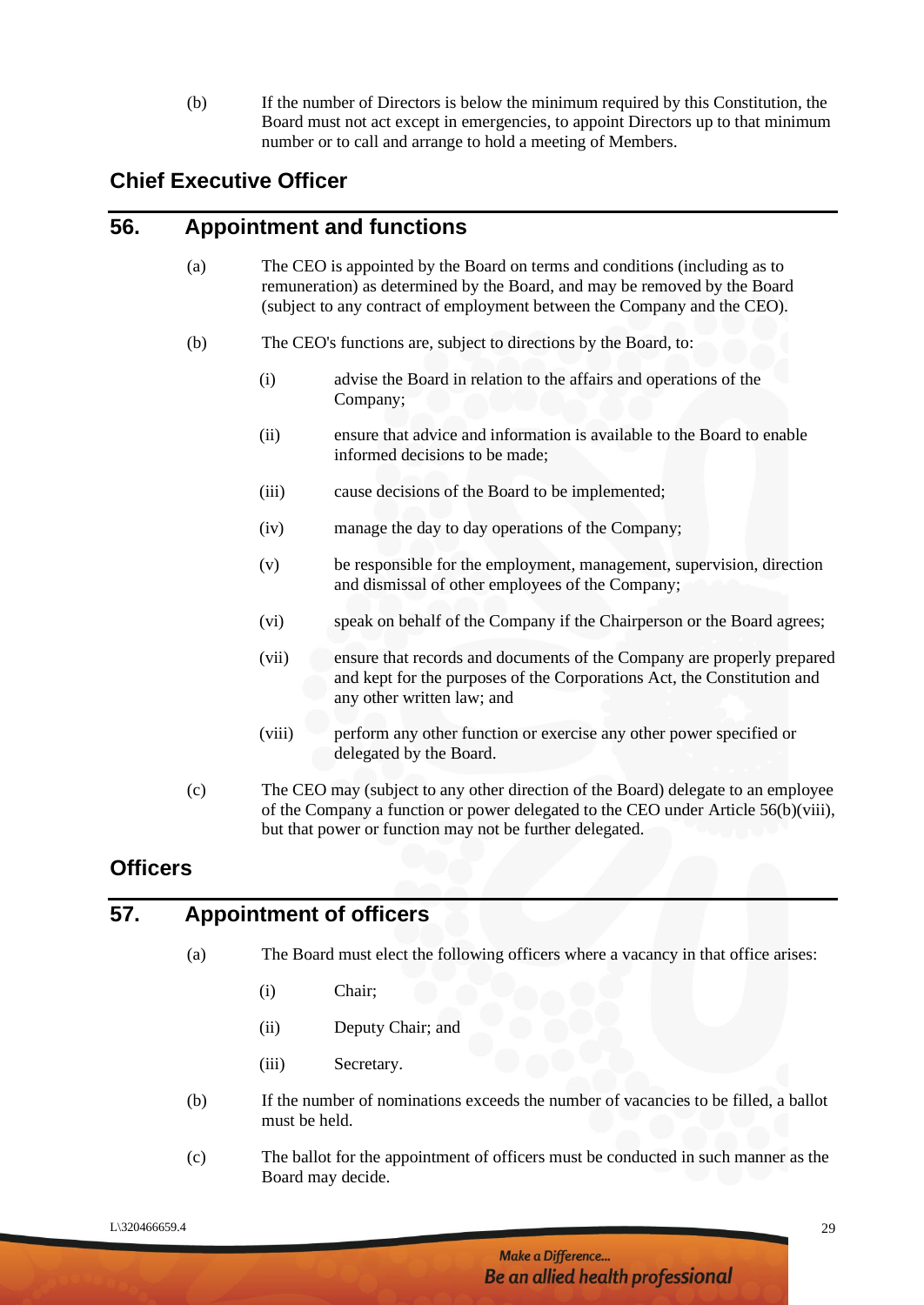(d) All nominees for the Chair or Deputy Chair positions must be a Director (Graduate).

| 58. | <b>Chair</b> |                                                                                                                                                                                                                             |
|-----|--------------|-----------------------------------------------------------------------------------------------------------------------------------------------------------------------------------------------------------------------------|
|     | (a)          | The Board may, subject to this Constitution, determine, or vary any determination<br>of, the powers, functions, responsibilities, and subject to Article 61, the<br>remuneration, of the Chair.                             |
|     | (b)          | The Board may delegate any of its powers to the Chair for any period and on any<br>terms (including the power to further delegate) as the Board resolves. The Board<br>may revoke or vary any power delegated to the Chair. |
|     | (c)          | The Chair must exercise the powers delegated to them in accordance with any<br>directions of the Board.                                                                                                                     |
|     | (d)          | The Board may vary or terminate the appointment of the Chair at any time.                                                                                                                                                   |
| 59. |              | <b>Deputy Chair</b>                                                                                                                                                                                                         |
|     | $\sqrt{2}$   | $\mathbf{T11}$ . $\mathbf{D}$ , and arrays and the star state $\mathbf{C}$ , and the state of stars and arrays arrays and arrays $\mathbf{D}$ .                                                                             |

- (a) The Board may, subject to this Constitution, determine, or vary any determination of, the powers, functions, responsibilities, and subject to Article 61, the remuneration, of the Deputy Chair.
- (b) The Board may delegate any of its powers to the Deputy Chair for any period and on any terms (including the power to further delegate) as the Board resolves. The Board may revoke or vary any power delegated to the Deputy Chair.
- (c) The Deputy Chair must exercise the powers delegated to them in accordance with any directions of the Board.
- (d) The Board may vary or terminate the appointment of the Deputy Chair at any time.

#### **60. Secretary**

- (a) The Board must appoint one (1) or more Secretaries, for any period and on any terms (including, subject to Article 61, as to remuneration) as the Board resolves.
- (b) Subject to any agreement between the Company and the Secretary, the Board may vary or terminate the appointment of a Secretary at any time, with or without cause.

#### **Income and property**

# **61. Application of income and property**

- (a) Subject to Articles 61(b) and 61(c), the Company must apply the profits (if any) or other income and property of the Company solely towards the promotion of the charitable objects of the Company set out in Article 5 and no portion of it may be paid or transferred, directly or indirectly, to any Member whether by way of dividend, bonus or otherwise.
- (b) Nothing in Article 61 prevents the Company making any payment in Good Faith of:
	- (i) reasonable and proper remuneration to any Member for any services actually rendered or goods supplied to the Company in the ordinary and usual course of business of the Company;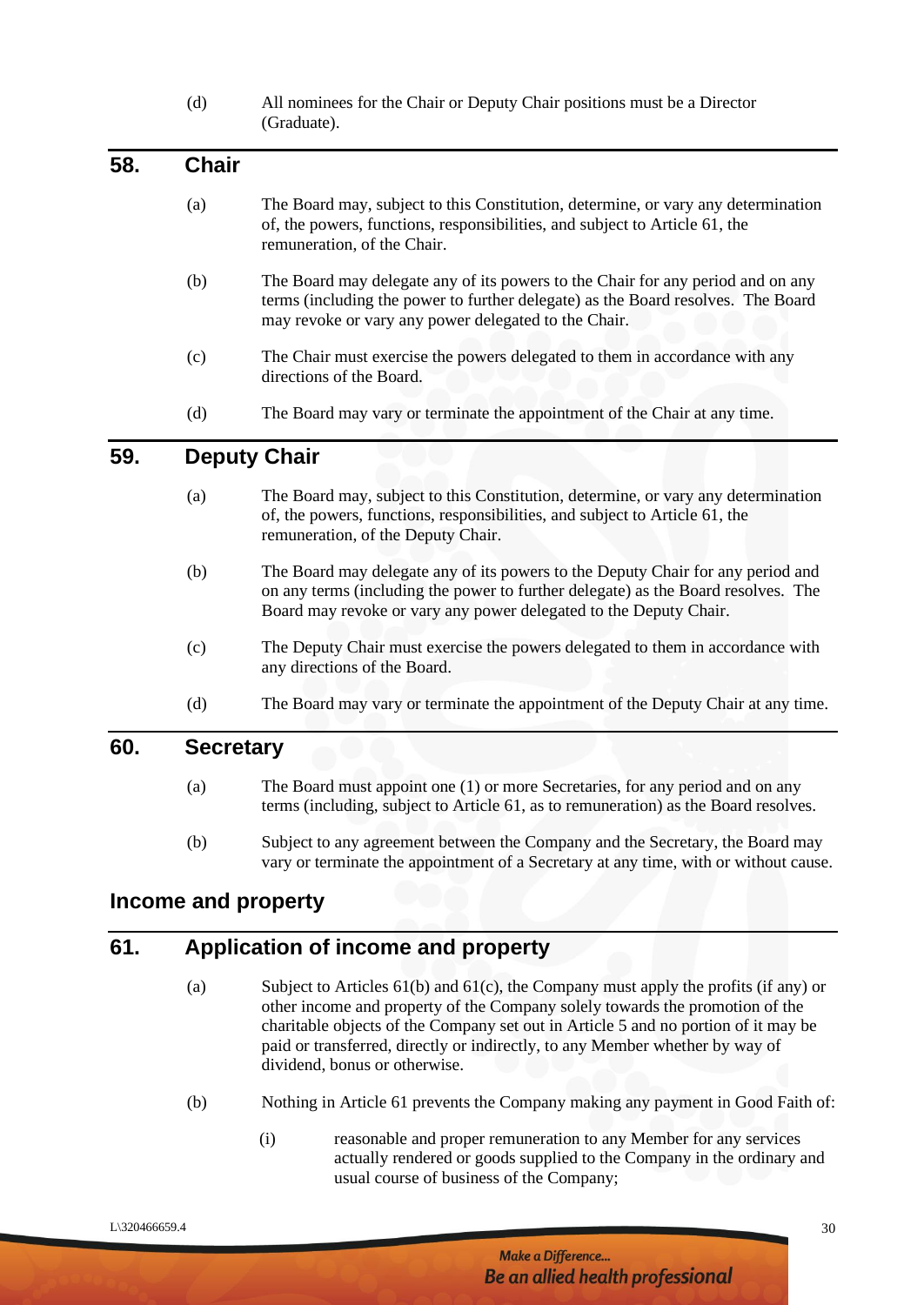- (ii) the payment or reimbursement of out-of-pocket expenses incurred by a Member on behalf of the Company where the amount payable does not exceed an amount previously approved by the Board;
- (iii) reasonable and proper rent or fees to a Member for premises leased or licensed by any Member to the Company;
- (iv) money to any Member, being a solicitor, accountant or other person engaged in any profession, for all usual professional or other charges for work done by that person or that person's firm or employer, where the provision of the service has the prior approval of the Board and the amount payable is approved by the Board and is not more than an amount which commercially would be reasonable payment for the service;
- (v) interest to a Member at a rate not exceeding a rate approved by the Board on money borrowed by the Company from the Member; or
- (vi) an amount pursuant to Article 77.
- (c) As remuneration for their services as Directors, the Director may be paid a sum per annum (accruing from day to day and payable quarterly or monthly as determined by the Company) determined by the Members in a general meeting (**Remuneration Pool**). The Remuneration Pool is to be divided among the Directors in the proportions determined by resolution of the Board.
- (d) In addition to Article 61 above, the Company may make payments to a Director or Secretary in Good Faith for:
	- (i) the payment or reimbursement of out-of-pocket expenses reasonably incurred by a Director or Secretary in the performance of any duty as a director or secretary of the Company (including in their capacity as a member of any Board committee) where that payment or reimbursement has been approved by the Board;
	- (ii) money to any Director or Secretary, being a solicitor, accountant or other person engaged in any profession, for all usual professional or other charges for work done by that person or that person's firm or employer, where the provision of the service has the prior approval of the Board and the amount payable is approved by the Board and is not more than an amount which commercially would be reasonable payment for the service;
	- (iii) any salary or wage due to the Director or Secretary as an employee of the Company where the terms of employment have been approved by the Board;
	- (iv) an insurance premium in respect of a contract insuring a Director or Secretary for a liability incurred as an officer of the Company where the Board has approved the payment of the premium; or
	- (v) any payment pursuant to Article 71(a), 71(c) or 71(d) or a payment pursuant to any agreement or deed referred to in Article 71(e).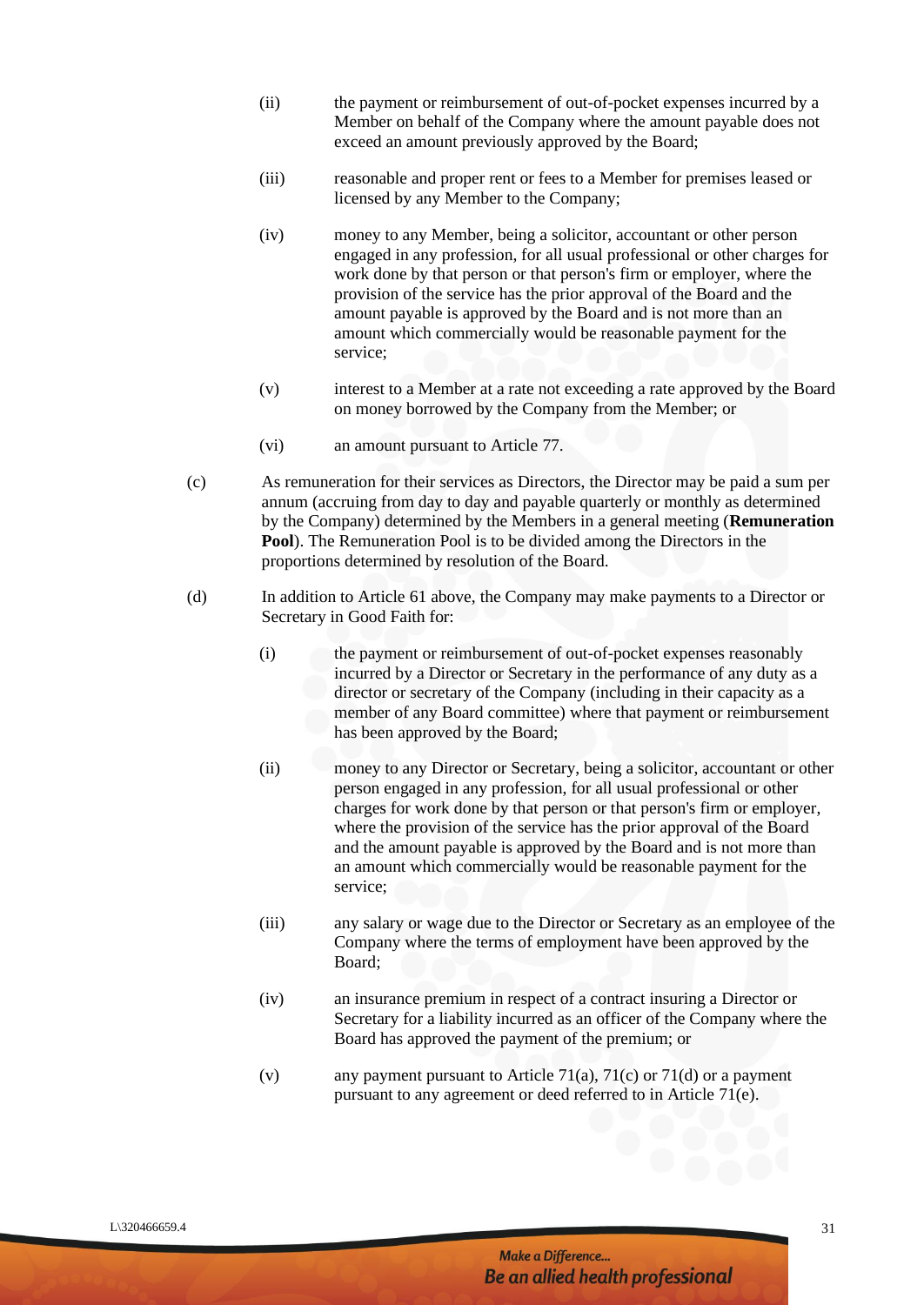#### **62. General**

- (a) The funds of the Company shall be derived from grants, entrance fees, annual subscriptions, donations, services fees and such other sources as the Board determines.
- (b) All cheques, drafts, bills of exchange, promissory notes and other negotiable instruments must be signed by two (2) Board members or by one (1) Director and one (1) Secretary.

### **63. Gift Fund**

- (a) Subject to Article 64, the Company shall maintain the Gift Fund:
	- (i) to which gifts of money or property for the fulfilment of the objects of the Company are to be made; and
	- (ii) to which any money received by the Company because of such gifts is to be credited (including, but not limited to, money from interest on gifts, income derived from gifts and money from the realisation of gifts).
- (b) The name of the Gift Fund is the "Indigenous Allied Health Australia Gift Fund".
- (c) For the purpose of establishing the Gift Fund, the Company must establish a separate bank account in the name of the Gift Fund.
- (d) The Gift Fund will be managed by the Board.
- (e) The release of monies and sale of assets from the Gift Fund must be authorised by the Board.
- (f) The Company may invite members of the public to make gifts of money or property to the Gift Fund provided that it is in accordance with the law.

#### **64. Sponsorships, membership fees etc**

- (a) For the avoidance of doubt, money or property received by the Company in respect of:
	- (i) sponsorships, charity auctions, dinners and commercial activities; or
	- (ii) membership fees and levies,

must not be made or credited to the Gift Fund.

(b) If money or property is incorrectly made or credited to the Gift Fund, the money or property must be removed from the Gift Fund as soon as practicable.

#### **65. Use and records**

- (a) The Company must use the following only in the furtherance of the Company's objects:
	- (i) gifts made to the Gift Fund; and
	- (ii) any money received because of such gifts. This includes the proceeds of

 $L\$ 320466659.4 32

**Make a Difference...** Be an allied health professional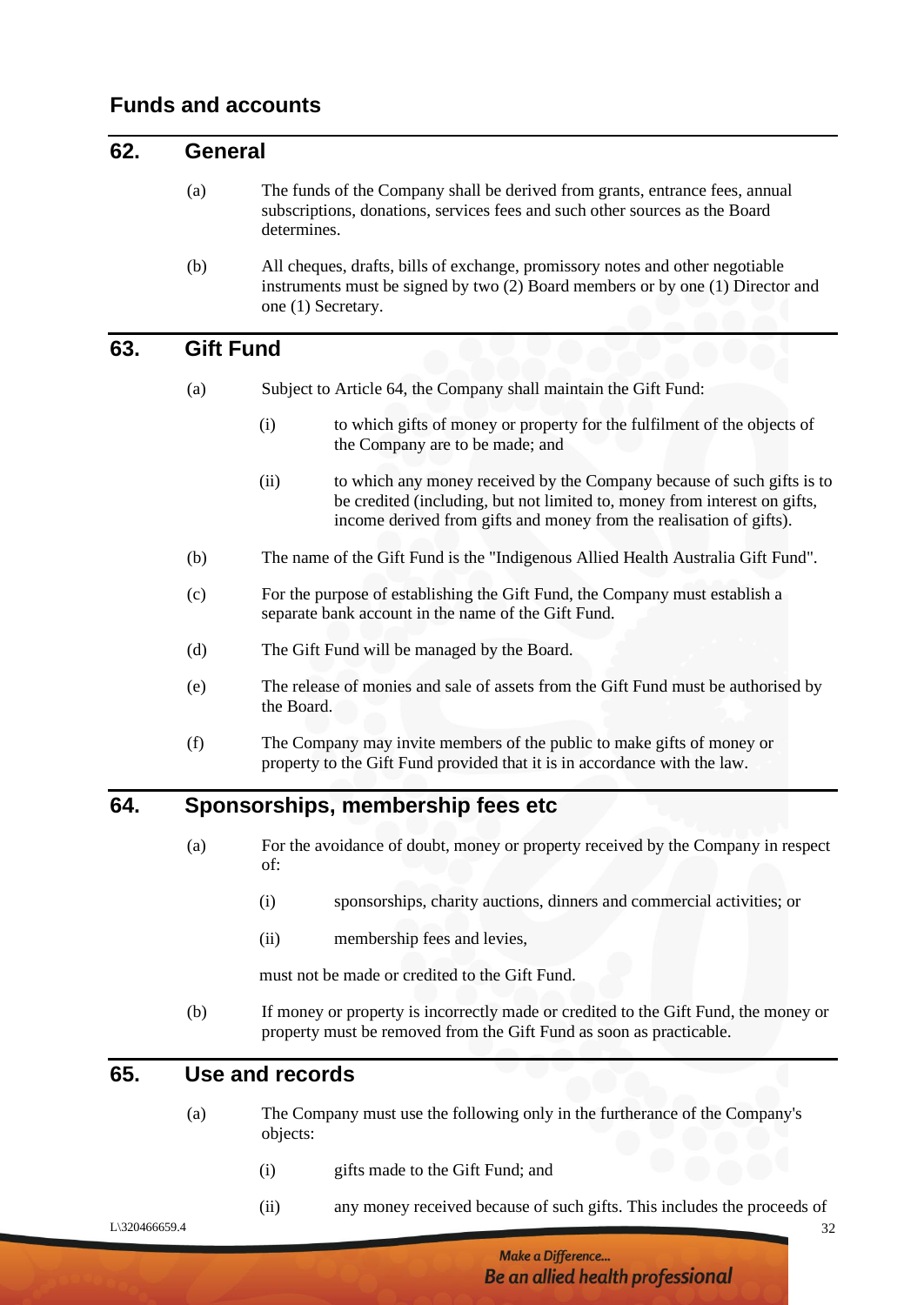sale of gifted property and investment returns (including interest and rents) from gifted money and property.

- (b) No part of the Gift Fund's income or property may be paid or otherwise distributed, directly or indirectly, to any member or the Board, except in Good Faith in the promotion of the objects of the Company.
- (c) Details of the Gift fund (including all uses referred to in Article 65(a)) must be properly recorded in records maintained by the Company.
- (d) Gifts of property to the Gift Fund must be specifically identified as gifts to the Gift Fund.
- (e) The Company may use the Gift Fund to pay for reasonable costs and expenses expressly relating to the administration of the Gift Fund.
- (f) The Company must issue a receipt to the donor of gifts to the Gift Fund. A receipt must state:
	- (i) the name of the Gift Fund;
	- (ii) the ABN of the Company; and
	- (iii) the fact that the receipt is for a gift.

### **66. Winding up of the Gift Fund**

- (a) At the earlier of either:
	- (i) the winding up of the Gift Fund; or
	- (ii) the revocation of the Company's endorsement as a Deductible Gift Recipient;

any surplus assets of the Gift Fund remaining after payment of liabilities attributable to it shall be transferred to a fund, authority or institution whose objects are similar to those in Article 5 and to which income tax deductible gifts can be made.

(b) If the Company is wound up, Article 77 will apply.

#### **67. Public Fund**

- (a) The Company will maintain a separate fund (**Public Fund**) for any money or other property of the Company which is not eligible for inclusion in the Gift Fund.
- (b) The Company shall apply the whole of the income of the Public Fund in accordance with Articles 5 and 61.

# **Records**

# **68. Minutes of meetings**

The Secretary must keep minutes of resolutions, proceedings and attendees of all AGMs, meeting of Members and Board meetings.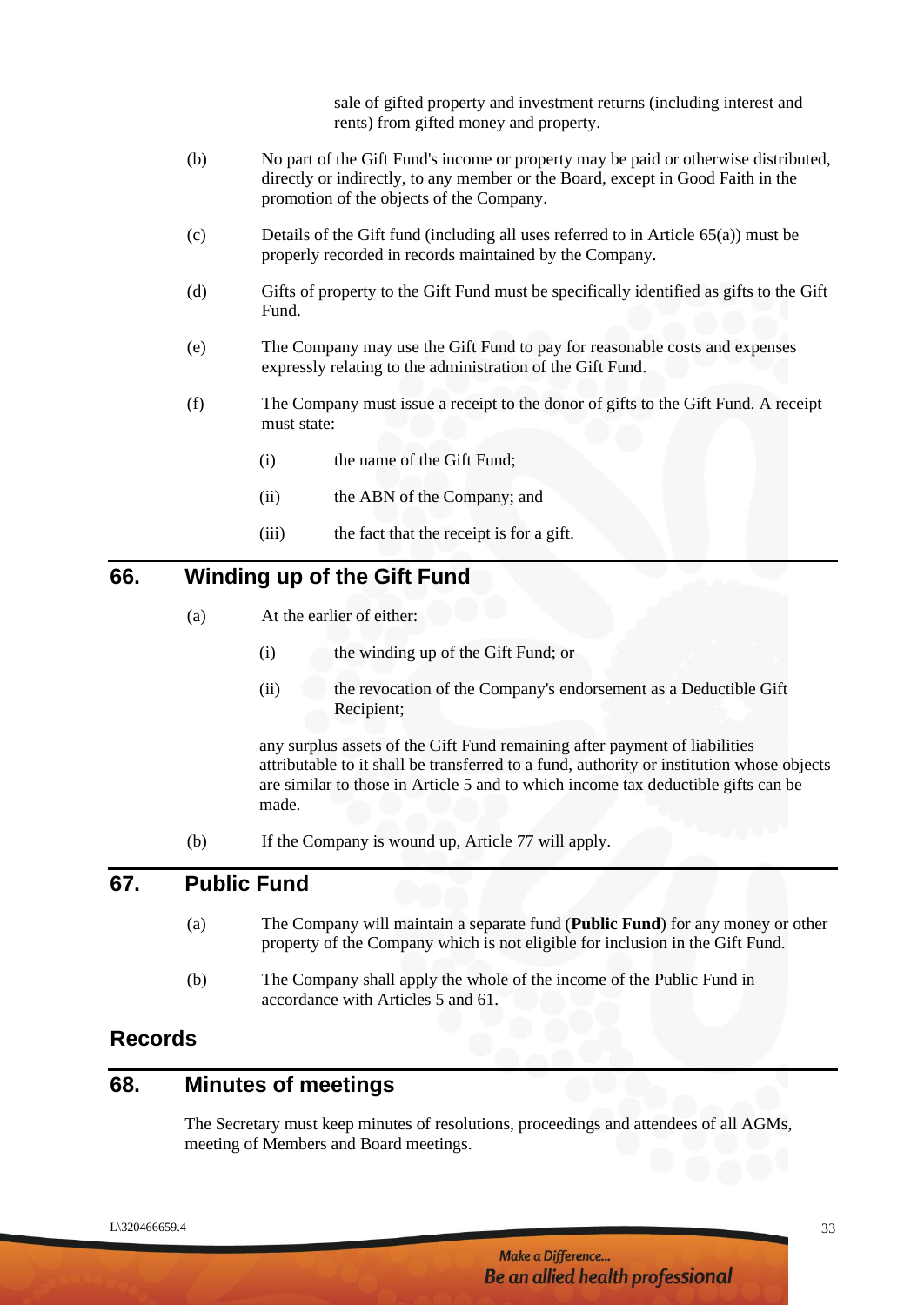# **69. Custody and inspection of books and records**

- (a) Except as otherwise provided in this Constitution, the Secretary must keep in their custody or under their control all books, documents and securities of the Company.
- (b) All accounts, books, securities and any other relevant documents of the Company including minutes of meetings of Members and minutes of meetings of the Board must be available for inspection free of charge by any Member upon request, subject to the Board approving that request. In approving or rejecting the request, the Board must consider:
	- (i) whether the request was made in good faith and for a proper purpose;
	- (ii) whether approving the request is in the best interests of the company as a whole; and
	- (iii) the extent to which the requested documents or information are subject to legal professional privilege or are confidential in nature.

An approval may be granted subject to any conditions the Board may impose, including the time, date and place at which the inspection is to take place.

(c) To protect the confidentiality of the Company's information, Members are not permitted to make copies of any books, documents and securities of the Company unless expressly approved by the Board.

# **Disputes and mediation**

## **70. Disputes and mediation**

- (a) The grievance procedure set out in this Article applies to disputes under these between:
	- (i) a Member and another Member; or
	- (ii) a Member and the Company.
- (b) The parties to the dispute must meet in person or using telephonic communication and discuss the matter in dispute, and, if possible, resolve the dispute within fourteen (14) Business Days after the dispute comes to the attention of all of the parties.
- (c) If the parties are unable to resolve the dispute at the meeting, or if a party fails to attend that meeting, then the parties must, within ten (10) Business Days, hold a meeting in the presence of a mediator.
- (d) The mediator must be:
	- (i) a person chosen by agreement between the parties; or
	- (ii) in the absence of agreement, a person appointed by the Board.
- (e) A Member can be a mediator.
- (f) The mediator cannot be a Member who is a party to the dispute.
- (g) The parties to the dispute must, in Good Faith, attempt to settle the dispute by mediation.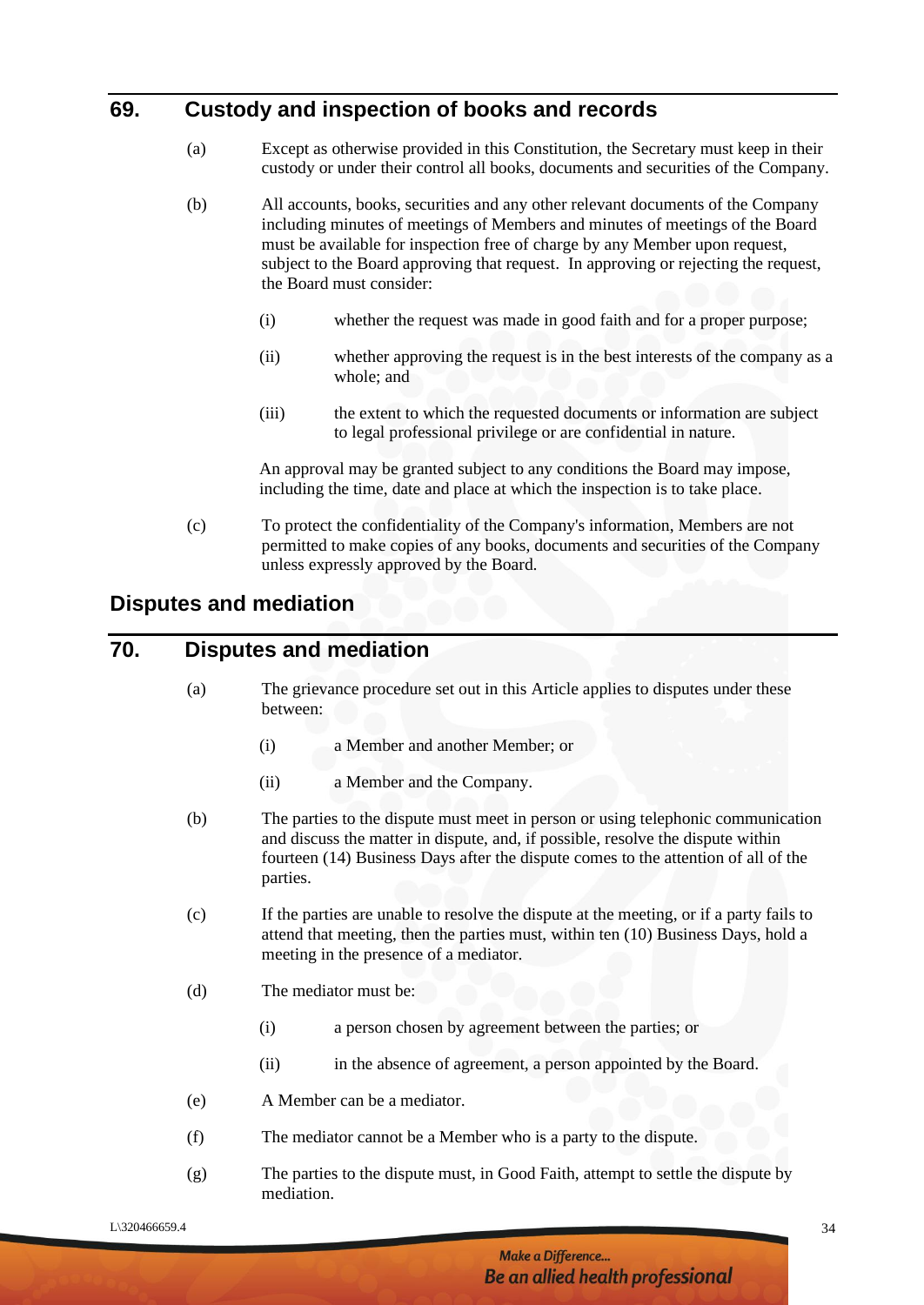- (h) The mediator, in conducting the mediation, must:
	- (i) give the parties to the mediation process every opportunity to be heard;
	- (ii) allow due consideration by all parties of any written statement submitted by any party; and
	- (iii) ensure that natural justice is accorded to the parties to the dispute throughout the mediation process.
- (i) The mediator must not determine the dispute.
- (j) If the mediation process does not result in the dispute being resolved, the parties may seek to resolve the dispute in accordance with the law.

#### **Indemnity and insurance**

# **71. Indemnity and insurance**

- (a) To the extent permitted by law, the Company may indemnify each Relevant Officer against a Liability of that person and the Legal Costs of that person.
- (b) The indemnity pursuant to Article 71(a):
	- (i) is enforceable without the Relevant Officer having first to incur any expense or make any payment;
	- (ii) is a continuing obligation and is enforceable by the Relevant Officer even though the Relevant Officer may have ceased to be an officer of the Company; and
	- (iii) applies to Liabilities and Legal Costs incurred both before and after this Article became effective.
- (c) To the extent permitted by law, the Company may make a payment (whether by way of advance, loan or otherwise) to a Relevant Officer in respect of Legal Costs of that person.
- (d) To the extent permitted by law, the Company may:
	- (i) enter into, or agree to enter into; or
	- (ii) pay, or agree to pay, a premium for,

a contract insuring a Relevant Officer against a Liability of that person and the Legal Costs of that person.

- (e) To the extent permitted by law, the Company may enter into an agreement or deed with a Relevant Officer or a person who is, or has been, an officer of the Company or a subsidiary of the Company, pursuant to which the Company must do all or any of the following:
	- (i) keep books of the Company and allow either or both that person and that person's advisers access to those books on the terms agreed;
	- (ii) indemnify that person against any Liability and Legal Costs of that person;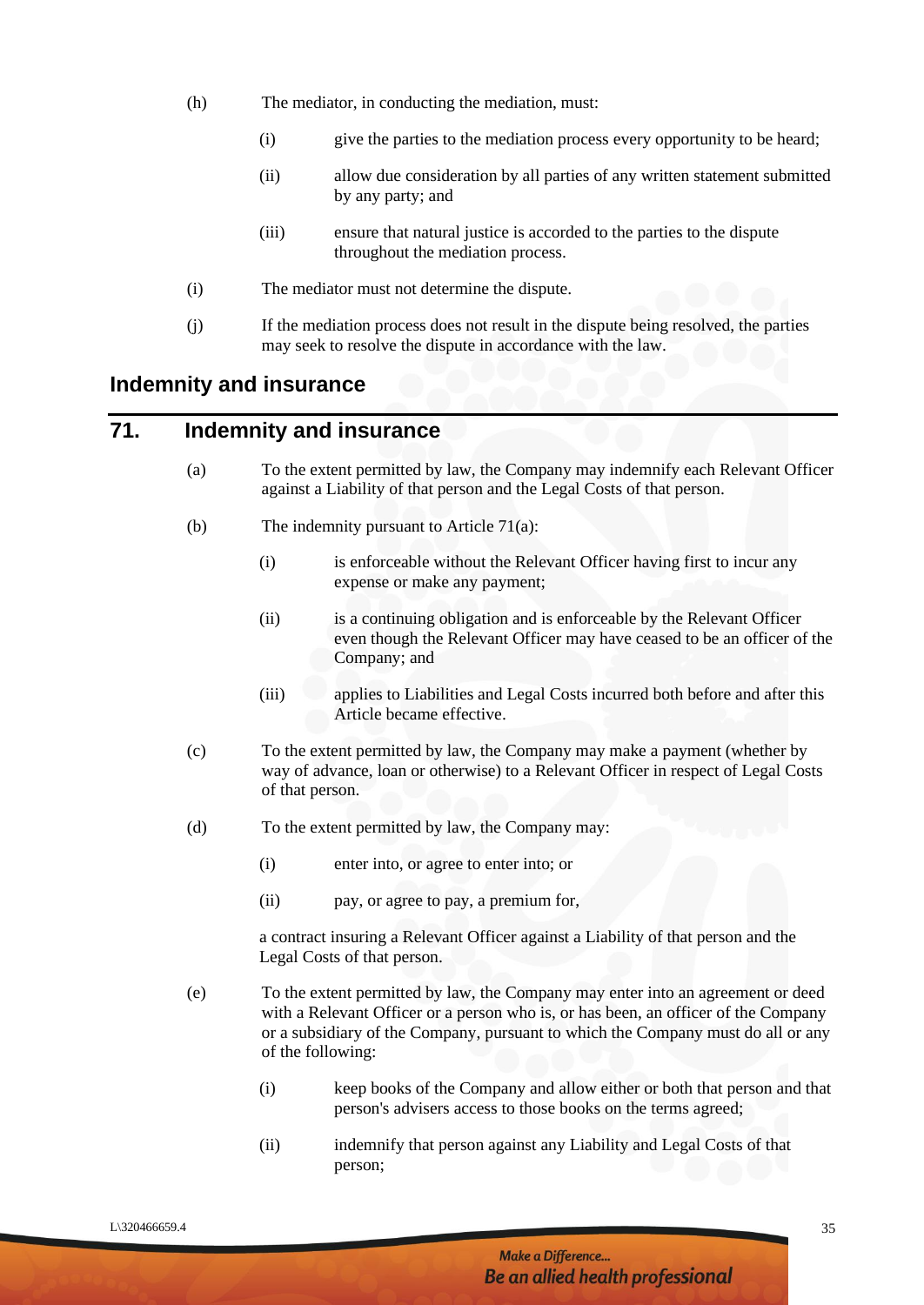- (iii) make a payment (whether by way of advance, loan or otherwise) to that person in respect of Legal Costs of that person; and
- (iv) keep that person insured in respect of any act or omission by that person while a Relevant Officer or an officer of the Company or a subsidiary of the Company, on the terms agreed (including as to payment of all or part of the premium for the contract of insurance).

#### **Notices**

#### **72. Notices to Members**

- (a) The Company may give notice to a Member by any of the following means in the Board's discretion:
	- (i) delivering it to that Member or person;
	- (ii) delivering it or sending it by post to the address of the Member in the Register or the alternative address (if any) nominated by that Member for that purpose;
	- (iii) sending it to the fax number or electronic address (if any) nominated by that Member or person for that purpose;
	- (iv) if permitted by the Corporations Act, notifying that Member of the notice's availability by an electronic means nominated by the Member for that purpose; or
	- (v) any other means permitted by the Corporations Act.
- (b) The Company must send all documents to a Member whose address for Notices is not within Australia by air-mail, air courier, fax or electronic transmission.
- (c) Any Notice required or allowed to be given by the Company to one (1) or more Members by advertisement is, unless otherwise stipulated, sufficiently advertised if advertised once in a daily newspaper circulating in the states and territories of Australia.

#### **73. Notice to Directors**

The Company may give Notice to a Director by:

- (a) delivering it to that person;
- (b) sending it by post to the usual residential address of that person or the alternative address (if any) nominated by that person for that purpose;
- (c) sending it to the fax number or electronic address (if any) nominated by that person for that purpose; or
- (d) any other means agreed between the Company and that person.

# **74. Notice to the Company**

A person may give Notice to the Company by:

(a) delivering it or sending it by post to the registered office of the Company;

 $L\$ 320466659.4 36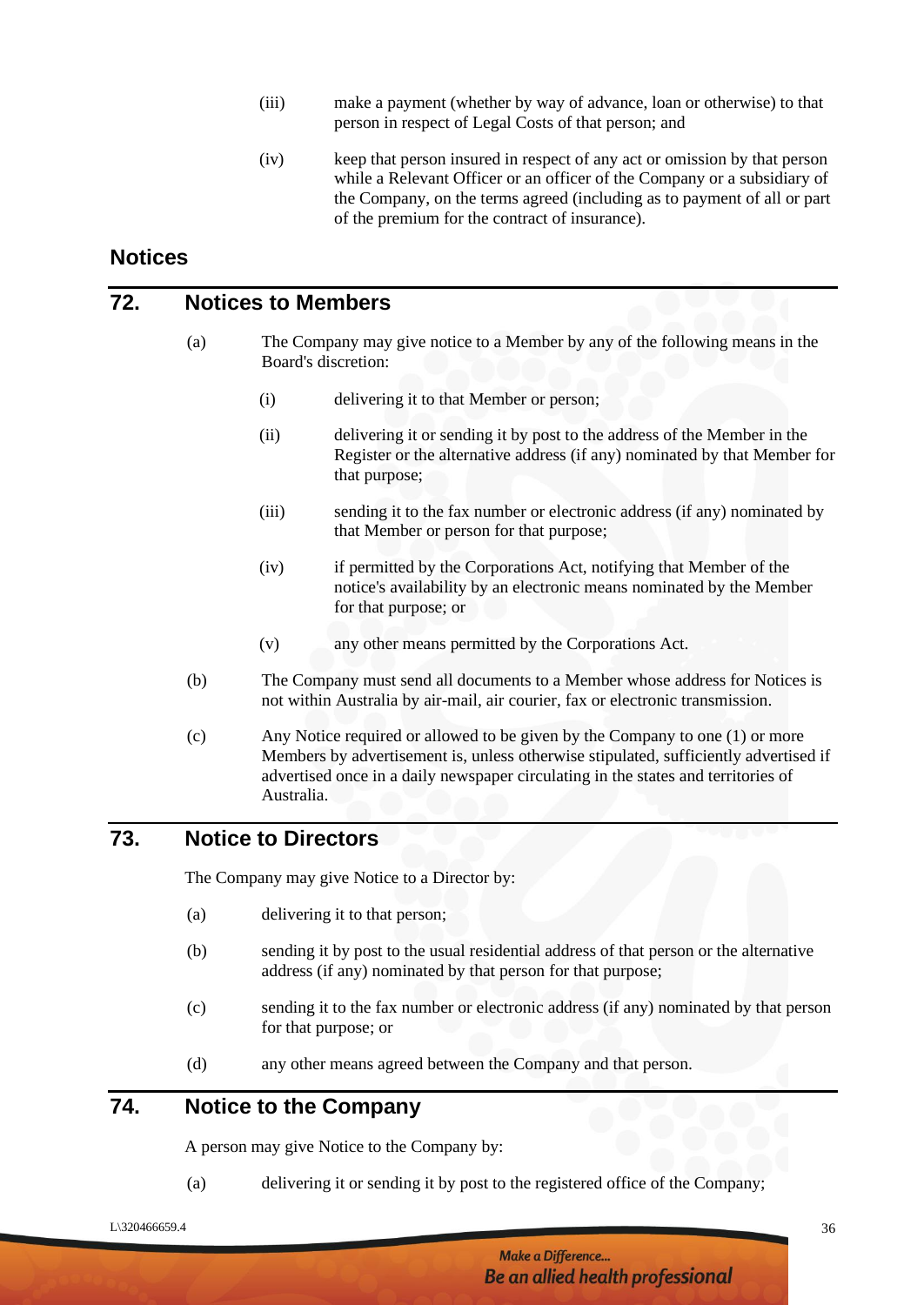- (b) delivering it or sending it by post to a place nominated by the Company for that purpose;
- (c) sending it to the fax number at the registered office of the Company nominated by the Company for that purpose;
- (d) sending it to the electronic address (if any) nominated by the Company for that purpose; or
- (e) any other means permitted by the Corporations Act.

# **75. Time of service**

- (a) A Notice sent by post or air-mail is taken to be given on the day after the date it is posted.
- (b) A Notice sent by fax or other electronic transmission is taken to be given when the transmission is sent provided that in the case of notice to the Company or a Director, the sender meets any action required by the recipient to verify the receipt of the document by the recipient.
- (c) A Notice given in accordance with Article 72(a)(iv) is taken to be given on the day after the date on which the Member is notified that the Notice is available.
- (d) A certificate by a Director or Secretary to the effect that a Notice by the Company has been given in accordance with this Constitution is conclusive evidence of that fact.

#### **76. Notice requirements**

The Board may specify, generally or in a particular case, requirements in relation to Notices given by any electronic means, including requirements as to:

- (a) the classes of, and circumstances in which, Notices may be sent;
- (b) verification (whether by encryption code or otherwise); and
- (c) the circumstances in which, and the time when, the Notice is taken to be given.

#### **Winding up**

#### **77. Winding up**

On a winding up of the Company, any surplus assets of the Company remaining after the payment of its debts must not be paid to or distributed among the Members, but must be given or transferred to:

- (a) one (1) or more bodies corporate, associations or institutions (whether or not a Member or Members) selected by the Members by resolution at or before the dissolution of the Company:
	- (i) having objects similar to the objects of the Company; and
	- (ii) whose constitution prohibits the distribution of its or their income or property to no lesser extent than that imposed on the Company pursuant to Article 61; or